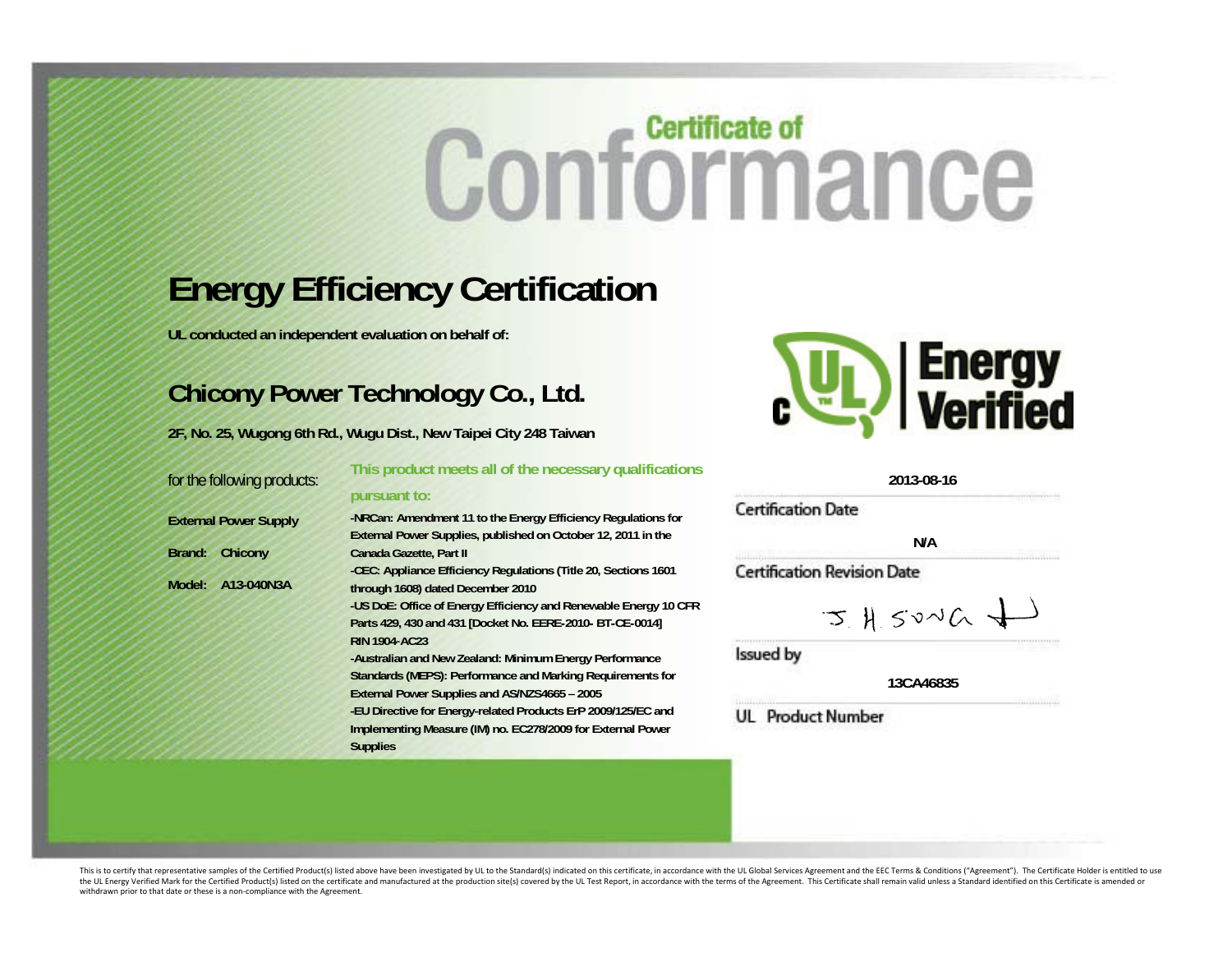

# **ENERGY EFFICIENCY CERTIFICATION (EEC):Test Report - Cover Page**

| <b>Customer Name:</b>                    | Chicony Power Technology Co., Ltd.                                                |  |  |
|------------------------------------------|-----------------------------------------------------------------------------------|--|--|
| Address:                                 | 2F, No. 25, Wugong 6th Rd., Wugu Dist., New Taipei City 248 Taiwan                |  |  |
|                                          |                                                                                   |  |  |
| <b>Laboratory Name:</b>                  | Underwriters Laboratories Taiwan Co., Ltd                                         |  |  |
| Address:                                 | 4th & 5th Fl., No. 35, Sec. 2, ChungYang S. Road, Peitou, Taipei City 112, Taiwan |  |  |
| Brand name(s):                           | Chicony                                                                           |  |  |
| Model name(s):                           | A13-040N3A                                                                        |  |  |
| <b>Product category:</b>                 | <b>External Power Supply</b>                                                      |  |  |
| <b>Electrical Ratings:</b>               | I/P: 100-240 Vac, 1A or 2.5A, 50-60 Hz<br>O/P: 19Vdc, 2.1A                        |  |  |
| <b>Representative (tested)</b><br>Model: | A13-040N3A                                                                        |  |  |
| <b>Model differences:</b>                | All models are same, except for model designation                                 |  |  |
| <b>Construction details:</b>             | N/A                                                                               |  |  |

# **The Sample(s) tested is(are) compliant with the following applied standards/regulations:** NRCAN: Amendment 11 to the Energy Efficiency Regulations for External Power Supplies, published on October 12, 2011 in the Canada Gazette, Part II CEC: Appliance Efficiency Regulations (Title 20, Sections 1601 through 1608) dated December 2010 US DoE: Office of Energy Efficiency and Renewable Energy 10 CFR Parts 429, 430 and 431 [Docket No. EERE‐2010‐ BT‐CE‐0014] RIN 1904‐AC23 EPA "Test Method for Calculating the Energy Efficiency of Single‐Voltage External AC‐DC and AC‐AC Power Supplies" dated August 11, 2004 Australian and New Zealand: Minimum Energy Performance Standards (MEPS): Performance and Marking Requirements for External Power Supplies and AS/NZS4665 – 2005 EU Directive for Energy-related Products ErP 2009/125/EC and Implementing Measure (IM) no. EC278/2009 for External Power Supply Mexico: Secretaría de Energía (Ministry of Energy), Director General de la Comisión Nacional para el Uso Eficiente de la Energía (Director‐General of the National Energy Efficiency Commission) ‐ Catálogo de equipos y aparatos para los cuales los fabricantes, importadores, distribuidores y comercializadores deberán incluir información sobre su consumo energético (Catalogue of equipment and appliances for which manufacturers, importers, distributors and retailers are required to provide energy consumption information) **UL Project No. - Report ID:** 13CA46835 **Project Handler:** Patrick Lee **Reviewed by:** Kristin Davis **Issued:** 2013-08-16 **Revised:** N/A **(yyyy-mm-dd) (yyyy-mm-dd)**

*00-VS-F0417, Version 2.0, The information and documentation involving UL Mark services are provided on behalf of Underwriters Laboratories (UL) or any authorized licensee of UL. The results reported herein have been performed in accordance with the laboratory's terms of accreditation. This report*  shall not be reproduced except in full without the written approval of the Laboratory. The results in this report apply to the test sample(s) mentioned *above at the time of the testing period only and are not to be used to indicate applicability to other similar products.* 

Copyright UL LLC. All rights reserved. May not be reproduced without permission. **UL PROPRIETARY AND CONFIDENTIAL. FOR UL INTERNAL USE ONLY.** This document is controlled and has been released electronically. The version on the UL intranet is the up‐to‐date document. Hard copies are uncontrolled and may not be up-to-date. Users of hard copies should confirm the revision by comparing it with the electronically controlled version. Page 1 of 2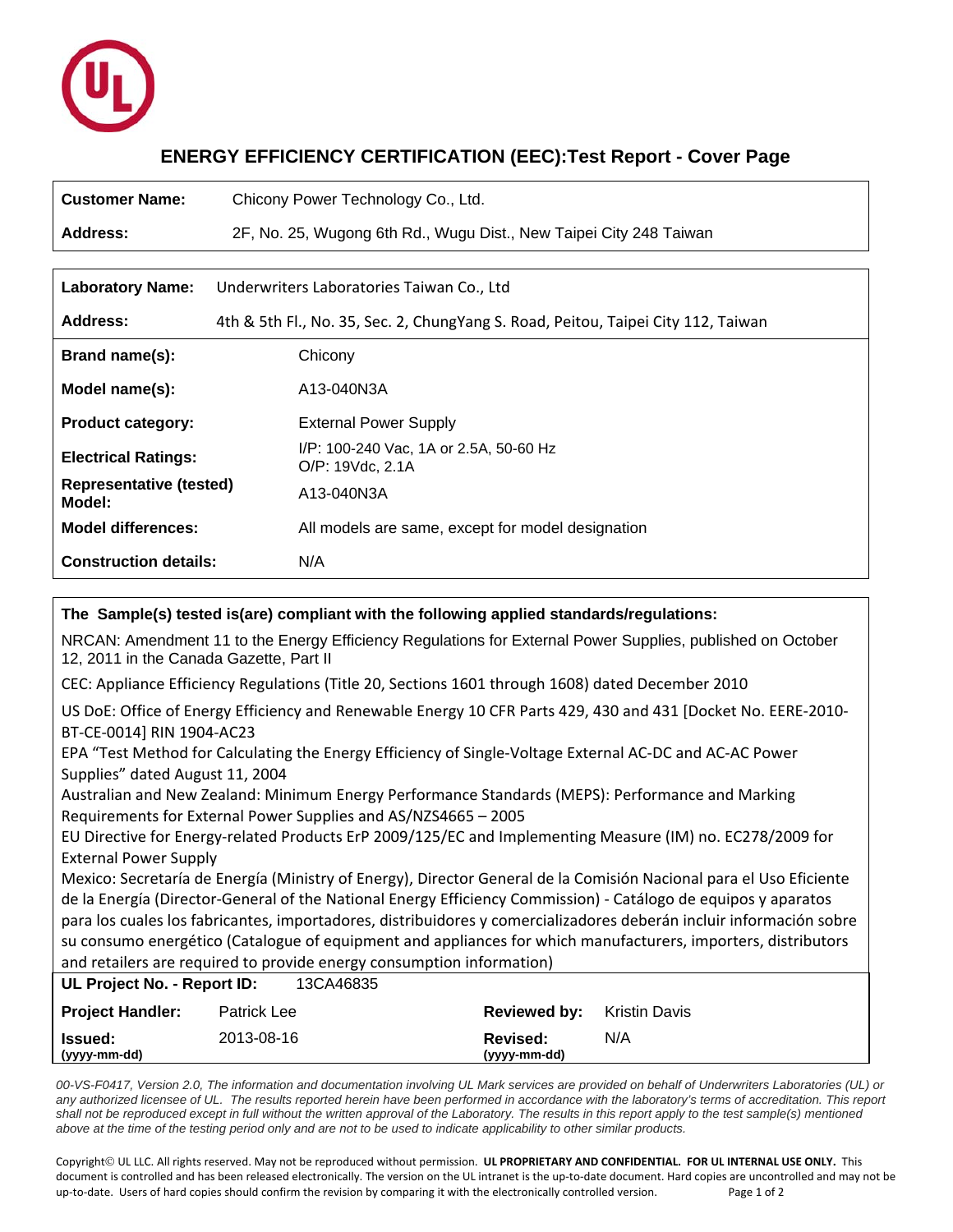

# **ATTACHMENT(S)**



*00-VS-F0417, Version 2.0, The information and documentation involving UL Mark services are provided on behalf of Underwriters Laboratories (UL) or any authorized licensee of UL. The results reported herein have been performed in accordance with the laboratory's terms of accreditation. This report shall not be reproduced except in full without the written approval of the Laboratory. The results in this report apply to the test sample(s) mentioned above at the time of the testing period only and are not to be used to indicate applicability to other similar products.* 

Copyright UL LLC. All rights reserved. May not be reproduced without permission. **UL PROPRIETARY AND CONFIDENTIAL. FOR UL INTERNAL USE ONLY.** This document is controlled and has been released electronically. The version on the UL intranet is the up-to-date document. Hard copies are uncontrolled and may not be up-to-date. Users of hard copies should confirm the revision by comparing it with the electronically controlled version. Page 2 of 2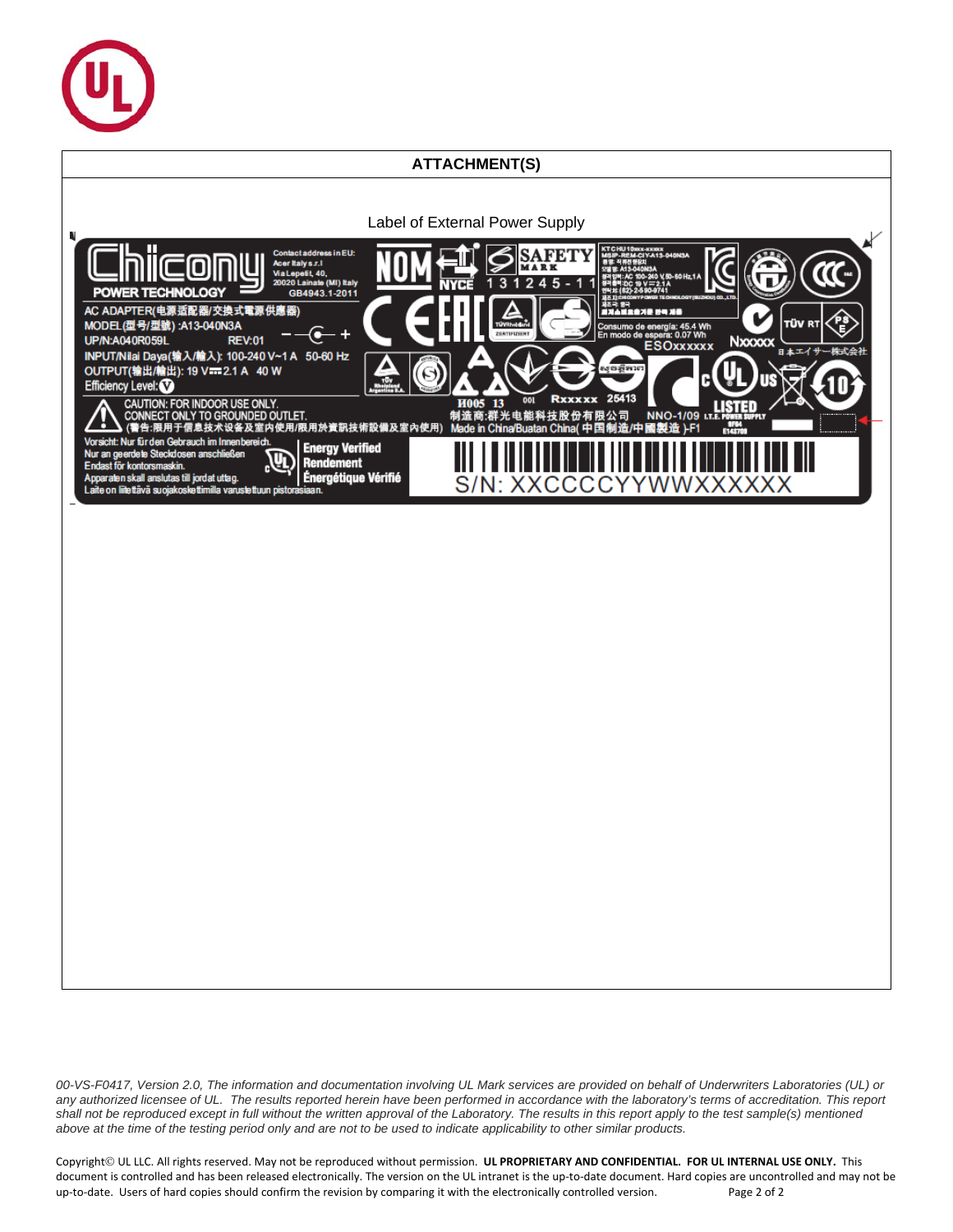# **DATA PACKAGE INFORMATION SHEET**

| Applicant<br>Information | Name / Address:                                                                                                                                                                     | Chicony Power Technology Co., Ltd<br>2F, No. 25, Wugong 6th Rd., Wugu Dist., New Taipei City 248 Taiwan                                                                                                                                                                                                                                                                                                                                                                                                                                                          |  |  |  |
|--------------------------|-------------------------------------------------------------------------------------------------------------------------------------------------------------------------------------|------------------------------------------------------------------------------------------------------------------------------------------------------------------------------------------------------------------------------------------------------------------------------------------------------------------------------------------------------------------------------------------------------------------------------------------------------------------------------------------------------------------------------------------------------------------|--|--|--|
|                          |                                                                                                                                                                                     | NRCan: Amendment 11 to the Energy Efficiency Regulations for External Power<br>⊠<br>Supplies, published on October 12, 2011 in the Canada Gazette, Part II                                                                                                                                                                                                                                                                                                                                                                                                       |  |  |  |
|                          |                                                                                                                                                                                     | International Efficiency Marking Protocol for External Power Supplies<br>⊠                                                                                                                                                                                                                                                                                                                                                                                                                                                                                       |  |  |  |
|                          |                                                                                                                                                                                     | CEC: Appliance Efficiency Regulations (Title 20, Sections 1601 through 1608)<br>⊠<br>dated December 2010                                                                                                                                                                                                                                                                                                                                                                                                                                                         |  |  |  |
|                          |                                                                                                                                                                                     | US DoE: Office of Energy Efficiency and Renewable Energy 10 CFR Parts 429, 430 and<br>⊠<br>431 [Docket No. EERE-2010-BT-CE-0014] RIN 1904-AC23                                                                                                                                                                                                                                                                                                                                                                                                                   |  |  |  |
|                          |                                                                                                                                                                                     | EPA "Test Method for Calculating the Energy Efficiency of Single-Voltage External AC-<br>⊠<br>DC and AC-AC Power Supplies" dated August 11, 2004                                                                                                                                                                                                                                                                                                                                                                                                                 |  |  |  |
| Standard(s):             | Australian and New Zealand: Minimum Energy Performance Standards (MEPS):<br>Performance and Marking Requirements for External Power Supplies and AS/NZS4665<br>$\bowtie$<br>$-2005$ |                                                                                                                                                                                                                                                                                                                                                                                                                                                                                                                                                                  |  |  |  |
| Product<br>Information   |                                                                                                                                                                                     | EU Directive for Energy-related Products ErP 2009/125/EC and Implementing Measure<br>⊠<br>(IM) no. EC278/2009 for External Power Supply                                                                                                                                                                                                                                                                                                                                                                                                                          |  |  |  |
|                          |                                                                                                                                                                                     | Mexico: Secretaría de Energía (Ministry of Energy), Director General de la Comisión<br>Nacional para el Uso Eficiente de la Energía (Director-General of the National Energy<br>Efficiency Commission) - Catálogo de equipos y aparatos para los cuales los fabricantes,<br>⊠<br>importadores, distribuidores y comercializadores deberán incluir información sobre su<br>consumo energético (Catalogue of equipment and appliances for which manufacturers,<br>importers, distributors and retailers are required to provide energy consumption<br>information) |  |  |  |
|                          |                                                                                                                                                                                     | Other:--                                                                                                                                                                                                                                                                                                                                                                                                                                                                                                                                                         |  |  |  |
|                          | CCN <sub>s</sub> :                                                                                                                                                                  | <b>ENVP</b>                                                                                                                                                                                                                                                                                                                                                                                                                                                                                                                                                      |  |  |  |
|                          | Product<br>Name/Type:                                                                                                                                                               | External Power Supply $\boxtimes$ AC-DC $\Box$ AC-AC                                                                                                                                                                                                                                                                                                                                                                                                                                                                                                             |  |  |  |
|                          | Model(s):                                                                                                                                                                           | A13-040N3A                                                                                                                                                                                                                                                                                                                                                                                                                                                                                                                                                       |  |  |  |

| DAP and UL:                                     |                       | CTDP                                                                                                | <b>TCP</b>               | TPTDP | WTDP | ⊠∪L                                                                                                                                                                                                                                                 |
|-------------------------------------------------|-----------------------|-----------------------------------------------------------------------------------------------------|--------------------------|-------|------|-----------------------------------------------------------------------------------------------------------------------------------------------------------------------------------------------------------------------------------------------------|
| <b>Test Location Name/Address:</b>              |                       |                                                                                                     |                          |       |      |                                                                                                                                                                                                                                                     |
|                                                 |                       |                                                                                                     |                          |       |      |                                                                                                                                                                                                                                                     |
|                                                 |                       |                                                                                                     |                          |       |      |                                                                                                                                                                                                                                                     |
|                                                 |                       |                                                                                                     |                          |       |      |                                                                                                                                                                                                                                                     |
| Authorized Signatory or<br><b>TCP Reviewer:</b> |                       |                                                                                                     |                          |       |      |                                                                                                                                                                                                                                                     |
|                                                 |                       |                                                                                                     |                          |       |      |                                                                                                                                                                                                                                                     |
|                                                 |                       |                                                                                                     |                          |       |      |                                                                                                                                                                                                                                                     |
|                                                 |                       |                                                                                                     |                          |       |      |                                                                                                                                                                                                                                                     |
| UL WTDP / WMT                                   |                       |                                                                                                     |                          |       |      |                                                                                                                                                                                                                                                     |
| Witness:                                        |                       |                                                                                                     |                          |       |      |                                                                                                                                                                                                                                                     |
|                                                 |                       |                                                                                                     |                          |       |      |                                                                                                                                                                                                                                                     |
|                                                 | Tests Conducted By**: | Sign<br>Print<br>Test Location each page containing data.<br>Sign<br>Print<br>Date<br>Sign<br>Print | Robert Kuo<br>Robert Kuo |       |      | Underwriters Laboratories Taiwan Co., Ltd / 4th & 5th Fl., No. 35, Sec.<br>2, ChungYang S. Road, Peitou, Taipei City 112, Taiwan<br>**When all tests are conducted by one person, the printed name and signature can be inserted here instead of on |

| Reviewed | Qualified Project<br>&। | Sign  | Patrick Lee        |
|----------|-------------------------|-------|--------------------|
| Accepted | Handler:                | Print | <b>Patrick Lee</b> |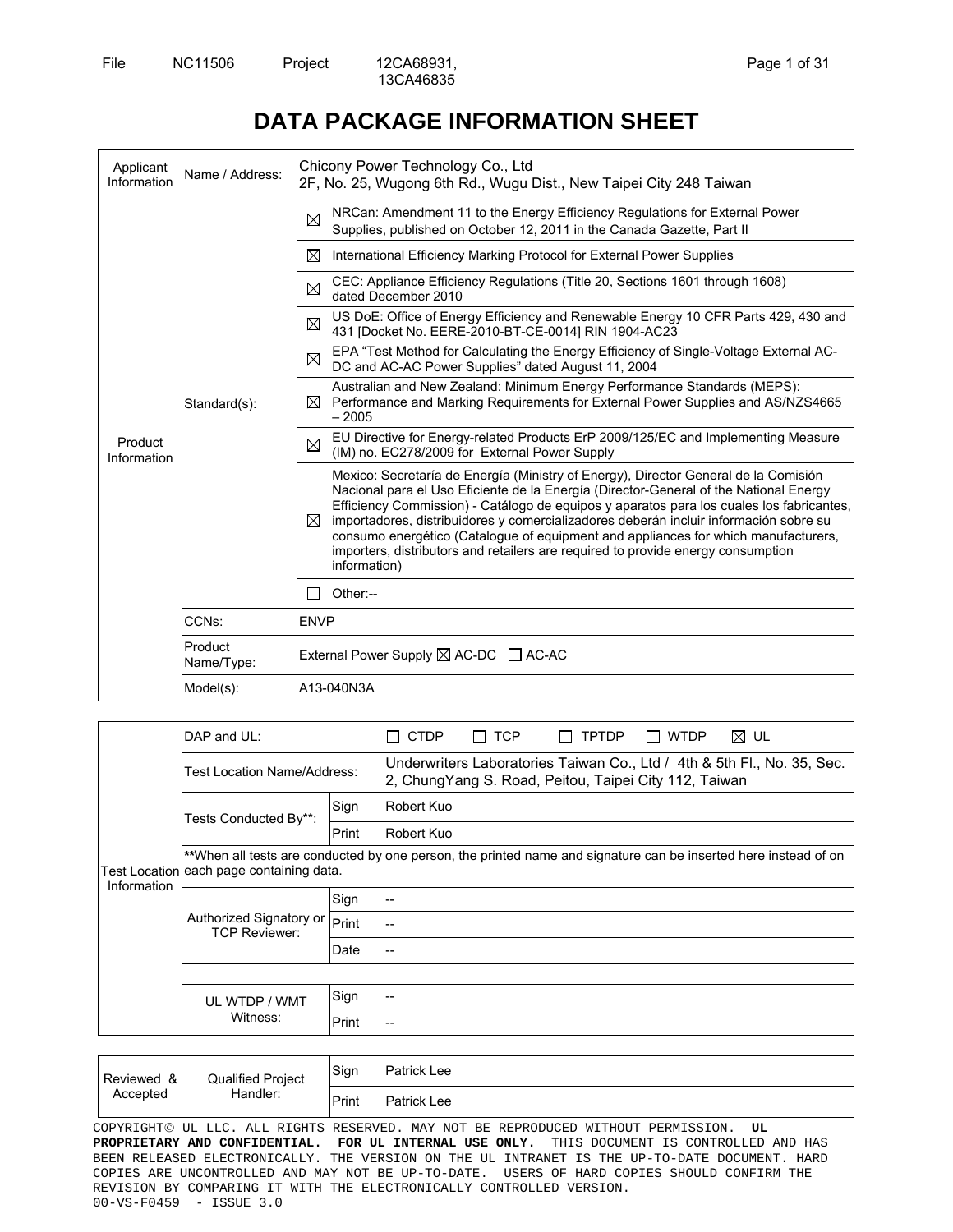# **LIST OF TESTS**

| <b>Test Name</b> |      |
|------------------|------|
|                  | Page |
|                  |      |
|                  |      |
|                  |      |
|                  |      |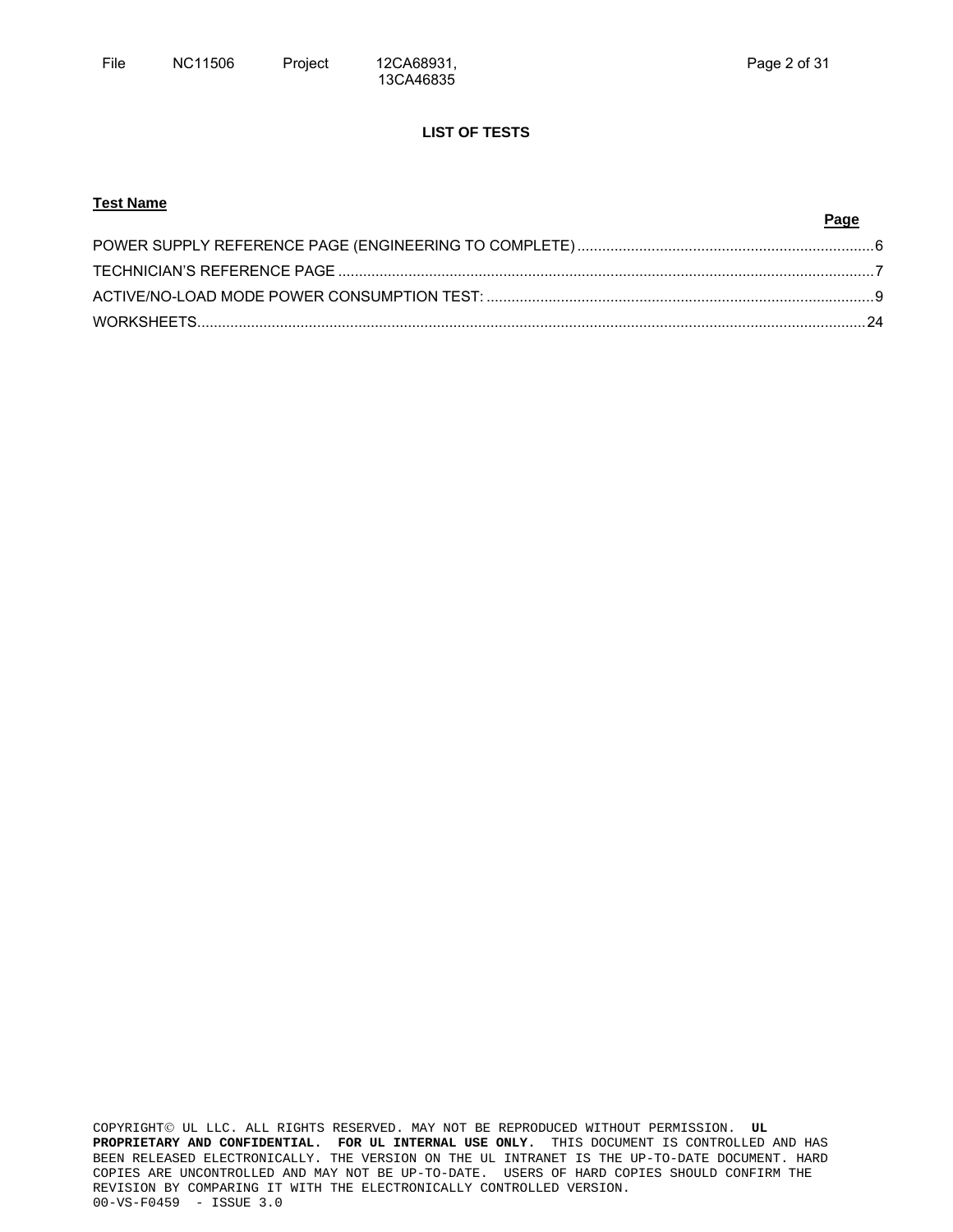# **Special Instructions**:

Unless specified otherwise in the individual Methods, the tests shall be conducted under the following ambient conditions. Confirmation of these conditions shall be recorded at the time the test is conducted.

| Standard | Ambient<br>Temperature °C | Relative<br>Humidity RH<br>% | Supply<br>Voltage<br>Tolerance | Total<br>Harmonic<br><b>Distortion</b><br>THD % | Airspeed,<br>room m/s | Supply<br>Frequency<br>Tolerance % |
|----------|---------------------------|------------------------------|--------------------------------|-------------------------------------------------|-----------------------|------------------------------------|
| $- -$    | 23±5                      | 10-80                        | $±1$ ( $±4$ )                  | $<$ 2 ( $<$ 5)                                  | ≤0.5                  | ±1                                 |

NOTE:

Values in parenthesis apply only to products which are rated for > 1.5kW maximum power. The input voltage source shall be capable of delivering at least 10 times the nameplate input power of the UUT (as is specified in IEEE 1515-2000).

# **Witness Test Data Program (WTDP) Information:**

#### Environment:

2012-12-01 P.L

| Accommodations and Environmental conditions, including proper power source<br>meet the requirements of the test standard or UL default criteria (ISO/IEC<br>17025 Clause 5.3.1, 5.3.2. 5.3.3) | _  Yes   _  No  __  N/ <i>∫</i> |
|-----------------------------------------------------------------------------------------------------------------------------------------------------------------------------------------------|---------------------------------|
| Equipment:                                                                                                                                                                                    |                                 |
| Testing is being conducted within the test equipment calibration dates. (See<br>Test Instrument Information Page and ISO/IEC 17025 5.6.2.2)                                                   | Yes ∐ No                        |
| <b>Critical Consumables:</b>                                                                                                                                                                  |                                 |
| Critical consumables are compliant with test standard requirements. (JSO/IEC<br>17025 Clause 4.6)                                                                                             | Yes     No     N/A              |
| Sample Identification:                                                                                                                                                                        |                                 |
| Identification of items to be tested has been made (e.g. model no., Serial No.,<br>etc.) (See Test Sample Identification page and JSO/IEC 17025 Clause 5.8.2)                                 | $Yes \mid \text{No}$            |
| Summary:                                                                                                                                                                                      |                                 |
| The test facility was deemed to have the environment and capabilities<br>necessary to perform the tests included in this data package.                                                        | Yes $\Box$<br>No.               |
|                                                                                                                                                                                               |                                 |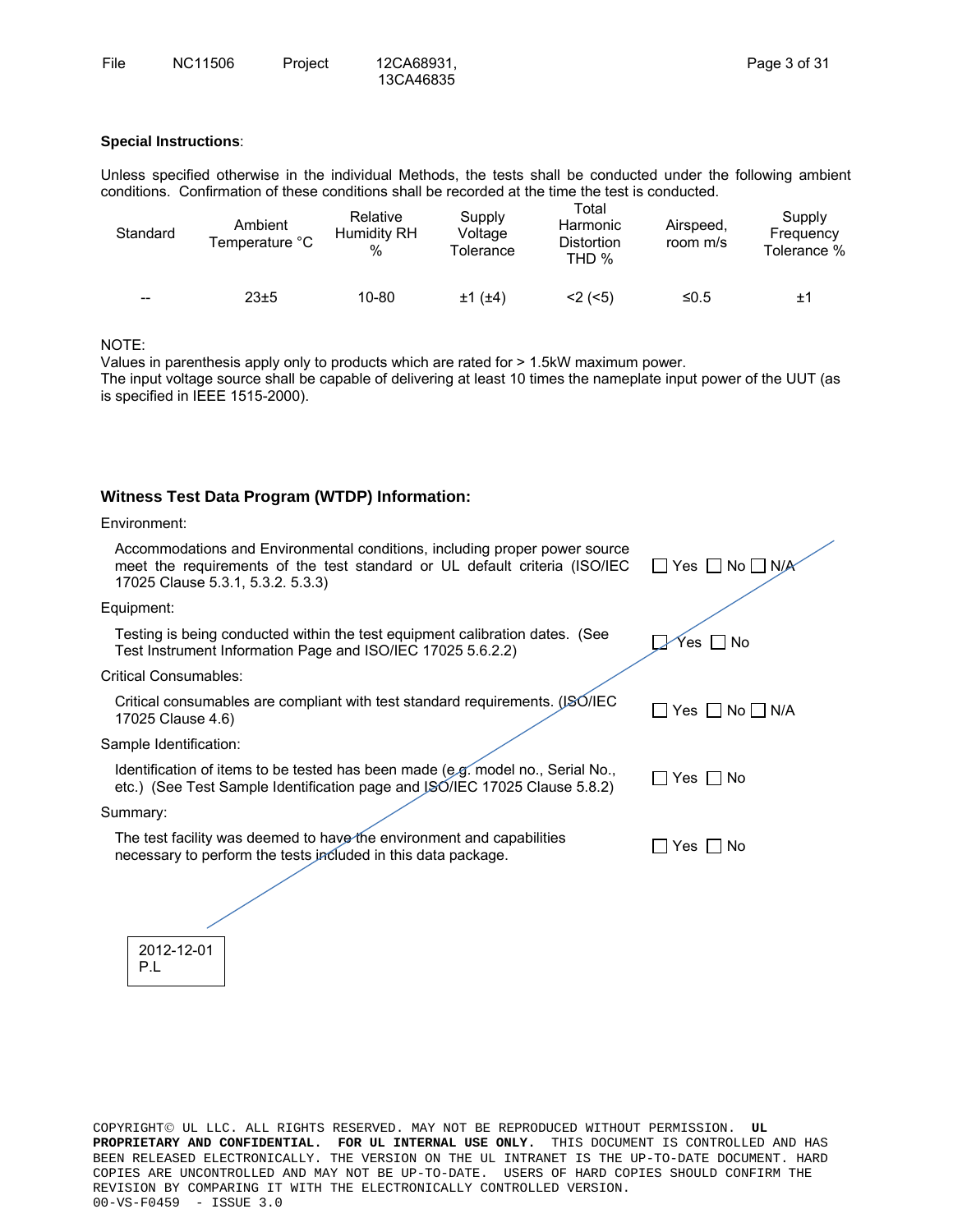## **TEST SAMPLE IDENTIFICATION**

The table below is to provide correlation of sample numbers to specific product related information. Refer to this table when a test identifies a test sample by "Sample No." only.

| Sample<br><b>Number</b>       | Sample Card<br><b>Number</b> |            | Date Received Manufacturer, Product Identification and Ratings                                                                             |
|-------------------------------|------------------------------|------------|--------------------------------------------------------------------------------------------------------------------------------------------|
| S <sub>1</sub>                | A040R059L                    | 2012-12-24 | CHICONY POWER TECHNOLOGY CO., LTD / External Power<br>Supply<br>Model A13-040N3A<br>Input: 100-240 Vac, 50-60Hz, 1A<br>Output: 19Vdc, 2.1A |
| S <sub>2</sub>                | A040R059L                    | 2012-12-24 | CHICONY POWER TECHNOLOGY CO., LTD / External Power<br>Supply<br>Model A13-040N3A<br>Input: 100-240 Vac, 50-60Hz, 1A<br>Output: 19Vdc, 2.1A |
| S <sub>3</sub>                | A040R059L                    | 2012-12-24 | CHICONY POWER TECHNOLOGY CO., LTD / External Power<br>Supply<br>Model A13-040N3A<br>Input: 100-240 Vac, 50-60Hz, 1A<br>Output: 19Vdc, 2.1A |
| Sampling Procedure (if used): |                              | N/A        |                                                                                                                                            |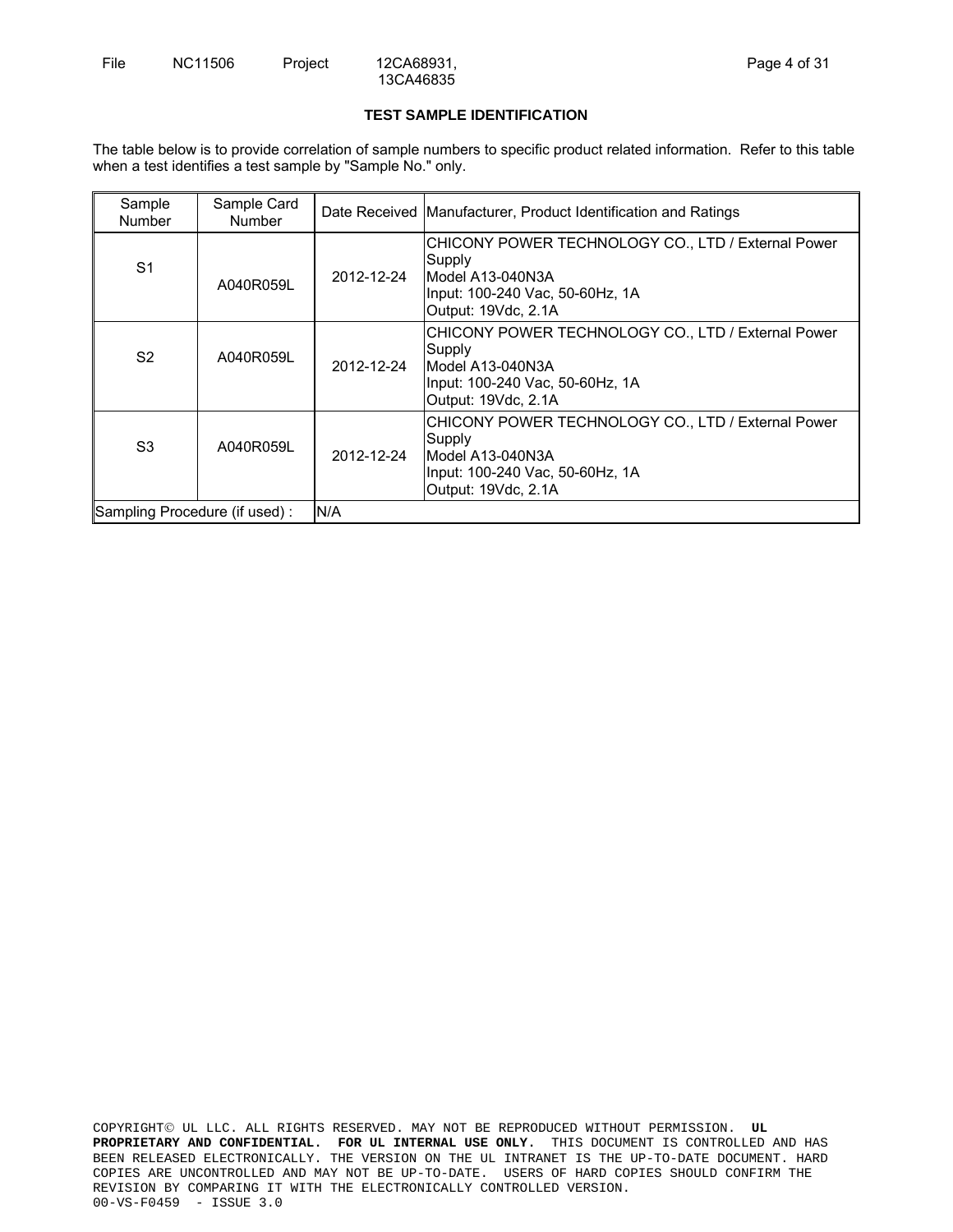# **TEST INSTRUMENTS REFERENCE LIST**

| Instr. | Instrument | Instrument | Range Used |                   |      | <b>Calibration Date</b> |
|--------|------------|------------|------------|-------------------|------|-------------------------|
| Code   | I.D.       | Type       | Or $***$   | Make and Model ** | Last | Due                     |
|        |            |            |            |                   |      |                         |
|        |            |            |            |                   |      |                         |
|        |            |            |            |                   |      |                         |
|        |            |            |            |                   |      |                         |
|        |            |            |            |                   |      |                         |
|        |            |            |            |                   |      |                         |
|        |            |            |            |                   |      |                         |
|        |            |            |            |                   |      |                         |
|        |            |            |            |                   |      |                         |
|        |            |            |            |                   |      |                         |
|        |            |            |            |                   |      |                         |
|        |            |            |            |                   |      |                         |
|        |            |            |            |                   |      |                         |
|        |            |            |            |                   |      |                         |
|        |            |            |            |                   |      |                         |
|        |            |            |            |                   |      |                         |
|        |            |            |            |                   |      |                         |
|        |            |            |            |                   |      |                         |
|        |            |            |            |                   |      |                         |
|        |            |            |            |                   |      |                         |
|        |            |            |            |                   |      |                         |

"Chamber setting(s)  $\Box$  was  $\Box$  were monitored to ensure that the setting(s)  $\Box$  was  $\Box$  were stable throughout the test time frame. Any deviations from the setting(s) are noted below.

| Date | Test | <b>Instrument Code</b> | Time period of deviation | Setting(s) |
|------|------|------------------------|--------------------------|------------|
| N/A  | N/A  | N/A                    | N/A                      | N/A        |
|      |      |                        |                          |            |
|      |      |                        |                          |            |
|      |      |                        |                          |            |
|      |      |                        |                          |            |

\*\* Information to be recorded when tests are conducted at a non-UL facility.

\*\*\* Refer to specific data sheet for individual scale used.

 $\boxtimes$ Test equipment information is recorded on UL's Laboratory Project Management (LPM)/Laboratory Equipment Management (LEM) database. (This statement may be selected only if datasheets are completed at a UL facility)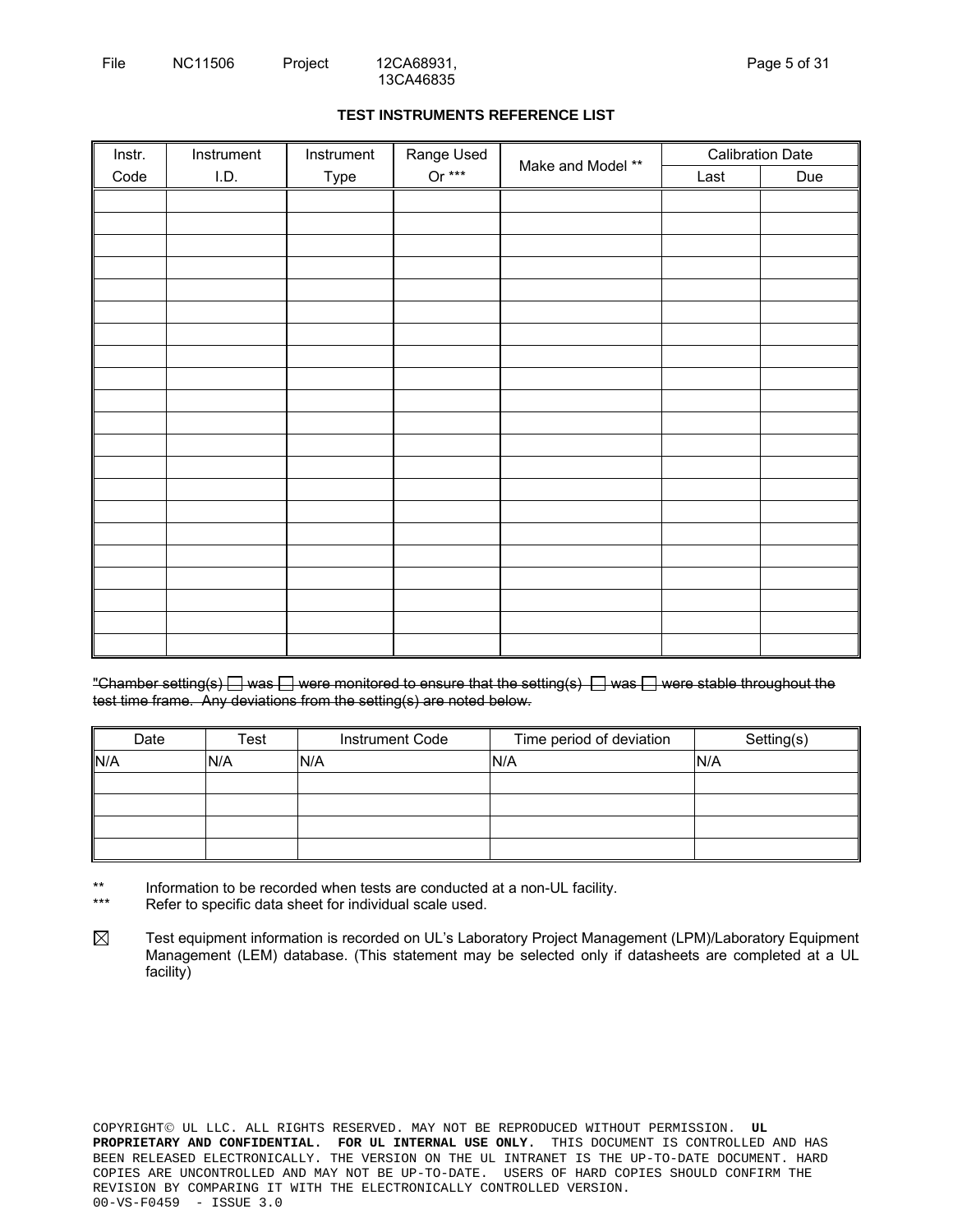# **POWER SUPPLY REFERENCE PAGE (ENGINEERING TO COMPLETE)**

| Product Name/Type:                                             | External AC/DC Power Supply (EPS) |
|----------------------------------------------------------------|-----------------------------------|
| Manufacturer:                                                  | CHICONY POWER TECHNOLOGY CO., LTD |
| Brand Name:                                                    | Chicony                           |
| Model Number/Designation:                                      | A13-040N3A                        |
| Power Supply Class (ex. 2, 3, etc.)                            | N/A                               |
| Existing Roman Numeral Marking, if<br>marked (i.e. III, IV, V) | v                                 |

|                   | Input:  | 100-240 Vac, 1A 50-60 Hz |
|-------------------|---------|--------------------------|
| Nameplate Rating: | Output: | 19Vdc, 2.1A              |

| Each sample was tested at:                    | 115V, 60Hz<br>$\blacksquare$ | $\Box$ 230V, 50Hz | $\boxtimes$ Both      |
|-----------------------------------------------|------------------------------|-------------------|-----------------------|
| UUT Output Cord Length $(\pm 1 \text{ cm})$ : | 180 cm                       |                   |                       |
| UUT is a Replacement EPS:                     | Yes                          | $\boxtimes$ No    | $\blacksquare$<br>N/A |
| Presence of Input Power Switch (Y/N):         | $\Box$ Yes                   | $\boxtimes$ No    |                       |
| Input Power Switch (ON/OFF):                  | $\sqcap$ on                  | $\sqcap$ OFF      | $\boxtimes$ N/A       |
| UUT is a Standard/Low Voltage Type:           | $\boxtimes$ Standard         | Low Voltage       | Π<br>N/A              |
| End Product Powered by the UUT:               | Not available.               |                   |                       |

Notes/Comments: Copied this report from 12CA68931

| $\boxtimes$ | Maximum Output Power (W): 39.86   |                        |                 |                         |
|-------------|-----------------------------------|------------------------|-----------------|-------------------------|
| $\boxtimes$ | Maximum Ambient (°C):             | 21.6                   |                 |                         |
| $\boxtimes$ | <b>Sample Operating Position:</b> | $\boxtimes$ Horizontal | $\Box$ Vertical | $\Box$ Other (Specify): |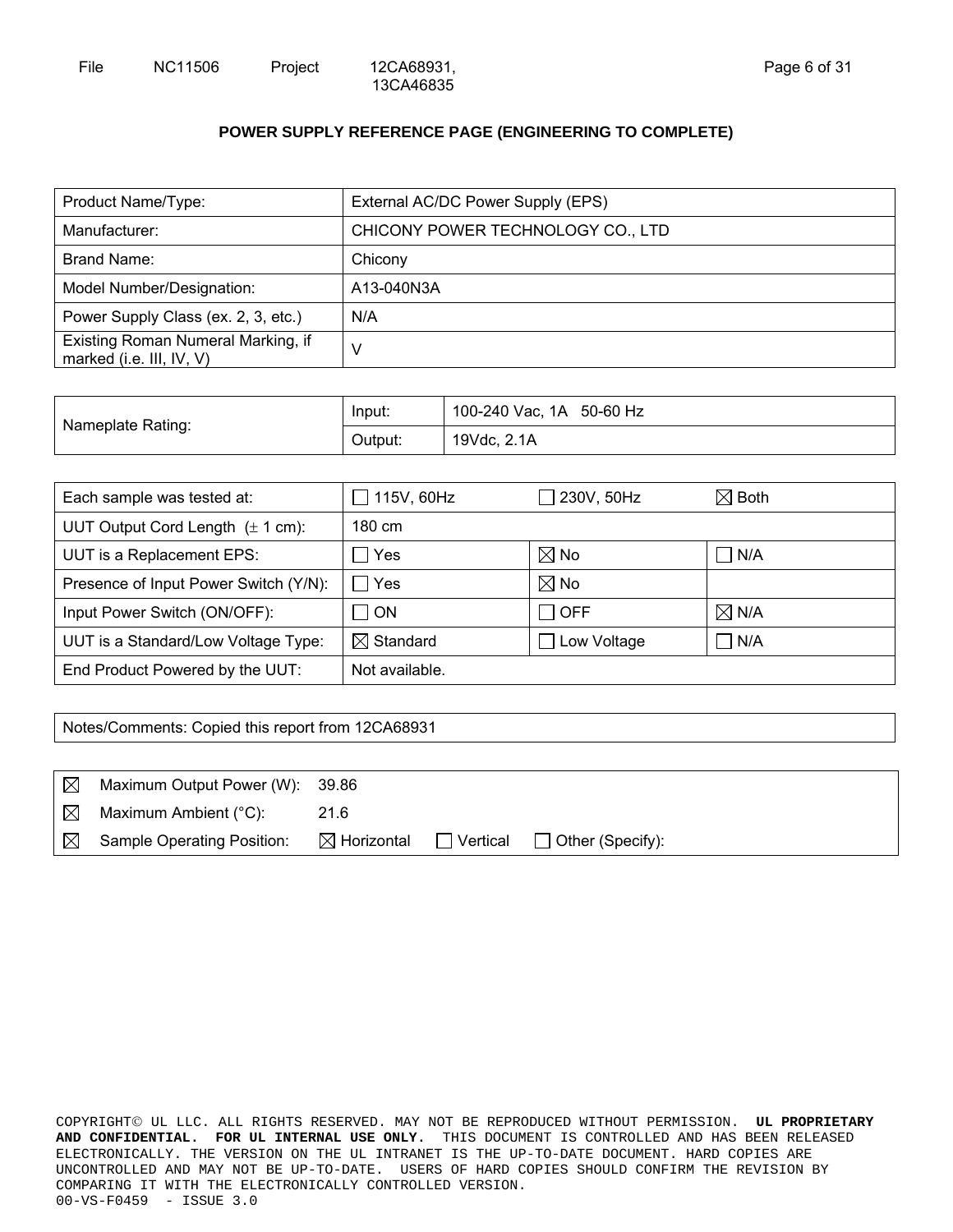# **TECHNICIAN'S REFERENCE PAGE**

#### DEFINITIONS

"UUT": UUT is any acronym for "Unit Under Test"

"Low Voltage External Power Supply": An external power supply (EPS) with a nameplate output voltage of less than 6 volts and a nameplate output current greater than or equal to 550 milliamps.

"Active Mode": The condition in which the input of a power supply is connected to line voltage ac and the output is connected to an ac or a dc load drawing a fraction of the power supply's nameplate power output greater than zero.

"Active Mode Efficiency": The ratio, expressed as a percentage, of the total active output power (ac or dc) produced by a power supply to the active input power (ac) required to produce the total active output power.

"No-Load Mode": The condition in which the input of a power supply is connected to an ac source consistent with the power supply's nameplate ac voltage, but the output is not connected to a product or any other load.

"Power Factor (True)": The true power factor is the ratio of the active or real power (P) consumed in watts to the apparent power (S), drawn in volt-amperes (VA).

 $PF = P/S$ 

# POWER MEASUREMENTS

All power figures should be in watts and rounded to the second decimal place. For loads greater than or equal to 10 W, three significant figures shall be reported.

Where the measured power is not stable, average power readings over a user-selected period are used in this case. The test instrument shall record the true average power over a user selected period, the period selected shall not be less than 5 minutes. If the power varies over a cycle, the period selected to average power shall be one or more complete cycles.

# INPUT METER CONSIDERATIONS

The power measurement instrument shall have a resolution of:

- 0.01 W or better for power measurements of 10 W or less;

- 0.1 W or better for power measurements of greater than 10 W up to 100 W; and

- 1 W or better for power measurements of greater than 100 W.

The following attributes in addition to those above are suggested for the input power meter:

- Frequency response of at least 3 kHz.

Power measurement instrument having the ability to average power accurately over any user-selected time interval (this is usually done with an internal math calculation dividing accumulated energy by time within the meter, which is the most accurate approach).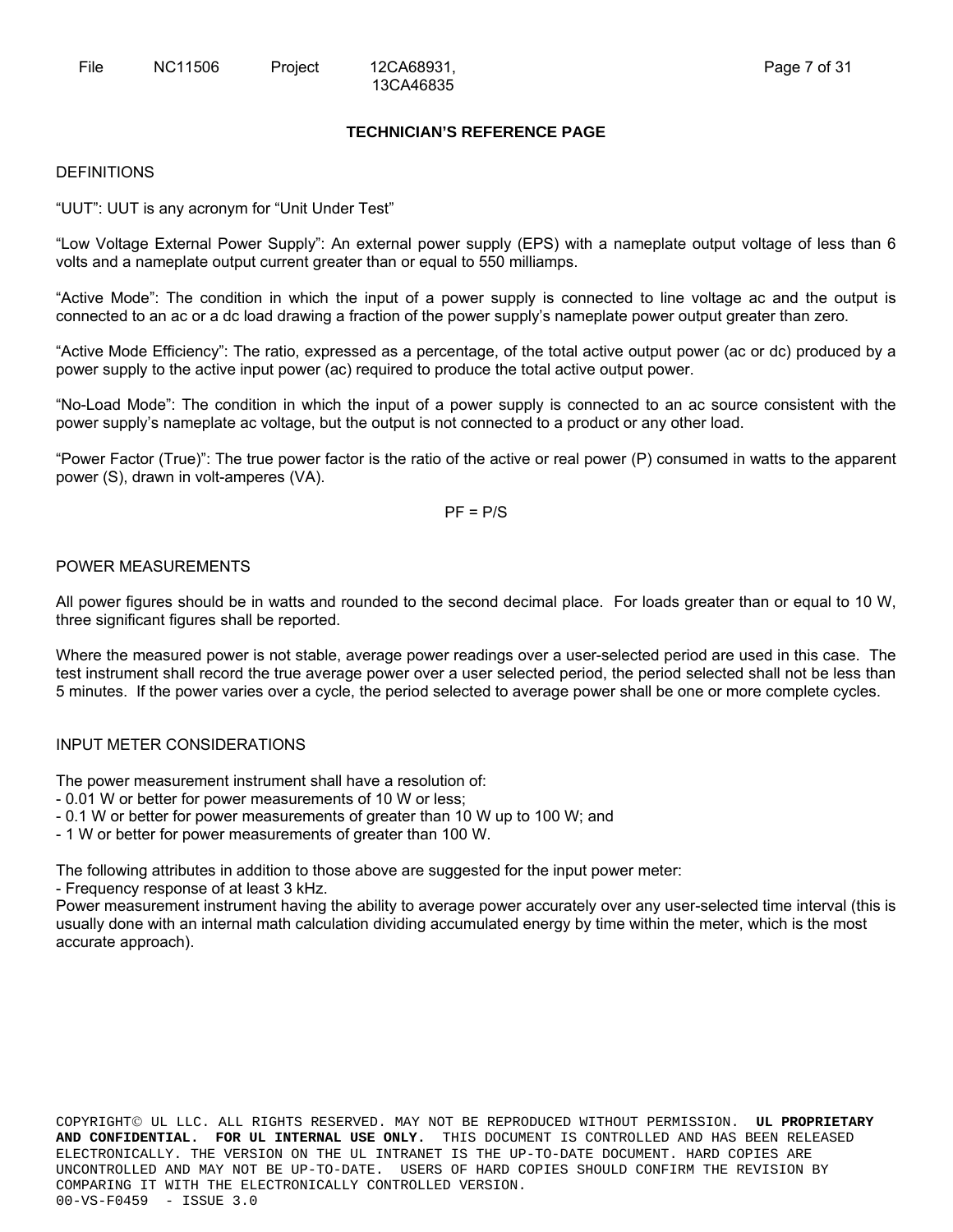# **TECHNICIAN'S REFERENCE PAGE (Cont'd)**

13CA46835

#### ---------------------------------------------------------------------------------------------------------------------------------------------------------------------------------- INSTRUCTIONS – TEST PREPARATION AND LOADING

"Built-in switch": if a built-in switch in the UUT control power flow to the ac input, it shall be ON position for measurement.

"Output Cord": the UUT must be tested with the output cord supplied by the manufacturer.

- Metering equipment shall be connected to the output of the power supply by:
	- a) Cutting the cord immediately adjacent to the output connector
	- b) Attaching leads and measuring the efficiency form the output connector itself

Where the UUT is directly connected to the end product that it is powering, the cord immediately adjacent to the powered product shall be cut and output measurement probes shall be connected at that point.

"UUT with more than 2 output wires": in similar cases, the tests shall be conducted on two output wires that supply power to the product. The other output wires (i.e.: used for battery monitoring) shall be left disconnected.

"UUT with switchable output": in similar cases, the UUT shall be tested for each output voltage, one at a time.

"Loading": A set of variable Resistive of Electronics Loads shall be used to load the power supply to produce the four active-mode load conditions specified in Table 1 (Load Conditions 1 to 4). While this load may differ from the electronic loads that EPS are designed to power, they provide standardized and repeatable references for testing and product comparison.

When an Electronic Load is used for the output loading, the desired output current should be adjusted in constant current (CC) mode rather than adjusting the required output power in constant power (CP) mode.

When a Resistive Load is used, it needs to be measured precisely with an ohmmeter, a variable resistor may be adjusted to the point where an ammeter confirms that the desired percentage of nameplate output current is flowing through the load.

Figure A1 shows an external power supply test set-up using a variable resistance as the load.

# **Figure A1 – Generic test set-up using a variable resistive load**

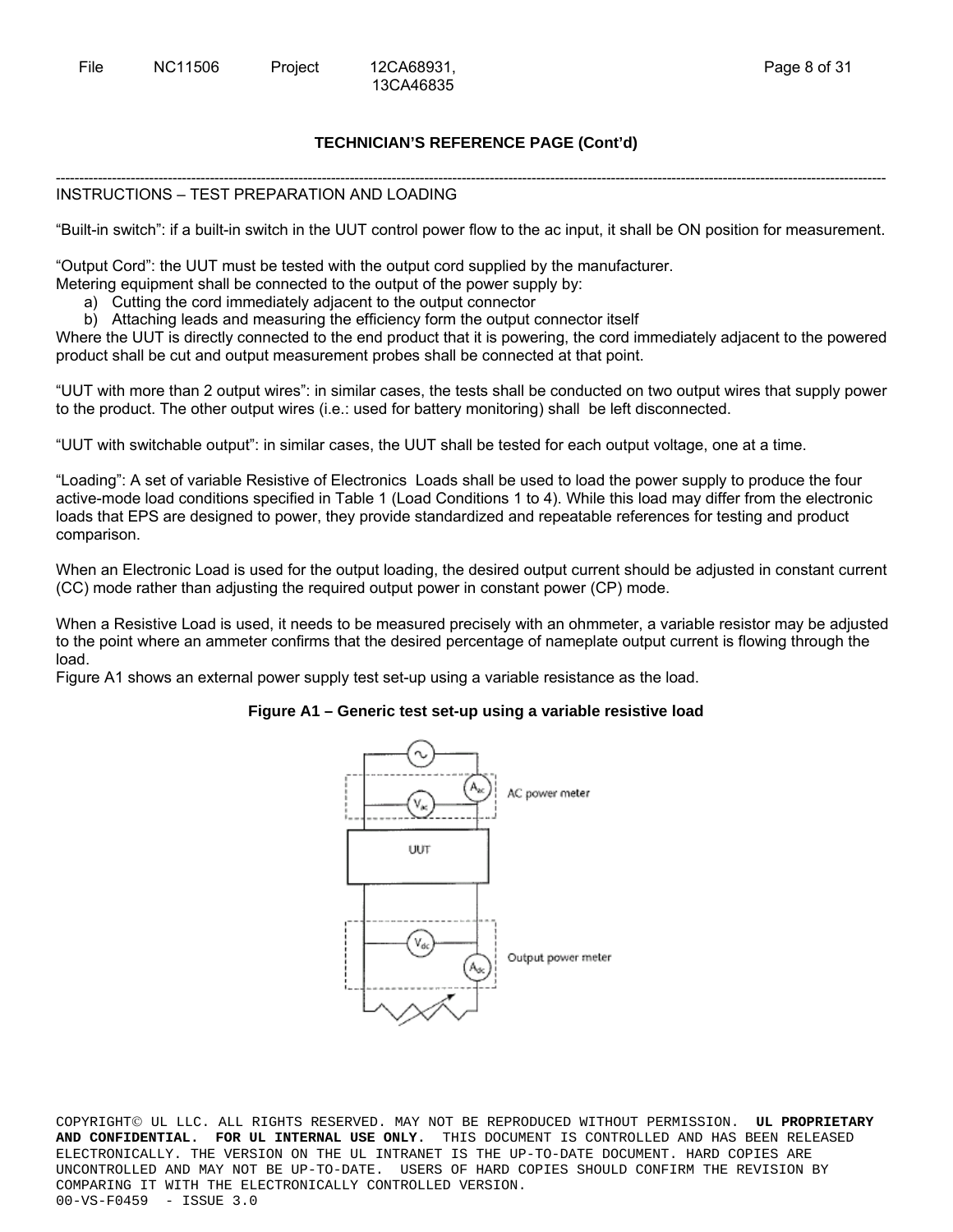| File       | <b>NC11506</b> | Project   | 12CA68931,<br>13CA46835  |       |            | Page 9 of 31 |  |
|------------|----------------|-----------|--------------------------|-------|------------|--------------|--|
| Tested by: |                |           | Tested by:               |       | Test Date: | 2012-12-26   |  |
|            |                | signature |                          | print |            |              |  |
| Sample #:  |                |           | Instrument Code / Range: |       |            |              |  |
|            |                |           |                          |       |            |              |  |

# **ACTIVE/NO-LOAD MODE POWER CONSUMPTION TEST:** DOE: CSA-C381.1-08, First Edition;

DoE: CFR Parts 429, 430 and 431 [Docket No. EERE-2010-BT-CE-0014] RIN 1904-AC23; EPA and/or CEC : Test Method for Calculating the Energy Efficiency of Single-Voltage External AC-DC and AC-AC PS (August 11, 2004) ; AS/NZS4665 - 2005: Test method and conditions for EPS

# TESTING SEQUENCE:

The UUT shall be tested at each load condition specified in Table 1, testing consecutively from Load Condition 1 (100% Load) to Load Condition 5 (No-Load).

The UUT shall be operated at 100% of nameplate current output (Table 1: Load Conditions 1) for at least 30 minutes immediately prior to conducting efficiency measurements.

After this warm-up period, the technician shall monitor AC input power for a period of 5 minutes to assess the stability of the UUT. If the power level does not drift by more than 5% from the maximum value observed, the UUT can be considered stable and the indicated measurements can be recorded at the end of the 5 minute period.

For Agencies other than NRCan, subsequent Load Conditions 2 - 5 (See Table 1) can then be measured under the same 5 minute stability guidelines. Please take note that only for compliance with requirements in NRCan programs and CSA/CAN381.1-08, the UUT shall operate under each of the subsequent active/no-load mode conditions (Table 1: Load Conditions 2 to 5) for a minimum warm-up period of not less than 30 minutes.

While the unit operates under each of the subsequent Load Conditions from 2 to 5 (See Table 1) for a period of time not less than required warm-up period, the technician shall record all the indicated measurements two (2) times for each Load Condition, as indicated below:

1<sup>st</sup> Measurement (required for all Agencies except NRCan): the technician shall monitor ac input power for a period of 5 minutes to assess the stability of the UUT (See of Table 1, 2 and 3 for details). If the power level does not drift by more than 5% from the maximum value observed, the UUT shall be considered stable and the measurements can be recorded at the end of the 5 minute period.

 $2^{nd}$  Measurement (required for NRCan only): After the mandatory 30 minutes warm-up period for each of the subsequent Load Conditions (See of Table 1, 2 and 3 for details) the unit was further operated under each of the active/no-load mode conditions for a period of time not less than five minutes. If the power level did not drift by more than 5% from the maximum value observed during the five-minute period, stability was considered achieved and the input power consumption was recorded.

When AC input power is not stable over the 5 minute period, the technician shall follow the guidelines established by IEC62301 and CAN/CSA62301, Clause 5.3.2 (a) for measuring average power or Clause 5.3.2 (b) for measuring accumulated energy over time for both AC input and DC output<sup> $(1)$ </sup>.

 $<sup>(1)</sup>$  = IEC62301 and CAN/CSA62301 standards are intended to measure input power, however the methods specified in Clauses 5.3.2</sup> (a) and 5.3.2 (b), may be used to measure Output power for the purposes of this testing.

The sequence mentioned above at items 1 and 2 shall be repeated for each Load Conditions from 2 to 5 in Table 1.

 For Australia/New Zealand requirements (AuNZ), if a power supply has only a 240V, 50Hz input, conduct the testing at 240 V, 50Hz input and record the data in the 230V tables for ACTIVE/NO-LOAD MODE POWER CONSUMPTION TEST. Indicate on the data tables that testing was conducted at 240V, 50 Hz input.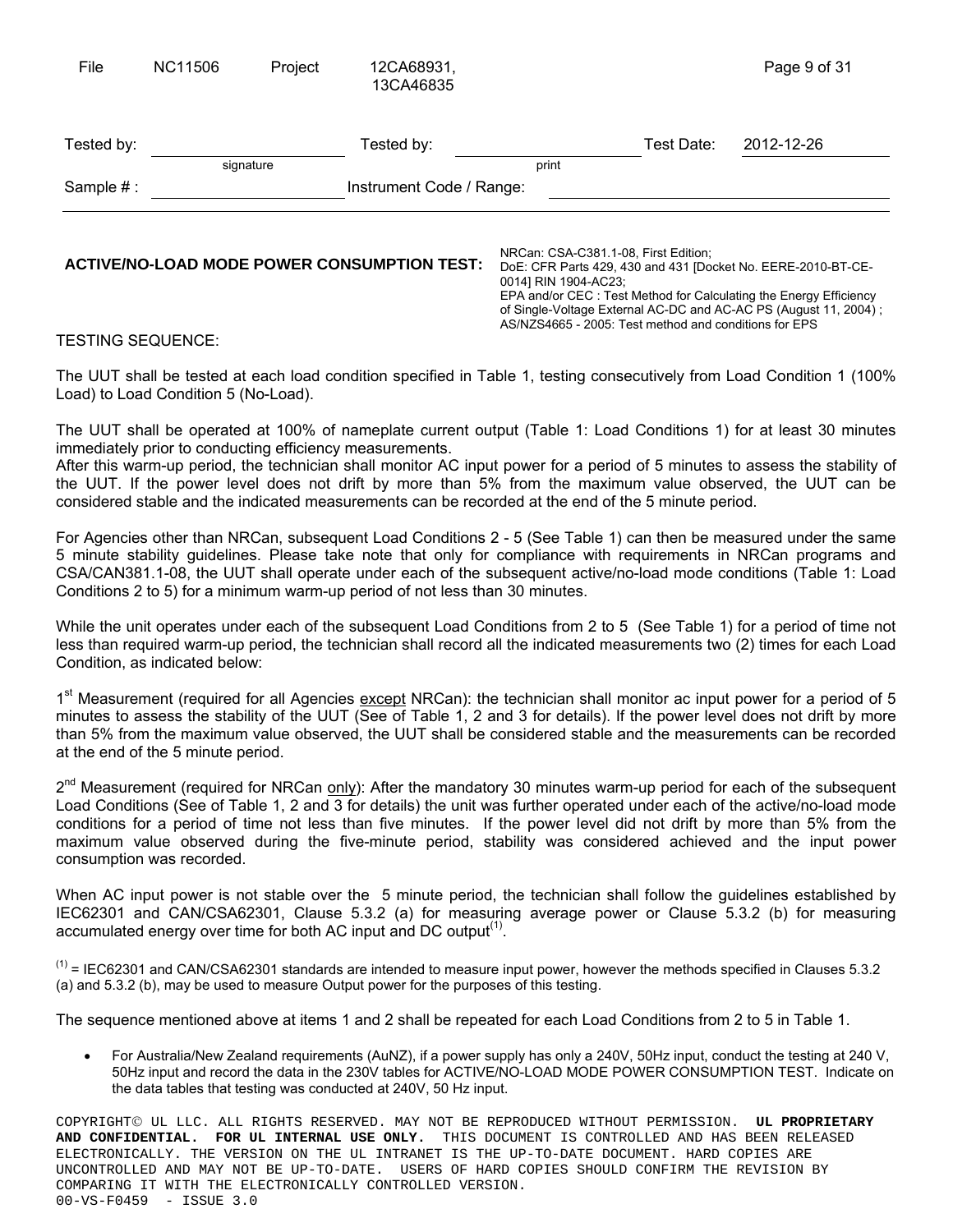| Tested by: |           | Tested by:               |       | Test Date: | 2012-12-26 |
|------------|-----------|--------------------------|-------|------------|------------|
|            | signature |                          | print |            |            |
| Sample #:  |           | Instrument Code / Range: |       |            |            |
|            |           |                          |       |            |            |

# ACTIVE/NO-LOAD MODE POWER CONSUMPTION TEST: (Cont'd)

# TESTING SEQUENCE (Cont'd)

The above testing sequence shall be repeated on three (3) units in total of the same UUT.

| Load<br><b>Conditions</b><br>for UUT | Percentage of<br><b>Nameplate</b><br>Output<br><b>Current</b> | Warm-up period<br>by Load Conditions<br>[minutes] | <b>Assessment period</b><br>after warm-up<br>[minutes] | <b>Number</b><br>of measurement(s)<br>by Load Conditions |
|--------------------------------------|---------------------------------------------------------------|---------------------------------------------------|--------------------------------------------------------|----------------------------------------------------------|
|                                      | $100\% \pm 2\%^{(2)}$                                         | 30                                                | 5                                                      | 1 for NRCan & other Agencies                             |
| $\overline{2}$                       | $75\% \pm 2\%$                                                | 0 (for other agencies)                            | 5                                                      | 1 for other Agencies                                     |
|                                      |                                                               | 30 (for NRCan)                                    | 5                                                      | 1 for NRCan                                              |
| 3                                    |                                                               | 0 (for other agencies)                            | 5                                                      | 1 for other Agencies                                     |
|                                      | $50\% \pm 2\%$                                                | 30 (for NRCan)                                    | 5                                                      | 1 for NRCan                                              |
| 4                                    |                                                               | 0 (for other agencies)                            | 5                                                      | 1 for other Agencies                                     |
|                                      | $25\% \pm 2\%$                                                | 30 (for NRCan)                                    | 5                                                      | 1 for NRCan                                              |
| 5                                    | 0%                                                            | 0 (for other agencies)                            | 5                                                      | 1 for other Agencies                                     |
|                                      |                                                               | 30 (for NRCan)                                    | 5                                                      | 1 for NRCan                                              |

# **Table 1 – Load Conditions and testing sequence**

Note(s):

 $(2)$  The 2% allowance is of nameplate output current, not of the calculated current value. For example, a UUT at Load Condition 3 may be tested in a range from 48% (min) to 52% (max) of rated output current.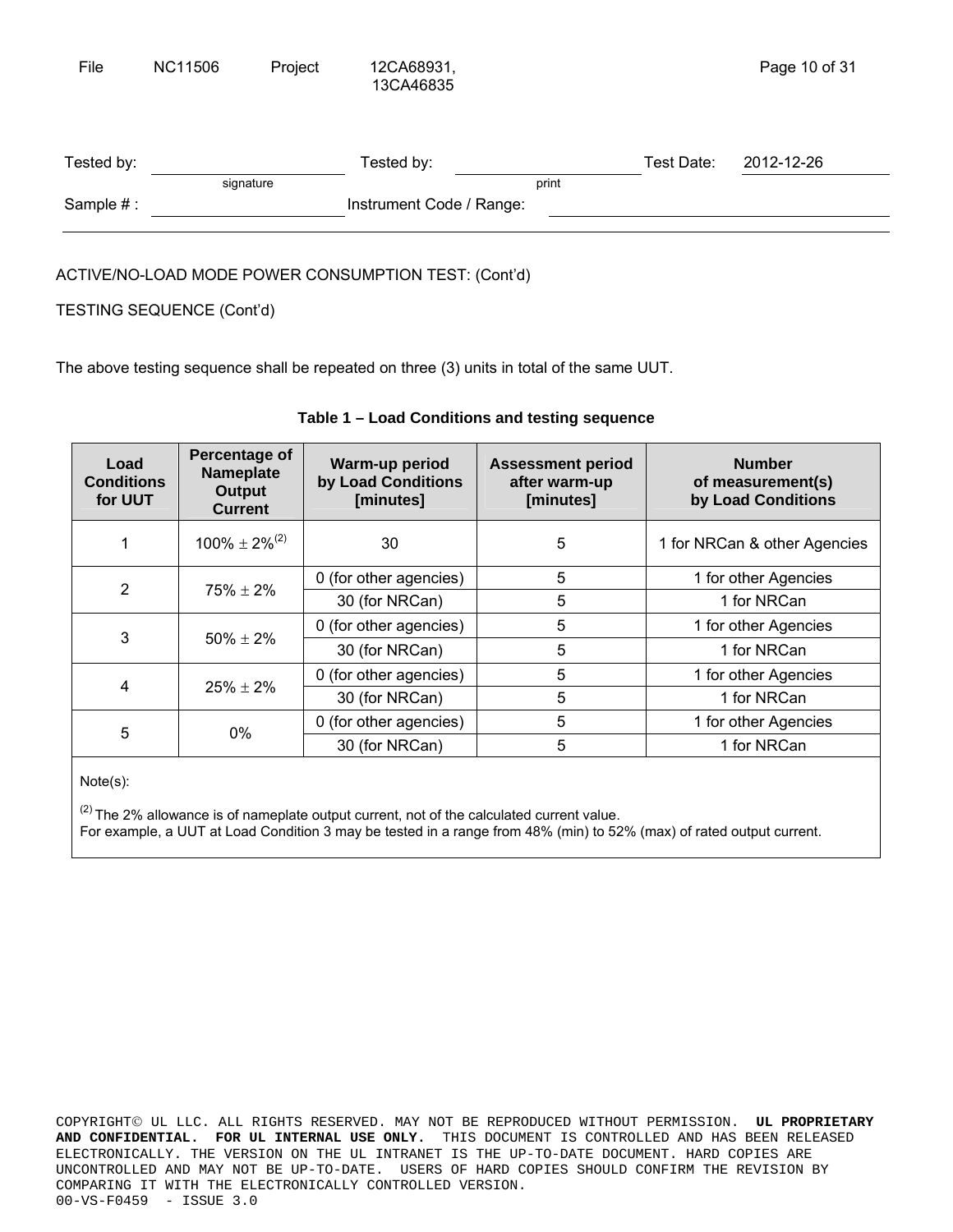|            | File | NC11506   | Project | 12CA68931,<br>13CA46835  |       |            | Page 11 of 31 |  |
|------------|------|-----------|---------|--------------------------|-------|------------|---------------|--|
| Tested by: |      |           |         | Tested by:               |       | Test Date: | 2012-12-26    |  |
|            |      | signature |         |                          | print |            |               |  |
| Sample #:  |      |           |         | Instrument Code / Range: |       |            |               |  |

# ACTIVE/NO-LOAD MODE POWER CONSUMPTION TEST: (Cont'd)

# TESTING SEQUENCE (Cont'd)

# **Table 2 – Testing sequence: details of the Load Conditions 1 (for NRCan and Other Agencies)**

|              | <b>30 minutes</b>        | 5 minutes<br><b>Assess Stability</b> | One Reading ( <sup>3</sup> )      |
|--------------|--------------------------|--------------------------------------|-----------------------------------|
| <b>Start</b> | <b>for Stabilization</b> | for NRcan and<br>other Agencies      | (for NRCan and<br>other Agencies) |

# **Table 3 – Testing sequence: details of Load Conditions 2 to 5 (for NRCan and/or Other Agencies)**



# Note:

**(3)** = for agencies other than NRCan, only one warm-up period of 30 minutes is required for each UUT at the beginning of the test procedure. Technician shall monitor the AC input power during the first 5 minutes to assess the stability of the UUT. If the power level did not drift by more than 5% from the maximum value observed during the 5 minutes period, stability was considered achieved and the input power consumption can be recorded after 5 minutes.  $(4)$  = If ac input power is not stable over a 5 minute period, the technician shall follow the guidelines established by IEC 62301 for measuring average power or accumulated energy over time for both ac input and dc output.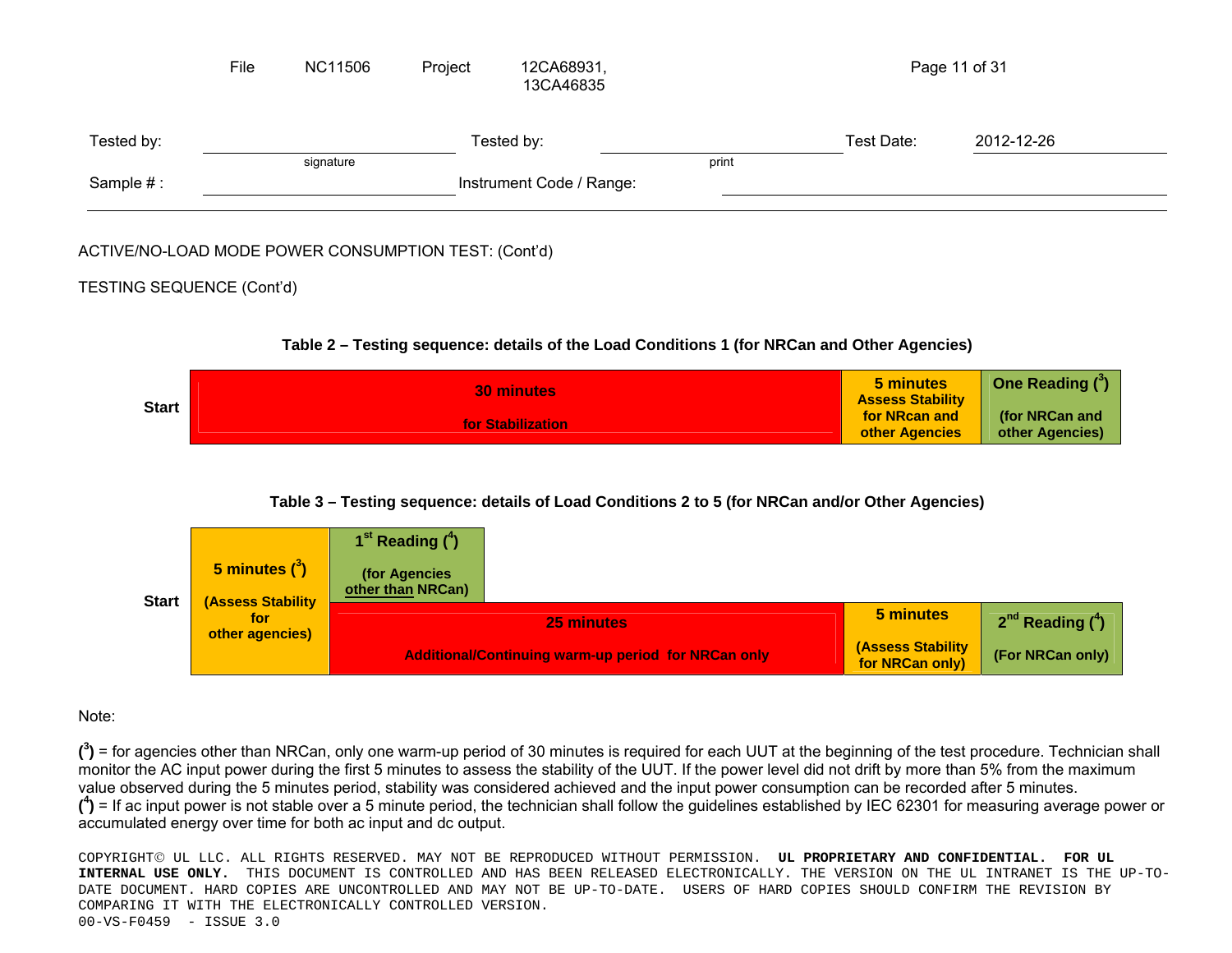|                       |                           | File                                                           | <b>NC11506</b> |           | Project                                          |                          | 12CA68931,<br>13CA46835       |                                |                                                                           |       |            | Page 12 of 31                 |                        |
|-----------------------|---------------------------|----------------------------------------------------------------|----------------|-----------|--------------------------------------------------|--------------------------|-------------------------------|--------------------------------|---------------------------------------------------------------------------|-------|------------|-------------------------------|------------------------|
| Tested by:            |                           |                                                                |                |           |                                                  | Tested by:               |                               |                                |                                                                           |       | Test date: |                               | 2012-12-26             |
|                       |                           |                                                                | signature      |           |                                                  |                          |                               |                                | print                                                                     |       |            |                               |                        |
| Sample #:             |                           | S <sub>1</sub>                                                 |                |           |                                                  | Instrument Code / Range: |                               |                                |                                                                           |       |            |                               |                        |
|                       | RESULTS: (Cont'd)         | ACTIVE/NO-LOAD MODE POWER CONSUMPTION TEST: (Cont'd)           |                |           |                                                  |                          |                               |                                |                                                                           |       |            |                               |                        |
|                       |                           | Ambient Temperature (°C): 21.6                                 |                |           | <b>Relative Humidity (%):</b>                    | 63.7                     |                               |                                | Airspeed, room (m/s): 0.1                                                 |       |            |                               |                        |
| Sample No.:           | 1                         |                                                                |                |           |                                                  |                          |                               |                                |                                                                           |       |            |                               |                        |
|                       | Input Test Voltage (Vac): |                                                                | 115            |           | Input Test Frequency (Hz): 60                    |                          |                               |                                | Rated Output Current (A): 2.1                                             |       |            |                               |                        |
|                       |                           |                                                                |                |           | <b>External Power Supply Input Electric Data</b> |                          |                               |                                |                                                                           |       |            | Power Supply [AC] [DC] Output |                        |
| Load<br>#             | V                         | HZ                                                             | Α              | <b>PF</b> | <b>THD</b>                                       | Wh                       | **Avg.<br><b>Power</b><br>(W) | Wh<br><b>Interval</b><br>[min] | <b>Minimum</b><br>Warm-up<br>time<br>[minutes]                            | V     | Α          | Wh                            | **Avg.<br>Power<br>(W) |
| $\mathbf 1$<br>(100%) | 114.92                    | 60.00                                                          | 0.750          | 0.53      | 0.51                                             | 3.785                    | 45.420                        | 5                              | 30 (All)                                                                  | 18.97 | 2.10       | 3.322                         | 39.864                 |
| $\mathbf{2}$          | 114.95                    | 60.00                                                          | 0.594          | 0.50      | 0.45                                             | 2.830                    | 33.960                        | $5\phantom{.0}$                | 0 (others)                                                                | 19.03 | 1.57       | 2.498                         | 29.976                 |
| (75%)                 | 114.95                    | 60.00                                                          | 0.594          | 0.50      | 0.45                                             | 2.830                    | 33.960                        | $\overline{5}$                 | 30 (NRCan)                                                                | 19.03 | 1.57       | 2.498                         | 29.976                 |
| 3                     | 114.96                    | 60.00                                                          | 0.429          | 0.46      | 0.39                                             | 1.896                    | 22.752                        | $\overline{5}$                 | 0 (others)                                                                | 19.13 | 1.05       | 1.674                         | 20.088                 |
| (50%)                 | 114.96                    | 60.00                                                          | 0.429          | 0.46      | 0.39                                             | 1.896                    | 22.752                        | $5\phantom{.0}$                | 30 (NRCan)                                                                | 19.13 | 1.05       | 1.674                         | 20.088                 |
| 4                     | 114.92                    | 60.01                                                          | 0.241          | 0.41      | 0.34                                             | 0.958                    | 11.496                        | 5                              | 0 (others)                                                                | 19.20 | 0.52       | 0.840                         | 10.080                 |
| (25%)                 | 114.92                    | 60.01                                                          | 0.241          | 0.41      | 0.34                                             | 0.958                    | 11.496                        | 5                              | 30 (NRCan)                                                                | 19.20 | 0.52       | 0.840                         | 10.080                 |
| 5                     | 115.33                    | 60.00                                                          | 0.015          | 0.03      | 0.25                                             | 0.004                    | 0.048                         | 5                              | 0 (others)                                                                |       |            |                               |                        |
| (0%)                  | 115.33                    | 60.00                                                          | 0.015          | 0.03      | 0.25                                             | 0.004                    | 0.048                         | $\overline{5}$                 | 30 (NRCan)                                                                |       |            |                               |                        |
|                       |                           |                                                                |                |           |                                                  |                          |                               |                                |                                                                           |       |            |                               |                        |
|                       |                           | CEC/DoE/EPA - Efficiency of Power Supply (after 5 min warm-up) |                |           |                                                  |                          |                               |                                | NRCan - Average results Efficiency of Power Supply (after 30 min warm-up) |       |            |                               |                        |
|                       |                           |                                                                |                |           | <b>Arithmetic Average of</b>                     |                          |                               |                                |                                                                           |       |            | <b>Arithmetic Average of</b>  |                        |
| 100%                  | 75%                       | 50%                                                            | 25%            |           | <b>Efficiency at</b>                             |                          | 100%                          | 75%                            | 50%                                                                       | 25%   |            | <b>Efficiency at</b>          |                        |
|                       |                           |                                                                |                |           | Load Conditions 1-4                              |                          |                               |                                |                                                                           |       |            | Load Conditions $1 - 4$       |                        |
|                       |                           | 87.768 88.26855 88.29114 87.68267                              |                |           | 88.0024665                                       |                          |                               |                                | 87.7675 88.26855 88.291139 87.68267                                       |       |            | 88.0024665                    |                        |

|       | <b>CEC/DoE/EPA - Power Consumed by UUT (W)</b> |       |      |         | NRCan - Power Consumed by UUT (W) |       |       |       |         |
|-------|------------------------------------------------|-------|------|---------|-----------------------------------|-------|-------|-------|---------|
| 100%  | 75%                                            | 50%   | 25%  | No Load | 100%                              | 75%   | 50%   | 25%   | No Load |
| 5.556 | 3.984                                          | 2.664 | .416 | 0.048   | 5.556                             | 3.984 | 2.664 | 1.416 | 0.048   |

87.768 | 88.26855 | 88.29114 | 87.68267 | 88.0024665 | 87.7675 | 88.26855 | 88.291139 | 87.68267 | 88.0024665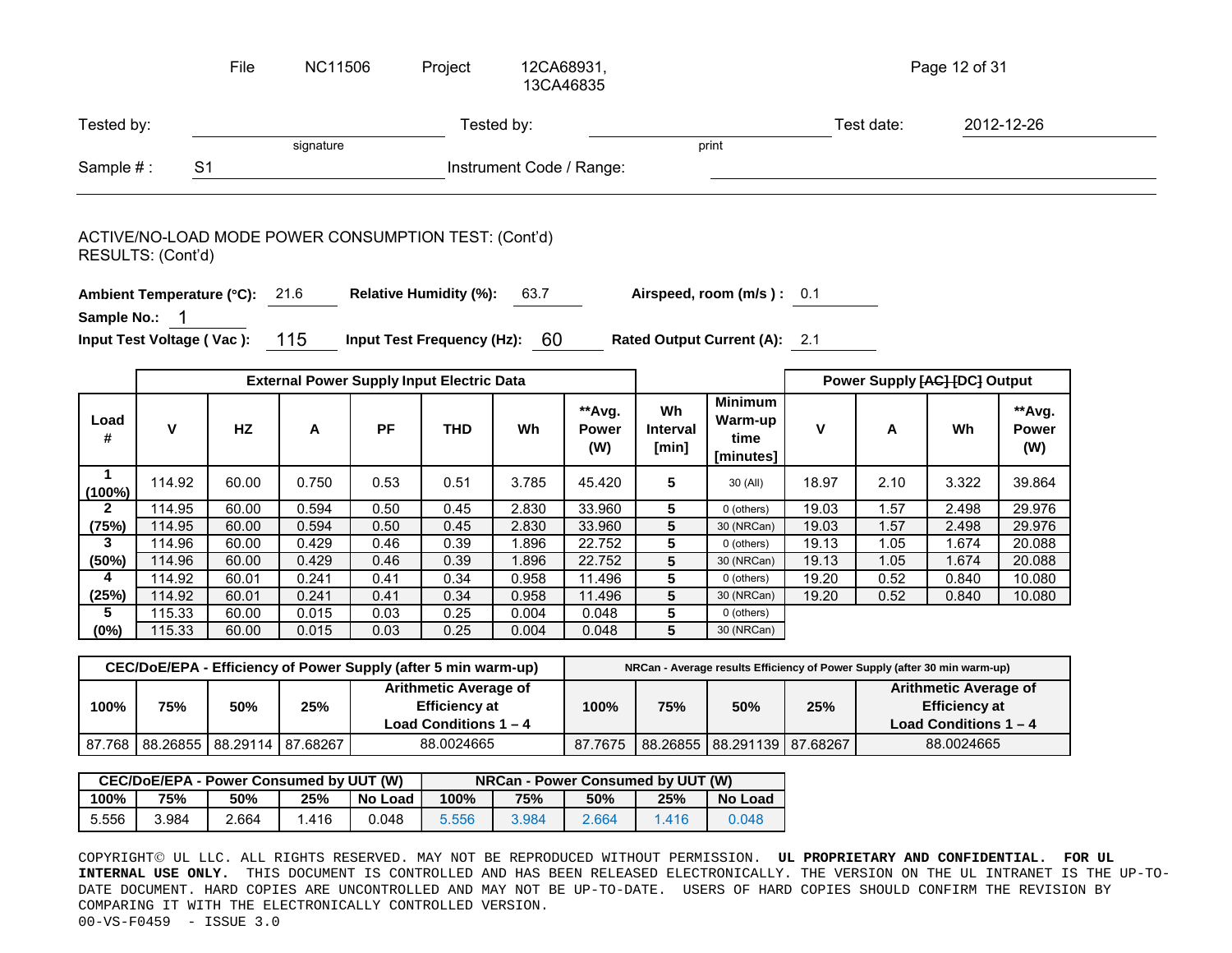|                   | File           | NC11506                                              | Project | 12CA68931,<br>13CA46835  |       |            | Page 13 of 31 |  |
|-------------------|----------------|------------------------------------------------------|---------|--------------------------|-------|------------|---------------|--|
| Tested by:        |                |                                                      |         | Tested by:               |       | Test date: | 2012-12-26    |  |
|                   |                | signature                                            |         |                          | print |            |               |  |
| Sample #:         | S <sub>1</sub> |                                                      |         | Instrument Code / Range: |       |            |               |  |
| RESULTS: (Cont'd) |                | ACTIVE/NO-LOAD MODE POWER CONSUMPTION TEST: (Cont'd) |         |                          |       |            |               |  |

Comments:

\*\* The average power is calculated by the following equation: Avg. Power (Watts) = [Wh X 60 minutes / hours ] / Wh Interval (minutes)

If test has not been performed in accordance with requirements in NRCan: Amendment 11 to the Energy Efficiency Regulations for External Power Supplies, published on October 12, 2011 in the Canada Gazette, Part II; technician shall fill all cells related to NRCan results with "-" or leave them "blank".

If test has been performed in accordance with requirements in NRCan program only, technician shall fill all cells related to results for all other Agencies other than NRCan with "-"or leave them "blank".

If instantaneous power measurement is acceptable, technician record the instantaneous power measurement under the column "\*\*Avg. Power (W)" and then shall fill cells of columns "Wh" and "Wh Interval" with "-" or leave them "blank.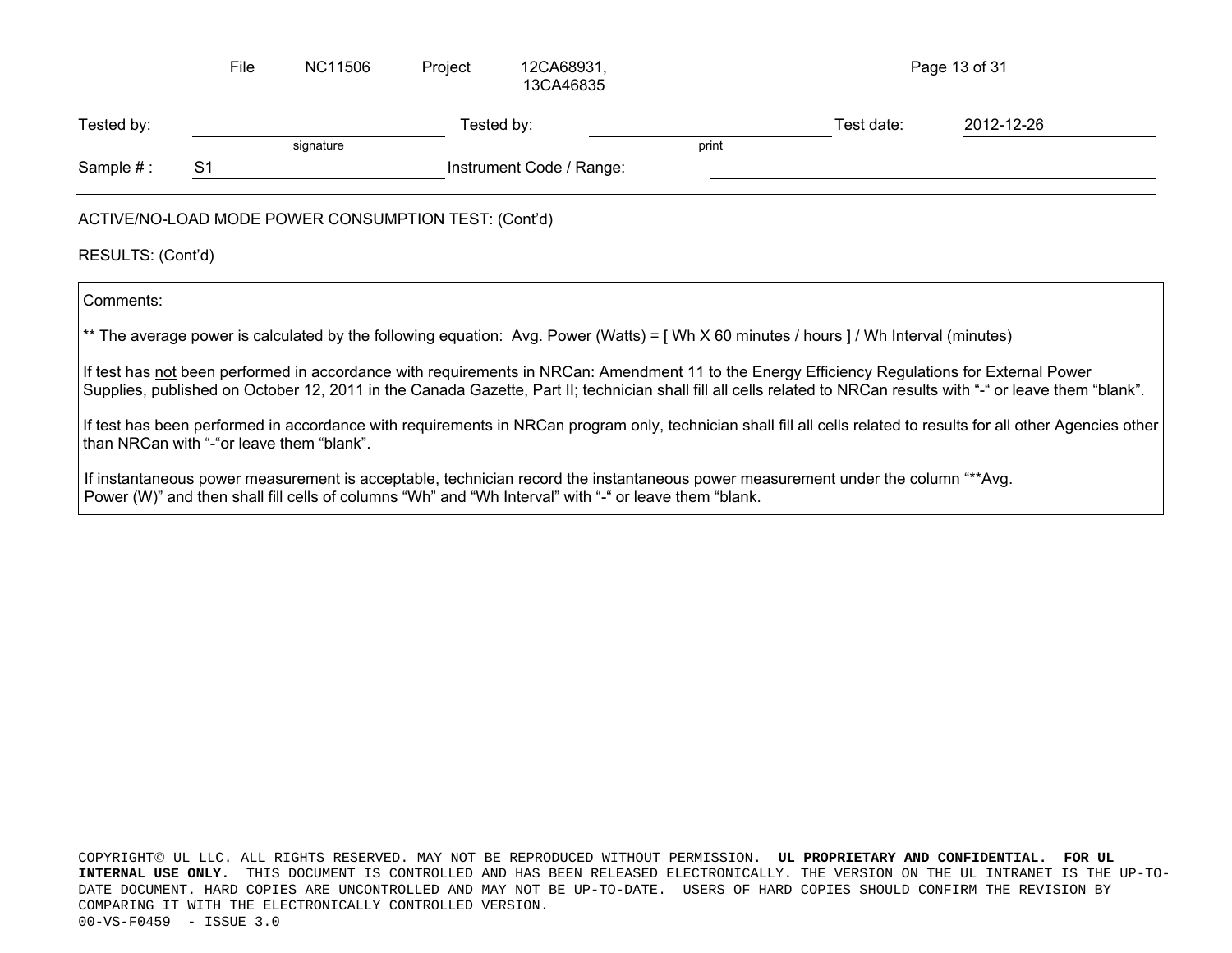|                 |                           | File                                                           | <b>NC11506</b>                                   |           | Project                                                                         |                          | 12CA68931,<br>13CA46835       |                                |                                                                           |              |            | Page 14 of 31                                                                   |                               |
|-----------------|---------------------------|----------------------------------------------------------------|--------------------------------------------------|-----------|---------------------------------------------------------------------------------|--------------------------|-------------------------------|--------------------------------|---------------------------------------------------------------------------|--------------|------------|---------------------------------------------------------------------------------|-------------------------------|
| Tested by:      |                           |                                                                |                                                  |           |                                                                                 | Tested by:               |                               |                                |                                                                           |              | Test date: |                                                                                 | 2012-12-26                    |
|                 |                           |                                                                | signature                                        |           |                                                                                 |                          |                               |                                | print                                                                     |              |            |                                                                                 |                               |
| Sample #:       |                           | S <sub>2</sub>                                                 |                                                  |           |                                                                                 | Instrument Code / Range: |                               |                                |                                                                           |              |            |                                                                                 |                               |
|                 | RESULTS: (Cont'd)         | ACTIVE/NO-LOAD MODE POWER CONSUMPTION TEST: (Cont'd)           |                                                  |           |                                                                                 |                          |                               |                                |                                                                           |              |            |                                                                                 |                               |
|                 |                           | Ambient Temperature (°C): 21.6                                 |                                                  |           | <b>Relative Humidity (%):</b>                                                   | 63.7                     |                               |                                | Airspeed, room (m/s): 0.1                                                 |              |            |                                                                                 |                               |
|                 | Sample No.: 2             |                                                                |                                                  |           |                                                                                 |                          |                               |                                |                                                                           |              |            |                                                                                 |                               |
|                 | Input Test Voltage (Vac): |                                                                | 115                                              |           | Input Test Frequency (Hz): 60                                                   |                          |                               |                                | Rated Output Current (A): 2.1                                             |              |            |                                                                                 |                               |
|                 |                           |                                                                |                                                  |           |                                                                                 |                          |                               |                                |                                                                           |              |            |                                                                                 |                               |
|                 |                           |                                                                | <b>External Power Supply Input Electric Data</b> |           |                                                                                 |                          |                               |                                |                                                                           |              |            | Power Supply [AC] [DC] Output                                                   |                               |
| Load<br>#       | $\mathsf{V}$              | <b>HZ</b>                                                      | A                                                | <b>PF</b> | <b>THD</b>                                                                      | Wh                       | **Avg.<br><b>Power</b><br>(W) | Wh<br><b>Interval</b><br>[min] | <b>Minimum</b><br>Warm-up<br>time<br>[minutes]                            | $\mathbf{V}$ | A          | Wh                                                                              | **Avg.<br><b>Power</b><br>(W) |
|                 |                           |                                                                |                                                  |           |                                                                                 |                          |                               |                                |                                                                           |              |            |                                                                                 |                               |
| $\mathbf 1$     | 114.92                    | 60.01                                                          | 0.744                                            | 0.53      | 0.50                                                                            | 3.777                    | 45.324                        | 5                              | 30 (All)                                                                  | 18.95        | 2.09       | 3.304                                                                           | 39.648                        |
| $\mathbf{2}$    | 114.95                    | 60.01                                                          | 0.587                                            | 0.50      | 0.46                                                                            | 2.824                    | 33.888                        | $\overline{\mathbf{5}}$        | 0 (others)                                                                | 19.02        | 1.57       | 2.495                                                                           | 29.940                        |
| (100%)<br>(75%) | 114.95                    | 60.01                                                          | 0.587                                            | 0.50      | 0.46                                                                            | 2.824                    | 33.888                        | $\sqrt{5}$                     | 30 (NRCan)                                                                | 19.02        | 1.57       | 2.495                                                                           | 29.940                        |
| 3               | 114.91                    | 60.00                                                          | 0.425                                            | 0.46      | 0.38                                                                            | 1.891                    | 22.692                        | $\overline{5}$                 | 0 (others)                                                                | 19.09        | 1.05       | 1.670                                                                           | 20.040                        |
| (50%)           | 114.91                    | 60.00                                                          | 0.425                                            | 0.46      | 0.38                                                                            | 1.891                    | 22.692                        | $\overline{5}$                 | 30 (NRCan)                                                                | 19.09        | 1.05       | 1.670                                                                           | 20.040                        |
| 4               | 114.91                    | 60.00                                                          | 0.241                                            | 0.42      | 0.35                                                                            | 0.958                    | 11.496                        | $\overline{\mathbf{5}}$        | 0 (others)                                                                | 19.16        | 0.52       | 0.837                                                                           | 10.044                        |
| (25%)           | 114.91                    | 60.00                                                          | 0.241                                            | 0.42      | 0.35                                                                            | 0.958                    | 11.496                        | $\overline{\mathbf{5}}$        | 30 (NRCan)                                                                | 19.16        | 0.52       | 0.837                                                                           | 10.044                        |
| 5               | 115.39                    | 60.01                                                          | 0.015                                            | 0.03      | 0.26                                                                            | 0.004                    | 0.048                         | 5                              | 0 (others)                                                                |              |            |                                                                                 |                               |
| (0%)            | 115.39                    | 60.01                                                          | 0.015                                            | 0.03      | 0.26                                                                            | 0.004                    | 0.048                         | $\overline{5}$                 | 30 (NRCan)                                                                |              |            |                                                                                 |                               |
|                 |                           |                                                                |                                                  |           |                                                                                 |                          |                               |                                |                                                                           |              |            |                                                                                 |                               |
|                 |                           | CEC/DoE/EPA - Efficiency of Power Supply (after 5 min warm-up) |                                                  |           |                                                                                 |                          |                               |                                | NRCan - Average results Efficiency of Power Supply (after 30 min warm-up) |              |            |                                                                                 |                               |
| 100%            | 75%                       | 50%                                                            | 25%                                              |           | <b>Arithmetic Average of</b><br><b>Efficiency at</b><br>Load Conditions $1 - 4$ |                          | 100%                          | 75%                            | 50%                                                                       | 25%          |            | <b>Arithmetic Average of</b><br><b>Efficiency at</b><br>Load Conditions $1 - 4$ |                               |

|       |       |       | <b>CEC/DoE/EPA - Power Consumed by UUT (W)</b> |         | NRCan - Power Consumed by UUT (W) |       |       |       |         |  |  |
|-------|-------|-------|------------------------------------------------|---------|-----------------------------------|-------|-------|-------|---------|--|--|
| 100%  | 75%   | 50%   | 25%                                            | No Load | 100%                              | 75%   | 50%   | 25%   | No Load |  |  |
| 5.676 | 3.948 | 2.652 | .452                                           | 0.048   | 5.676                             | 3.948 | 2.652 | 1.452 | 0.048   |  |  |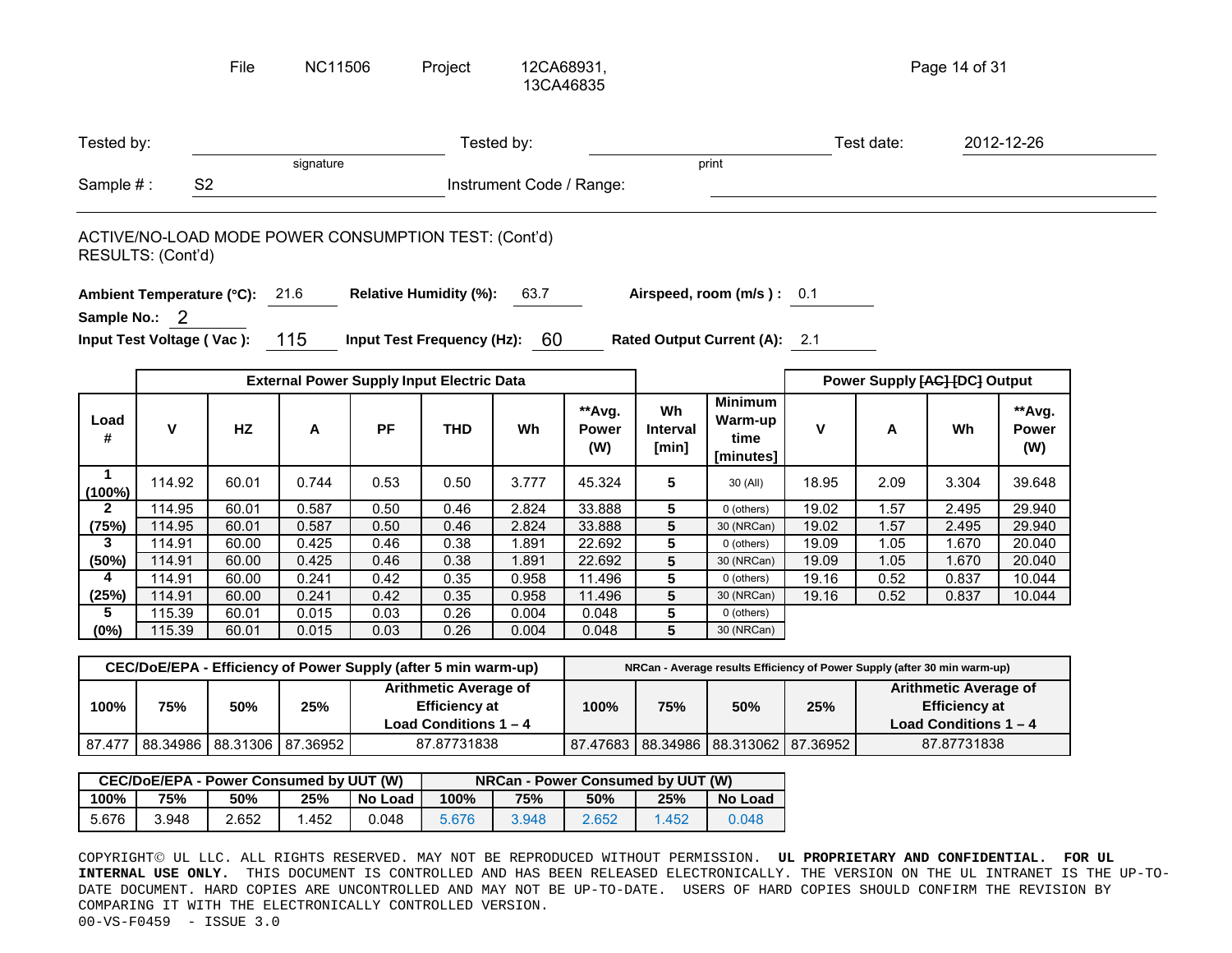|                                           | File           | NC11506                                              | Project | 12CA68931,<br>13CA46835                                                                                                                                                                                                                   |       |            | Page 15 of 31                                                                                                                                                                                                                                                                                                                                                                                                                                                                          |
|-------------------------------------------|----------------|------------------------------------------------------|---------|-------------------------------------------------------------------------------------------------------------------------------------------------------------------------------------------------------------------------------------------|-------|------------|----------------------------------------------------------------------------------------------------------------------------------------------------------------------------------------------------------------------------------------------------------------------------------------------------------------------------------------------------------------------------------------------------------------------------------------------------------------------------------------|
| Tested by:                                |                |                                                      |         | Tested by:                                                                                                                                                                                                                                |       | Test Date: | 2012-12-26                                                                                                                                                                                                                                                                                                                                                                                                                                                                             |
|                                           |                | signature                                            |         |                                                                                                                                                                                                                                           | print |            |                                                                                                                                                                                                                                                                                                                                                                                                                                                                                        |
| Sample $#:$                               | S <sub>2</sub> |                                                      |         | Instrument Code / Range:                                                                                                                                                                                                                  |       |            |                                                                                                                                                                                                                                                                                                                                                                                                                                                                                        |
| RESULTS: (Cont'd)                         |                | ACTIVE/NO-LOAD MODE POWER CONSUMPTION TEST: (Cont'd) |         |                                                                                                                                                                                                                                           |       |            |                                                                                                                                                                                                                                                                                                                                                                                                                                                                                        |
| Comments:                                 |                |                                                      |         |                                                                                                                                                                                                                                           |       |            |                                                                                                                                                                                                                                                                                                                                                                                                                                                                                        |
|                                           |                |                                                      |         | ** The average power is calculated by the following equation: Avg. Power (Watts) = [ Wh X 60 minutes / hours ] / Wh Interval (minutes)                                                                                                    |       |            |                                                                                                                                                                                                                                                                                                                                                                                                                                                                                        |
| than NRCan with "-"or leave them "blank". |                |                                                      |         |                                                                                                                                                                                                                                           |       |            | If test has not been performed in accordance with requirements in NRCan: Amendment 11 to the Energy Efficiency Regulations for External Power<br>Supplies, published on October 12, 2011 in the Canada Gazette, Part II; technician shall fill all cells related to NRCan results with "-" or leave them "blank".<br>If test has been performed in accordance with requirements in NRCan program only, technician shall fill all cells related to results for all other Agencies other |
|                                           |                |                                                      |         | If instantaneous power measurement is acceptable, technician record the instantaneous power measurement under the column "**Avg.<br>Power (W)" and then shall fill cells of columns "Wh" and "Wh Interval" with "-" or leave them "blank. |       |            |                                                                                                                                                                                                                                                                                                                                                                                                                                                                                        |
|                                           |                |                                                      |         |                                                                                                                                                                                                                                           |       |            |                                                                                                                                                                                                                                                                                                                                                                                                                                                                                        |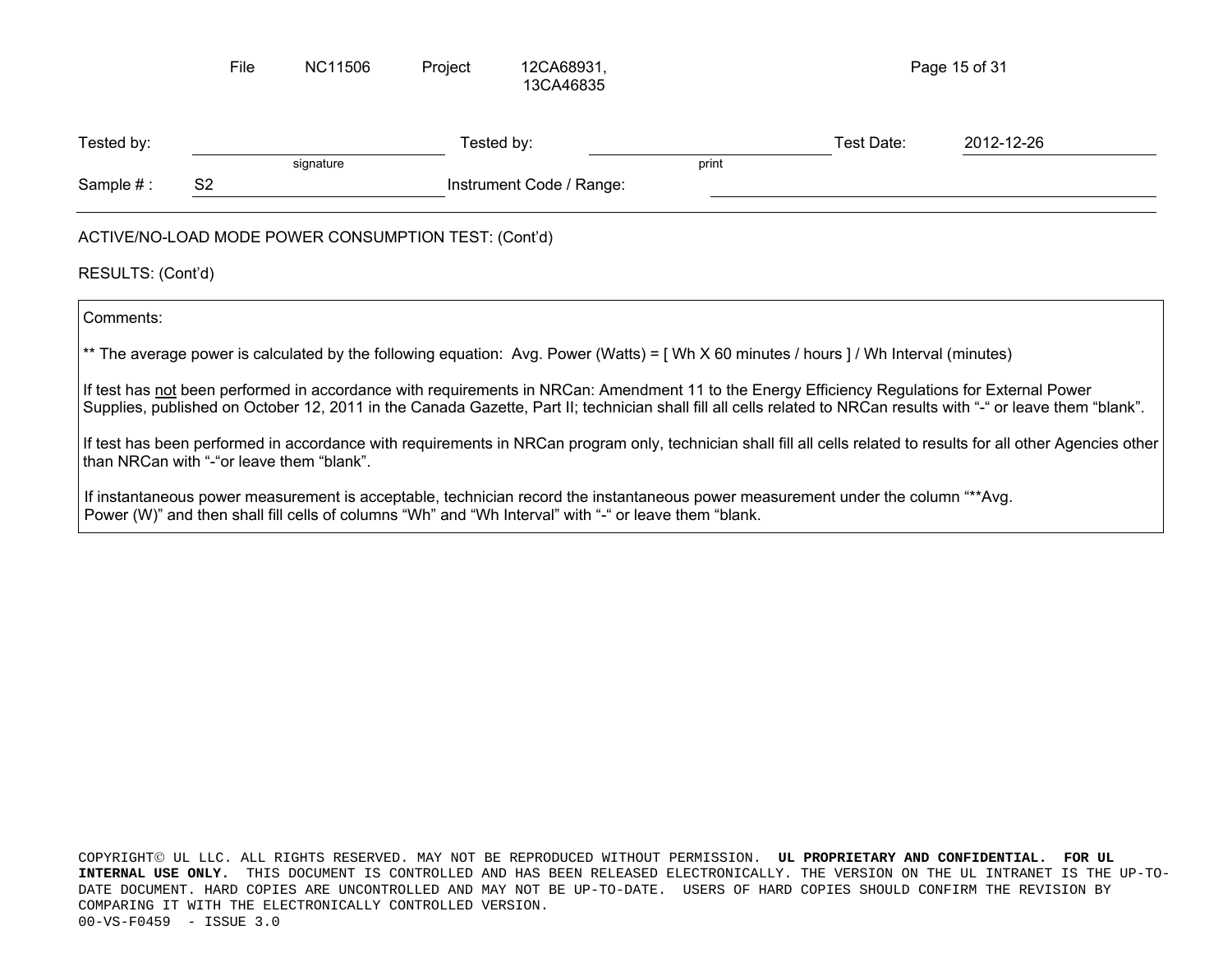|                       |                                                                           | File      | <b>NC11506</b> |           | Project                                                                         |                          | 12CA68931,<br>13CA46835       |                                |                                                                           |              |                                                                                 | Page 16 of 31                 |                        |
|-----------------------|---------------------------------------------------------------------------|-----------|----------------|-----------|---------------------------------------------------------------------------------|--------------------------|-------------------------------|--------------------------------|---------------------------------------------------------------------------|--------------|---------------------------------------------------------------------------------|-------------------------------|------------------------|
| Tested by:            |                                                                           |           |                |           |                                                                                 | Tested by:               |                               |                                |                                                                           |              | Test Date:                                                                      |                               | 2012-12-26             |
|                       |                                                                           |           | signature      |           |                                                                                 |                          |                               |                                | print                                                                     |              |                                                                                 |                               |                        |
| Sample #:             | S <sub>3</sub>                                                            |           |                |           |                                                                                 | Instrument Code / Range: |                               |                                |                                                                           |              |                                                                                 |                               |                        |
|                       | ACTIVE/NO-LOAD MODE POWER CONSUMPTION TEST: (Cont'd)<br>RESULTS: (Cont'd) |           |                |           |                                                                                 |                          |                               |                                |                                                                           |              |                                                                                 |                               |                        |
|                       |                                                                           |           |                |           |                                                                                 |                          |                               |                                |                                                                           |              |                                                                                 |                               |                        |
|                       | Ambient Temperature (°C): 21.6                                            |           |                |           | <b>Relative Humidity (%):</b>                                                   | 63.7                     |                               |                                | Airspeed, room (m/s): 0.1                                                 |              |                                                                                 |                               |                        |
|                       | Sample No.: 3                                                             |           |                |           |                                                                                 |                          |                               |                                |                                                                           |              |                                                                                 |                               |                        |
|                       | Input Test Voltage (Vac):                                                 |           | 115            |           | Input Test Frequency (Hz): 60                                                   |                          |                               |                                | Rated Output Current (A): 2.1                                             |              |                                                                                 |                               |                        |
|                       |                                                                           |           |                |           |                                                                                 |                          |                               |                                |                                                                           |              |                                                                                 |                               |                        |
|                       |                                                                           |           |                |           | <b>External Power Supply Input Electric Data</b>                                |                          |                               |                                |                                                                           |              |                                                                                 | Power Supply [AC] [DC] Output |                        |
| Load<br>#             | $\mathsf{V}$                                                              | <b>HZ</b> | Α              | <b>PF</b> | <b>THD</b>                                                                      | Wh                       | **Avg.<br><b>Power</b><br>(W) | Wh<br><b>Interval</b><br>[min] | <b>Minimum</b><br>Warm-up<br>time<br>[minutes]                            | $\mathbf{V}$ | A                                                                               | Wh                            | **Avg.<br>Power<br>(W) |
| $\mathbf 1$<br>(100%) | 114.93                                                                    | 60.01     | 0.744          | 0.53      | 0.49                                                                            | 3.776                    | 45.312                        | 5                              | 30 (All)                                                                  | 18.87        | 2.10                                                                            | 3.303                         | 39.636                 |
| $\mathbf{2}$          | 114.94                                                                    | 60.00     | 0.588          | 0.50      | 0.45                                                                            | 2.824                    | 33.888                        | $\overline{\mathbf{5}}$        | 0 (others)                                                                | 18.94        | 1.57                                                                            | 2.485                         | 29.820                 |
| (75%)                 | 114.94                                                                    | 60.00     | 0.588          | 0.50      | 0.45                                                                            | 2.824                    | 33.888                        | $5\phantom{.0}$                | 30 (NRCan)                                                                | 18.94        | 1.57                                                                            | 2.485                         | 29.820                 |
| 3                     | 114.90                                                                    | 60.01     | 0.425          | 0.46      | 0.39                                                                            | 1.891                    | 22.692                        | $\overline{5}$                 | 0 (others)                                                                | 19.02        | 1.05                                                                            | 1.663                         | 19.956                 |
| (50%)                 | 114.90                                                                    | 60.01     | 0.425          | 0.46      | 0.39                                                                            | 1.891                    | 22.692                        | $\overline{5}$                 | 30 (NRCan)                                                                | 19.02        | 1.05                                                                            | 1.663                         | 19.956                 |
| 4                     | 114.92                                                                    | 60.00     | 0.241          | 0.41      | 0.33                                                                            | 0.956                    | 11.472                        | $\overline{\mathbf{5}}$        | 0 (others)                                                                | 19.09        | 0.52                                                                            | 0.834                         | 10.008                 |
| (25%)                 | 114.92                                                                    | 60.00     | 0.241          | 0.41      | 0.33                                                                            | 0.956                    | 11.472                        | $\overline{5}$                 | 30 (NRCan)                                                                | 19.09        | 0.52                                                                            | 0.834                         | 10.008                 |
| 5                     | 114.93                                                                    | 60.00     | 0.016          | 0.03      | $\overline{0.26}$                                                               | 0.004                    | 0.048                         | $\overline{\mathbf{5}}$        | 0 (others)                                                                |              |                                                                                 |                               |                        |
| (0%)                  | 114.93                                                                    | 60.00     | 0.016          | 0.03      | 0.26                                                                            | 0.004                    | 0.048                         | $5\phantom{.0}$                | 30 (NRCan)                                                                |              |                                                                                 |                               |                        |
|                       |                                                                           |           |                |           |                                                                                 |                          |                               |                                | NRCan - Average results Efficiency of Power Supply (after 30 min warm-up) |              |                                                                                 |                               |                        |
|                       |                                                                           |           |                |           |                                                                                 |                          |                               |                                |                                                                           |              | <b>Arithmetic Average of</b><br><b>Efficiency at</b><br>Load Conditions $1 - 4$ |                               |                        |
| 100%                  | CEC/DoE/EPA - Efficiency of Power Supply (after 5 min warm-up)<br>75%     | 50%       | 25%            |           | <b>Arithmetic Average of</b><br><b>Efficiency at</b><br>Load Conditions $1 - 4$ |                          | 100%                          | 75%                            | 50%                                                                       | 25%          |                                                                                 |                               |                        |

|       |       |       | <b>CEC/DoE/EPA - Power Consumed by UUT (W)</b> |         | NRCan - Power Consumed by UUT (W) |       |       |       |         |  |
|-------|-------|-------|------------------------------------------------|---------|-----------------------------------|-------|-------|-------|---------|--|
| 100%  | 75%   | 50%   | 25%                                            | No Load | 100%                              | 75%   | 50%   | 25%   | No Load |  |
| 5.676 | 4.068 | 2.736 | .464                                           | 0.048   | 5.676                             | 4.068 | 2.736 | 1.464 | 0.048   |  |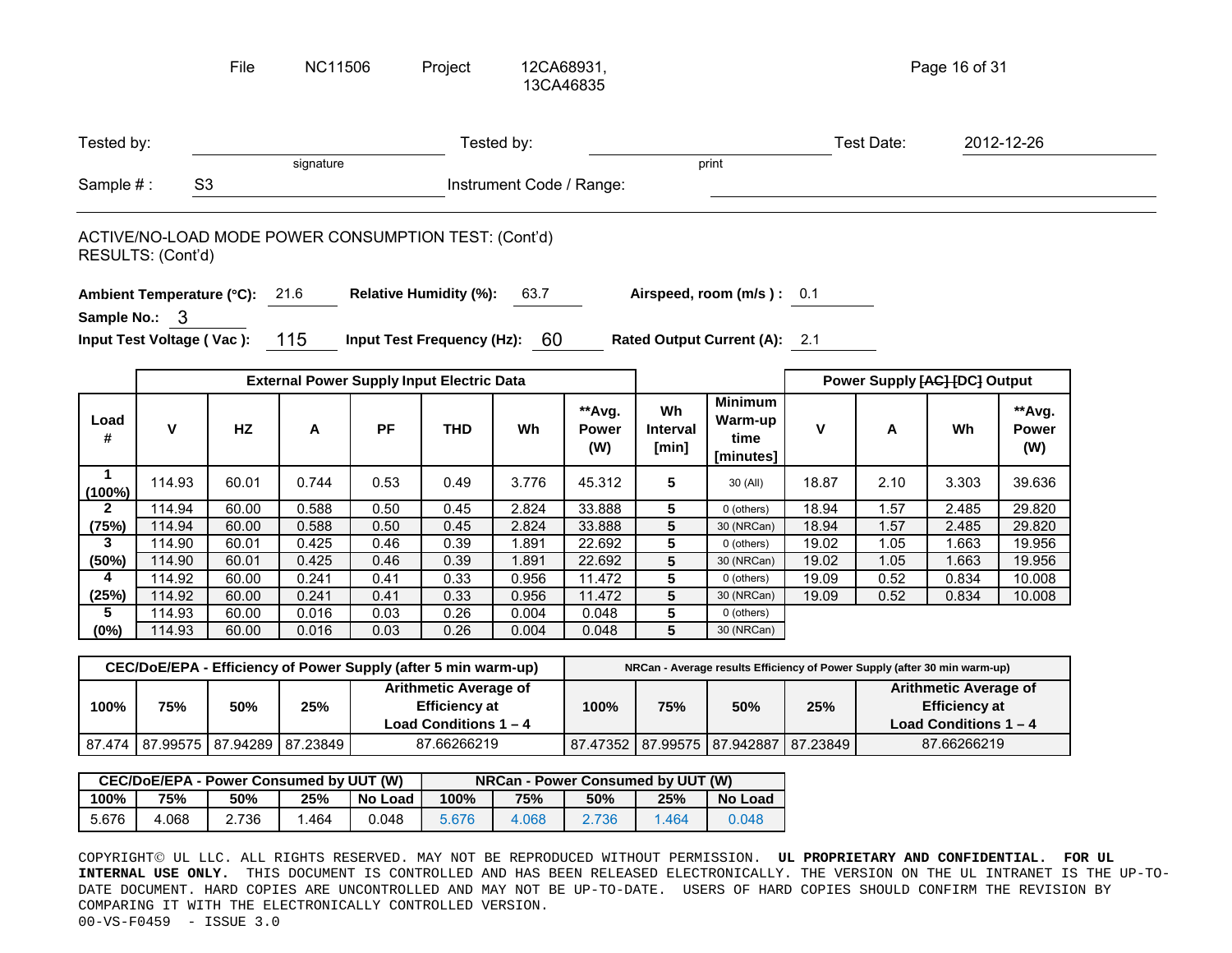|                   | File                                      | NC11506                                              | Project | 12CA68931,<br>13CA46835                                                                               |       |                                                                                                                                               | Page 17 of 31                                                                                                                                                     |
|-------------------|-------------------------------------------|------------------------------------------------------|---------|-------------------------------------------------------------------------------------------------------|-------|-----------------------------------------------------------------------------------------------------------------------------------------------|-------------------------------------------------------------------------------------------------------------------------------------------------------------------|
| Tested by:        |                                           |                                                      |         | Tested by:                                                                                            |       | Test Date:                                                                                                                                    | 2012-12-26                                                                                                                                                        |
| Sample $#:$       | S3                                        | signature                                            |         | Instrument Code / Range:                                                                              | print |                                                                                                                                               |                                                                                                                                                                   |
|                   |                                           | ACTIVE/NO-LOAD MODE POWER CONSUMPTION TEST: (Cont'd) |         |                                                                                                       |       |                                                                                                                                               |                                                                                                                                                                   |
| RESULTS: (Cont'd) |                                           |                                                      |         |                                                                                                       |       |                                                                                                                                               |                                                                                                                                                                   |
| Comments:         |                                           |                                                      |         |                                                                                                       |       |                                                                                                                                               |                                                                                                                                                                   |
|                   |                                           |                                                      |         |                                                                                                       |       | ** The average power is calculated by the following equation: Avg. Power (Watts) = [Wh X 60 minutes / hours ] / Wh Interval (minutes)         |                                                                                                                                                                   |
|                   |                                           |                                                      |         |                                                                                                       |       | If test has not been performed in accordance with requirements in NRCan: Amendment 11 to the Energy Efficiency Regulations for External Power | Supplies, published on October 12, 2011 in the Canada Gazette, Part II; technician shall fill all cells related to NRCan results with "-" or leave them "blank".  |
|                   | than NRCan with "-"or leave them "blank". |                                                      |         |                                                                                                       |       |                                                                                                                                               | If test has been performed in accordance with requirements in NRCan program only, technician shall fill all cells related to results for all other Agencies other |
|                   |                                           |                                                      |         | Power (W)" and then shall fill cells of columns "Wh" and "Wh Interval" with "-" or leave them "blank. |       | If instantaneous power measurement is acceptable, technician record the instantaneous power measurement under the column "**Avg.              |                                                                                                                                                                   |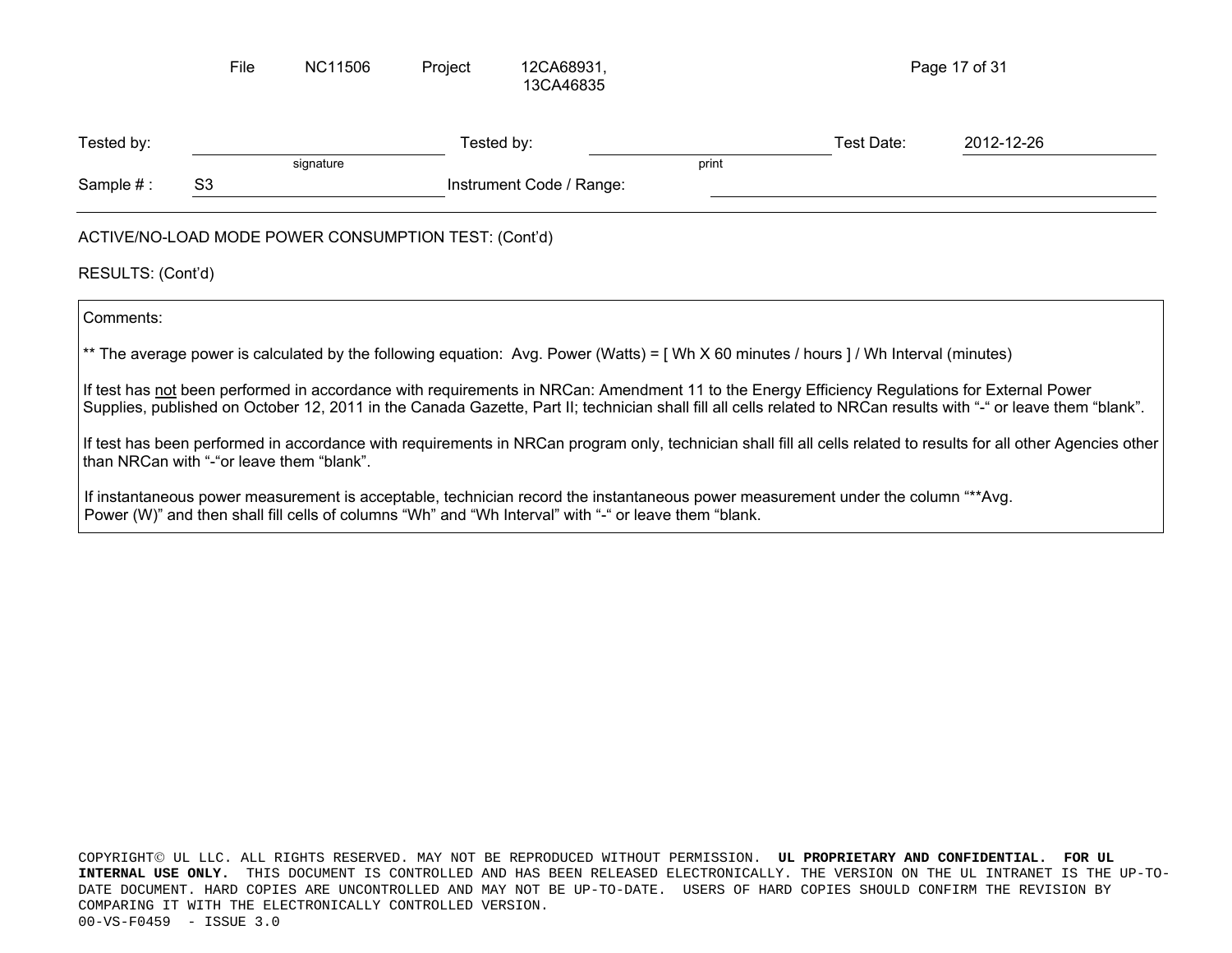|                          |                   | File                                                           | <b>NC11506</b> |           | Project                                                                         |                          | 12CA68931,<br>13CA46835       |                         |                                   |       |            | Page 18 of 31                 |                               |  |
|--------------------------|-------------------|----------------------------------------------------------------|----------------|-----------|---------------------------------------------------------------------------------|--------------------------|-------------------------------|-------------------------|-----------------------------------|-------|------------|-------------------------------|-------------------------------|--|
| Tested by:               |                   |                                                                |                |           |                                                                                 | Tested by:               |                               |                         |                                   |       | Test Date: |                               | 2012-12-26                    |  |
| Sample #:                |                   | S <sub>1</sub>                                                 | signature      |           |                                                                                 | Instrument Code / Range: |                               |                         | print                             |       |            |                               |                               |  |
|                          |                   | ACTIVE/NO-LOAD MODE POWER CONSUMPTION TEST: (Cont'd)           |                |           |                                                                                 |                          |                               |                         |                                   |       |            |                               |                               |  |
|                          | RESULTS: (Cont'd) |                                                                |                |           |                                                                                 |                          |                               |                         |                                   |       |            |                               |                               |  |
|                          |                   | Ambient Temperature (°C): 21.6                                 |                |           | <b>Relative Humidity (%):</b>                                                   | 63.7                     |                               |                         | Airspeed, room (m/s): 0.1         |       |            |                               |                               |  |
| Sample No.: 1            |                   | Input Test Voltage (Vac): 230                                  |                |           | Input Test Frequency (Hz): 50                                                   |                          |                               |                         | Rated Output Current (A): 2.1     |       |            |                               |                               |  |
|                          |                   |                                                                |                |           | <b>External Power Supply Input Electric Data</b>                                |                          |                               |                         |                                   |       |            | Power Supply [AC] [DC] Output |                               |  |
| Load<br>#                | $\mathsf{V}$      | HZ                                                             | A              | <b>PF</b> | <b>THD</b>                                                                      | Wh                       | **Avg.<br><b>Power</b><br>(W) | Wh<br>Interval<br>[min] | <b>Minimum</b><br>Warm-up<br>time | V     | A          | Wh                            | **Avg.<br><b>Power</b><br>(W) |  |
| $\mathbf 1$<br>$(100\%)$ | 229.81            | 50.00                                                          | 0.461          | 0.42      | 0.50                                                                            | 3.743                    | 44.916                        | 5                       | 30                                | 18.97 | 2.10       | 3.321                         | 39.852                        |  |
| $\mathbf{2}$<br>(75%)    | 229.84            | 50.00                                                          | 0.355          | 0.41      | 0.45                                                                            | 2.816                    | 33.792                        | 5                       | 0                                 | 19.05 | 1.57       | 2.500                         | 30.000                        |  |
| 3<br>(50%)               | 229.76            | 50.00                                                          | 0.246          | 0.40      | 0.40                                                                            | 1.891                    | 22.692                        | 5                       | 0                                 | 19.11 | 1.05       | 1.672                         | 20.064                        |  |
| 4<br>(25%)               | 230.00            | 50.01                                                          | 0.129          | 0.39      | 0.34                                                                            | 0.985                    | 11.820                        | 5                       | $\bf{0}$                          | 19.20 | 0.52       | 0.840                         | 10.080                        |  |
| $5\phantom{.0}$<br>(0%)  | 231.00            | 50.01                                                          | 0.026          | 0.01      | 0.24                                                                            | 0.005                    | 0.060                         | 5                       | 0                                 |       |            |                               |                               |  |
|                          |                   | CEC/DoE/EPA - Efficiency of Power Supply (after 5 min warm-up) |                |           |                                                                                 |                          |                               |                         |                                   |       |            |                               |                               |  |
| 100%                     | 75%               | 50%                                                            | 25%            |           | <b>Arithmetic Average of</b><br><b>Efficiency at</b><br>Load Conditions $1 - 4$ |                          |                               |                         |                                   |       |            |                               |                               |  |

| CEC/DoE/EPA - Power Consumed by UUT (W) |       |       |     |         |  |  |  |  |  |  |  |
|-----------------------------------------|-------|-------|-----|---------|--|--|--|--|--|--|--|
| 100%                                    | 75%   | 50%   | 25% | No Load |  |  |  |  |  |  |  |
| 5.064                                   | 3.792 | 2.628 | 174 | 0.060   |  |  |  |  |  |  |  |

88.726 | 88.77841 | 88.41883 | 85.27919

COPYRIGHT© UL LLC. ALL RIGHTS RESERVED. MAY NOT BE REPRODUCED WITHOUT PERMISSION. **UL PROPRIETARY AND CONFIDENTIAL. FOR UL INTERNAL USE ONLY.** THIS DOCUMENT IS CONTROLLED AND HAS BEEN RELEASED ELECTRONICALLY. THE VERSION ON THE UL INTRANET IS THE UP-TO-DATE DOCUMENT. HARD COPIES ARE UNCONTROLLED AND MAY NOT BE UP-TO-DATE. USERS OF HARD COPIES SHOULD CONFIRM THE REVISION BY COMPARING IT WITH THE ELECTRONICALLY CONTROLLED VERSION. 00-VS-F0459 - ISSUE 3.0

87.80051102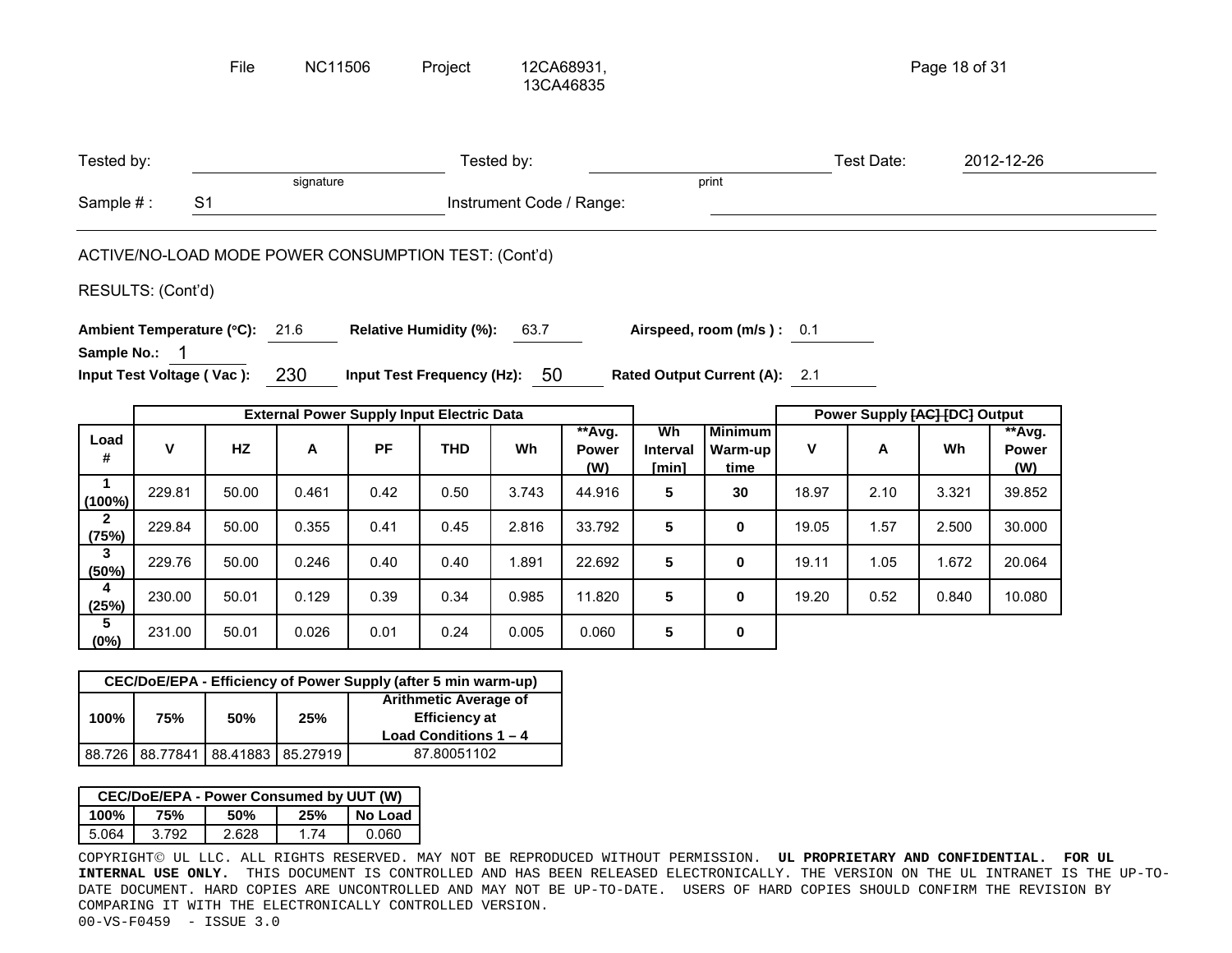|                   | File           | <b>NC11506</b>                                       | Project | 12CA68931,<br>13CA46835  |       |                                                                                                                                        | Page 19 of 31 |  |
|-------------------|----------------|------------------------------------------------------|---------|--------------------------|-------|----------------------------------------------------------------------------------------------------------------------------------------|---------------|--|
| Tested by:        |                |                                                      |         | Tested by:               |       | Test Date:                                                                                                                             | 2012-12-26    |  |
|                   |                | signature                                            |         |                          | print |                                                                                                                                        |               |  |
| Sample #:         | S <sub>1</sub> |                                                      |         | Instrument Code / Range: |       |                                                                                                                                        |               |  |
| RESULTS: (Cont'd) |                | ACTIVE/NO-LOAD MODE POWER CONSUMPTION TEST: (Cont'd) |         |                          |       |                                                                                                                                        |               |  |
| Comments:         |                |                                                      |         |                          |       |                                                                                                                                        |               |  |
|                   |                |                                                      |         |                          |       | ** The average power is calculated by the following equation: Avg. Power (Watts) = [ Wh X 60 minutes / hours ] / Wh Interval (minutes) |               |  |
|                   |                |                                                      |         |                          |       | If instantaneous power measurement is acceptable, technician record the instantaneous power measurement under the column "**Avg.       |               |  |

Power (W)" and then shall fill cells of columns "Wh" and "Wh Interval" with "-" or leave them "blank".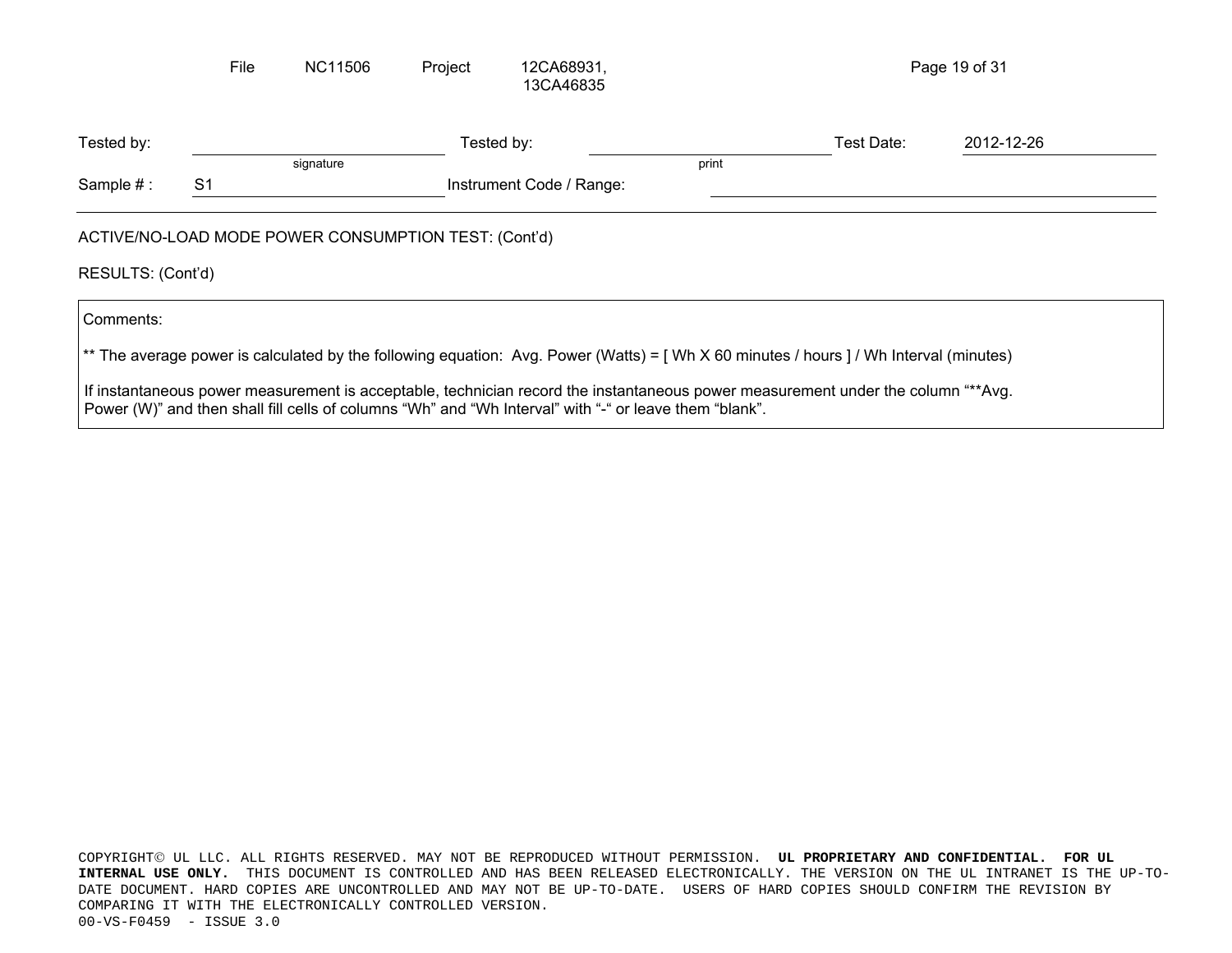|                        |                   | File                                                 | <b>NC11506</b> |      | Project                                          |                          | 12CA68931,<br>13CA46835 |                         |                                   |       |                               | Page 20 of 31 |                               |  |
|------------------------|-------------------|------------------------------------------------------|----------------|------|--------------------------------------------------|--------------------------|-------------------------|-------------------------|-----------------------------------|-------|-------------------------------|---------------|-------------------------------|--|
| Tested by:             |                   |                                                      |                |      |                                                  | Tested by:               |                         |                         |                                   |       | Test Date:                    |               | 2012-12-26                    |  |
| Sample #:              |                   | S <sub>2</sub>                                       | signature      |      |                                                  | Instrument Code / Range: |                         |                         | print                             |       |                               |               |                               |  |
|                        |                   | ACTIVE/NO-LOAD MODE POWER CONSUMPTION TEST: (Cont'd) |                |      |                                                  |                          |                         |                         |                                   |       |                               |               |                               |  |
|                        | RESULTS: (Cont'd) |                                                      |                |      |                                                  |                          |                         |                         |                                   |       |                               |               |                               |  |
|                        |                   | Ambient Temperature (°C): 21.6                       |                |      | <b>Relative Humidity (%):</b>                    | 63.7                     |                         |                         | Airspeed, room (m/s): 0.1         |       |                               |               |                               |  |
|                        | Sample No.: 2     | Input Test Voltage (Vac): 230                        |                |      | Input Test Frequency (Hz): 50                    |                          |                         |                         | Rated Output Current (A): 2.1     |       |                               |               |                               |  |
|                        |                   |                                                      |                |      | <b>External Power Supply Input Electric Data</b> |                          |                         |                         |                                   |       | Power Supply [AC] [DC] Output |               |                               |  |
| Load<br>#              | V                 | HZ                                                   | $\mathsf{A}$   | PF   | <b>THD</b>                                       | Wh                       | **Avg.<br>Power<br>(W)  | Wh<br>Interval<br>[min] | <b>Minimum</b><br>Warm-up<br>time | V     | A                             | Wh            | **Avg.<br><b>Power</b><br>(W) |  |
| $\mathbf{1}$<br>(100%) | 229.82            | 50.01                                                | 0.461          | 0.42 | 0.50                                             | 3.735                    | 44.820                  | 5                       | 30                                | 18.95 | 2.09                          | 3.304         | 39.648                        |  |
| $\mathbf{2}$<br>(75%)  | 229.85            | 50.01                                                | 0.357          | 0.41 | 0.45                                             | 2.826                    | 33.912                  | 5                       | 0                                 | 19.02 | 1.57                          | 2.495         | 29.940                        |  |
| $\mathbf{3}$<br>(50%)  | 229.81            | 50.01                                                | 0.248          | 0.40 | 0.39                                             | 1.894                    | 22.728                  | 5                       | 0                                 | 19.09 | 1.05                          | 1.669         | 20.028                        |  |
| 4<br>(25%)             | 230.56            | 50.00                                                | 0.131          | 0.39 | 0.33                                             | 0.982                    | 11.784                  | 5                       | 0                                 | 19.16 | 0.52                          | 0.837         | 10.044                        |  |
| 5                      |                   |                                                      |                |      |                                                  |                          |                         |                         |                                   |       |                               |               |                               |  |
| $(0\%)$                | 231.00            | 50.00                                                | 0.026          | 0.01 | 0.24                                             | 0.006                    | 0.072                   | 5                       | 0                                 |       |                               |               |                               |  |

| 100% | 75% | 50% | 25%                               | <b>Arithmetic Average of</b><br><b>Efficiency at</b> |  |
|------|-----|-----|-----------------------------------|------------------------------------------------------|--|
|      |     |     |                                   |                                                      |  |
|      |     |     |                                   | Load Conditions $1 - 4$                              |  |
|      |     |     | 88.461 88.28733 88.12038 85.23422 | 87.52560916                                          |  |

| CEC/DoE/EPA - Power Consumed by UUT (W) |       |     |     |         |  |  |  |  |  |  |  |
|-----------------------------------------|-------|-----|-----|---------|--|--|--|--|--|--|--|
| 100%                                    | 75%   | 50% | 25% | No Load |  |  |  |  |  |  |  |
| 5 172                                   | 3.972 | 27  | 174 | 0.072   |  |  |  |  |  |  |  |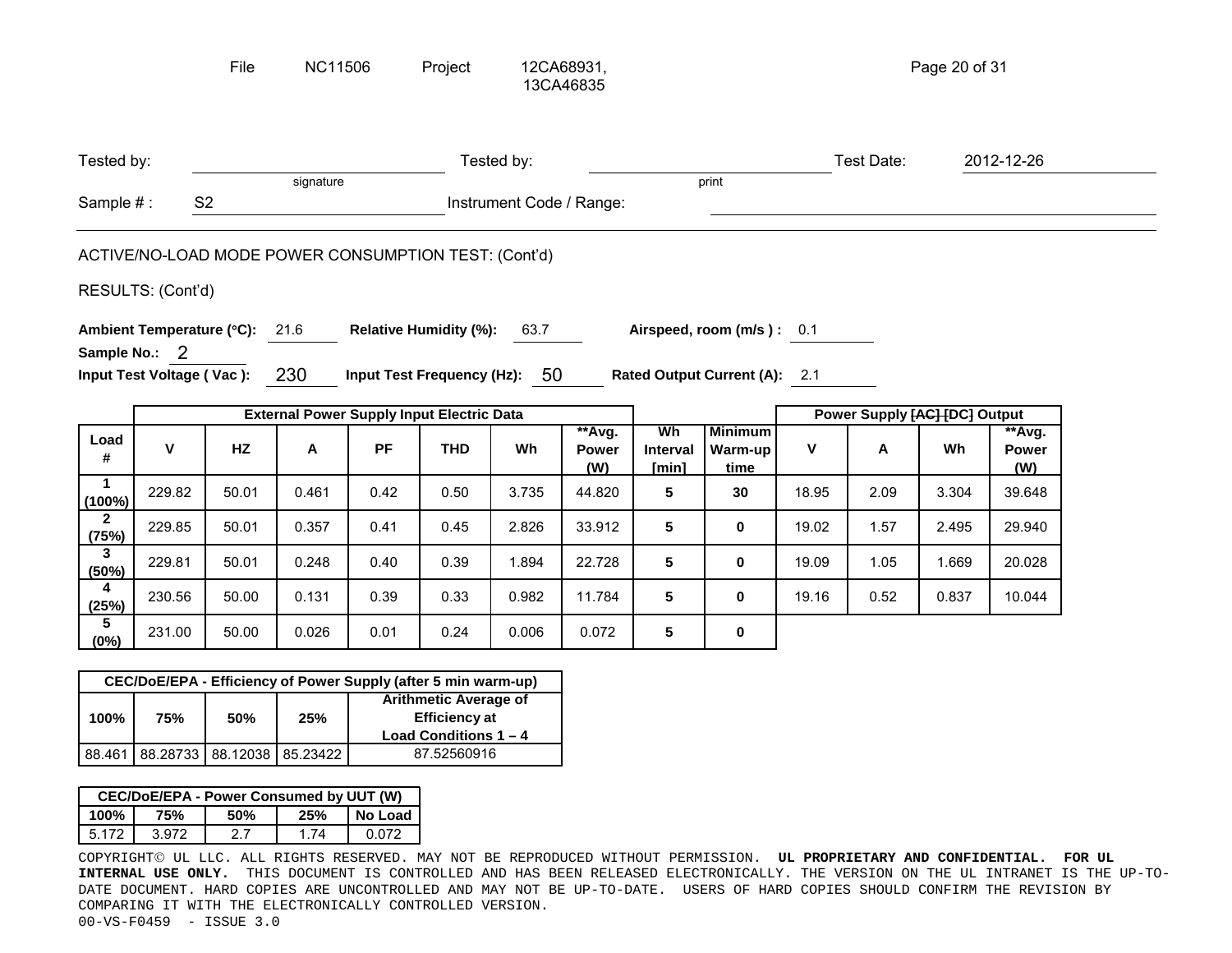|                   | File           | NC11506                                              | Project | 12CA68931,<br>13CA46835                                                                                                                                                                                                                   |       |            | Page 21 of 31 |
|-------------------|----------------|------------------------------------------------------|---------|-------------------------------------------------------------------------------------------------------------------------------------------------------------------------------------------------------------------------------------------|-------|------------|---------------|
| Tested by:        |                |                                                      |         | Tested by:                                                                                                                                                                                                                                |       | Test Date: | 2012-12-26    |
|                   |                | signature                                            |         |                                                                                                                                                                                                                                           | print |            |               |
| Sample $#:$       | S <sub>2</sub> |                                                      |         | Instrument Code / Range:                                                                                                                                                                                                                  |       |            |               |
| RESULTS: (Cont'd) |                | ACTIVE/NO-LOAD MODE POWER CONSUMPTION TEST: (Cont'd) |         |                                                                                                                                                                                                                                           |       |            |               |
| Comments:         |                |                                                      |         |                                                                                                                                                                                                                                           |       |            |               |
|                   |                |                                                      |         | ** The average power is calculated by the following equation: Avg. Power (Watts) = [ Wh X 60 minutes / hours ] / Wh Interval (minutes)                                                                                                    |       |            |               |
|                   |                |                                                      |         | If instantaneous power measurement is acceptable, technician record the instantaneous power measurement under the column "**Avg.<br>Power (W)" and then shall fill cells of columns "Wh" and "Wh Interval" with "-" or leave them "blank. |       |            |               |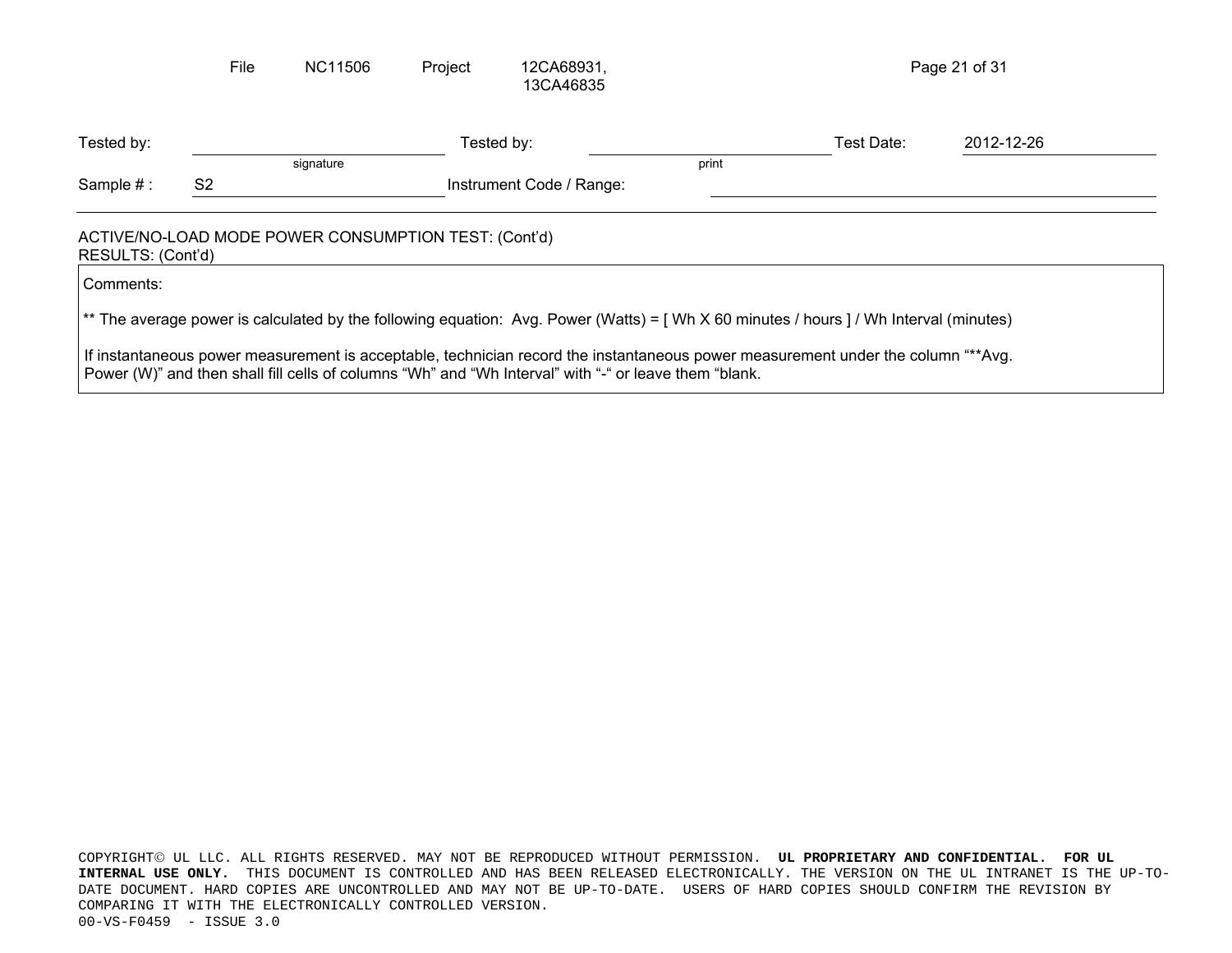|                                      |                                                  | File                                                 | <b>NC11506</b> |            | Project                       | 12CA68931,<br>13CA46835       |                               |                                |                                   |       |                               | Page 22 of 31 |                               |
|--------------------------------------|--------------------------------------------------|------------------------------------------------------|----------------|------------|-------------------------------|-------------------------------|-------------------------------|--------------------------------|-----------------------------------|-------|-------------------------------|---------------|-------------------------------|
| Tested by:                           |                                                  |                                                      |                | Tested by: |                               |                               |                               |                                | Test Date:                        |       | 2012-12-26                    |               |                               |
| Sample #:                            |                                                  | S <sub>3</sub>                                       | signature      |            |                               | Instrument Code / Range:      |                               | print                          |                                   |       |                               |               |                               |
|                                      | RESULTS: (Cont'd)                                | ACTIVE/NO-LOAD MODE POWER CONSUMPTION TEST: (Cont'd) |                |            |                               |                               |                               |                                |                                   |       |                               |               |                               |
|                                      |                                                  | Ambient Temperature (°C): 21.6                       |                |            | <b>Relative Humidity (%):</b> | 63.7                          |                               |                                | Airspeed, room (m/s): 0.1         |       |                               |               |                               |
|                                      | Sample No.: 3<br>Input Test Voltage (Vac):       |                                                      | 230            |            |                               | Input Test Frequency (Hz): 50 |                               |                                | Rated Output Current (A): 2.1     |       |                               |               |                               |
|                                      | <b>External Power Supply Input Electric Data</b> |                                                      |                |            |                               |                               |                               |                                |                                   |       |                               |               |                               |
|                                      |                                                  |                                                      |                |            |                               |                               |                               |                                |                                   |       | Power Supply [AC] [DC] Output |               |                               |
| Load<br>#                            | V                                                | HZ                                                   | Α              | <b>PF</b>  | <b>THD</b>                    | <b>Wh</b>                     | **Avg.<br><b>Power</b><br>(W) | Wh<br><b>Interval</b><br>[min] | <b>Minimum</b><br>Warm-up<br>time | V     | A                             | Wh            | **Avg.<br><b>Power</b><br>(W) |
| 1                                    | 230.64                                           | 50.01                                                | 0.461          | 0.42       | 0.50                          | 3.735                         | 44.820                        | 5                              | 30                                | 18.86 | 2.10                          | 3.301         | 39.612                        |
| $(100\%)$<br>$\overline{2}$<br>(75%) | 229.85                                           | 50.00                                                | 0.356          | 0.41       | 0.44                          | 2.819                         | 33.828                        | 5                              | 0                                 | 18.93 | 1.57                          | 2.485         | 29.820                        |
| 3<br>(50%)                           | 229.81                                           | 50.00                                                | 0.247          | 0.40       | 0.39                          | 1.895                         | 22.740                        | 5                              | 0                                 | 19.01 | 1.05                          | 1.663         | 19.956                        |
| 4<br>(25%)                           | 230.63                                           | 50.00                                                | 0.131          | 0.39       | 0.33                          | 0.982                         | 11.784                        | 5                              | 0                                 | 19.08 | 0.52                          | 0.834         | 10.008                        |

|       | CEC/DoE/EPA - Efficiency of Power Supply (after 5 min warm-up) |                                                                                 |                            |             |  |  |  |  |
|-------|----------------------------------------------------------------|---------------------------------------------------------------------------------|----------------------------|-------------|--|--|--|--|
| 100%  | 75%                                                            | <b>Arithmetic Average of</b><br><b>Efficiency at</b><br>Load Conditions $1 - 4$ |                            |             |  |  |  |  |
| 88.38 |                                                                |                                                                                 | 88.15183 87.75726 84.92872 | 87.30449679 |  |  |  |  |

| CEC/DoE/EPA - Power Consumed by UUT (W) |       |       |       |       |  |  |  |
|-----------------------------------------|-------|-------|-------|-------|--|--|--|
| 25%<br>No Load<br>100%<br>75%<br>50%    |       |       |       |       |  |  |  |
| 5.208                                   | 4.008 | 2.784 | 1 776 | 0.060 |  |  |  |

signature that is a set of the set of the set of the set of the set of the set of the set of the set of the se

Tested by: Tested by: Test Date: 2012-12-26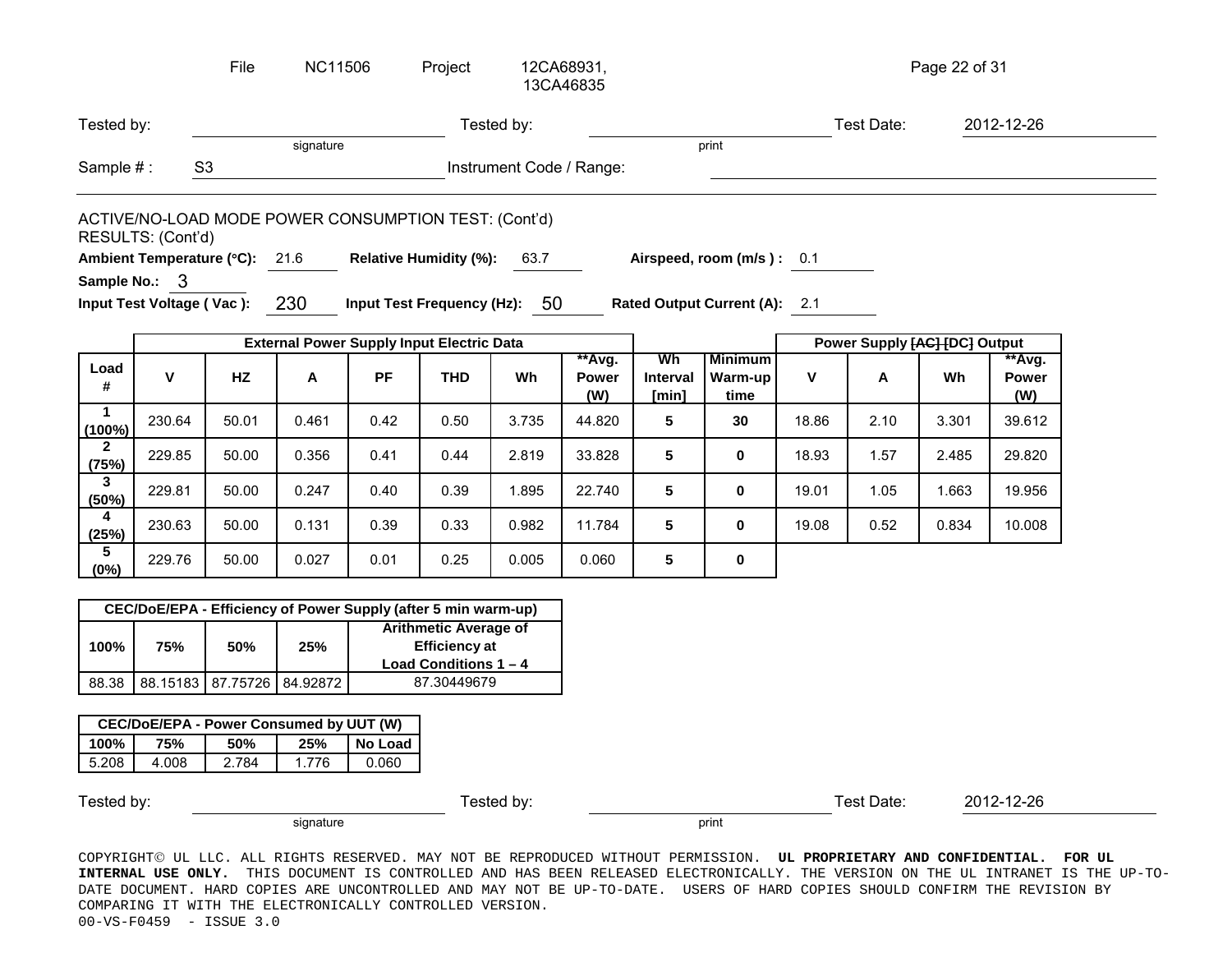File NC11506 Project 12CA68931, 13CA46835

Sample #: S3 Instrument Code / Range:

# ACTIVE/NO-LOAD MODE POWER CONSUMPTION TEST: (Cont'd)

RESULTS: (Cont'd)

Comments:

\*\* The average power is calculated by the following equation: Avg. Power (Watts) = [Wh X 60 minutes / hours ] / Wh Interval (minutes)

If instantaneous power measurement is acceptable, technician record the instantaneous power measurement under the column "\*\*Avg. Power (W)" and then shall fill cells of columns "Wh" and "Wh Interval" with "-" or leave them "blank.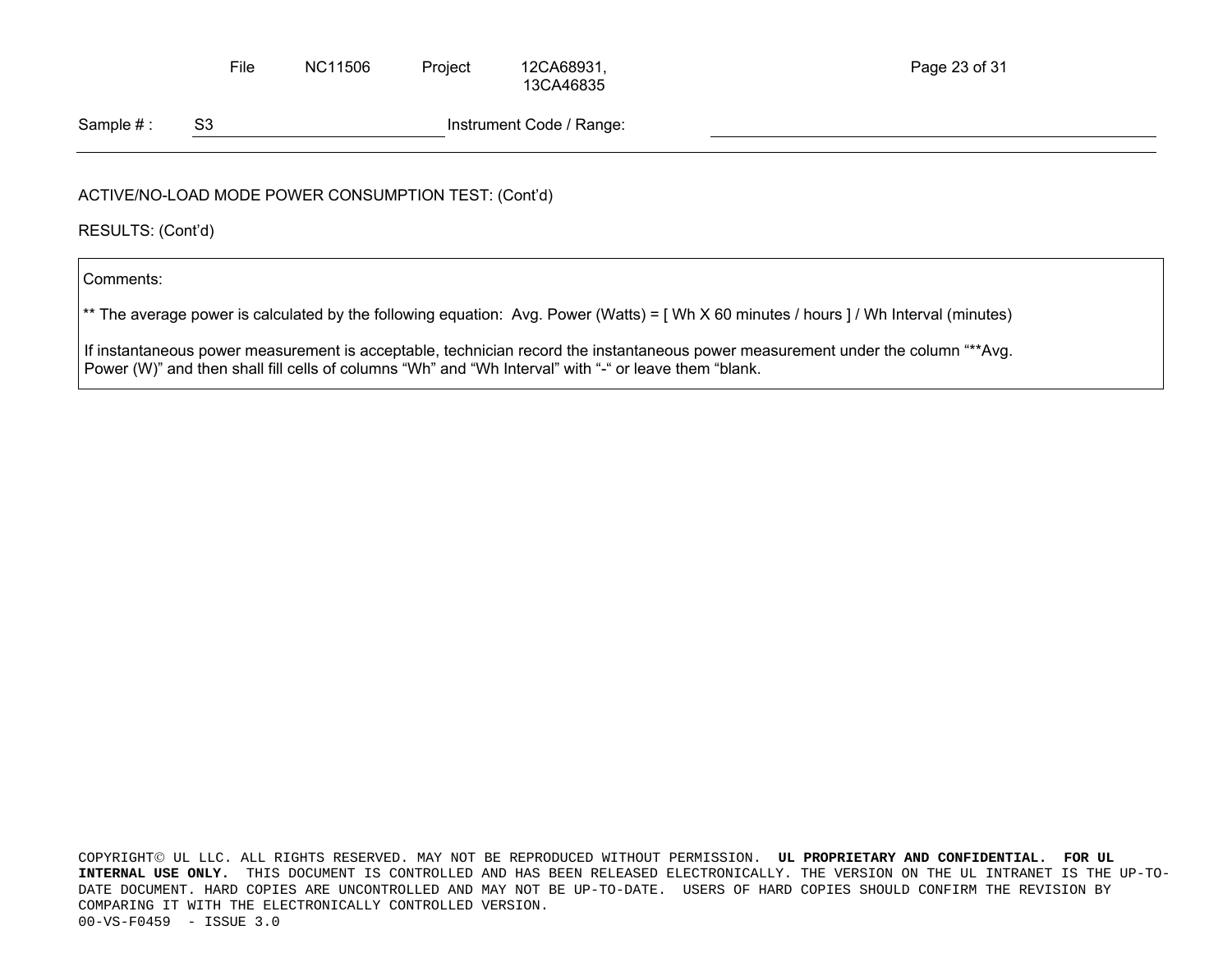# **WORKSHEETS**

13CA46835

#### **NRCan, Energy Efficiency Requirements**

#### **Table 3: Minimum Average Efficiency in Active Mode**

| <b>Nameplate Output</b>                                                                           | Minimum Average Efficiency in Active Mode (expressed as a<br>decimal) |  |  |  |
|---------------------------------------------------------------------------------------------------|-----------------------------------------------------------------------|--|--|--|
| $<$ 1 WATT                                                                                        | 0.5 * Nameplate Output                                                |  |  |  |
| $\geq$ 1 watt and $\leq$ 51 watts                                                                 | $0.09 *$ Ln(Nameplate Output) + 0.5                                   |  |  |  |
| $> 51$ watts                                                                                      | 0.85                                                                  |  |  |  |
| Note: Where Ln (Nameplate Output) = Natural Logarithm of the nameplate output expressed in watts. |                                                                       |  |  |  |

 $\boxtimes$  Base on Table 3, the calculated Minimum Average Efficiency in Active Mode is:  $\text{0.83}$  (83 %)

 $\boxtimes$  The measured Minimum Average Efficiency in Active Mode is the following:

| Model:            | A13-040N3A     |                                      |                                  |
|-------------------|----------------|--------------------------------------|----------------------------------|
| Nameplate Output: | 19.0Vdc, 2.1A  |                                      |                                  |
| Minimum Average   | Sample No.:    | S3                                   |                                  |
| Efficiency        | Input Voltage: | $\boxtimes$ 115V, 60Hz<br>230V. 50Hz | 240V, 50Hz<br>1115/230V, 50/60Hz |
| in Active Mode    | Efficiency:    | %<br>0.88<br>88                      |                                  |

#### **Table 4: Maximum Energy Consumption in No-Load Mode**

| Nameplate Output | <b>Maximum Power in No-Load Mode</b> |
|------------------|--------------------------------------|
| Any output       | $0.5$ watt                           |

 $\boxtimes$  The measured Maximum Power In No-Load Condition is the following:

| Model:                                | A13-040N3A     |           |                                                                                     |  |
|---------------------------------------|----------------|-----------|-------------------------------------------------------------------------------------|--|
| Nameplate Output:                     | 19.0Vdc.2.1A   |           |                                                                                     |  |
|                                       | Sample No.:    | S1        |                                                                                     |  |
| Maximum Power<br>In No-Load Condition | Input Voltage: |           | $\boxtimes$ 115V, 60Hz $\Box$ 230V, 50Hz $\Box$ 115/230V, 50/60Hz $\Box$ 240V, 50Hz |  |
|                                       | Power:         | W<br>0.05 |                                                                                     |  |

This  $\boxtimes$  complies  $\Box$  does not comply with requirements in:

NRCan: Amendment 11 to the Energy Efficiency Regulations for External Power Supplies, published on October 12, 2011 in the ⊠ Canada Gazette, Part II

Note :

According to guidance form the letter to CB for EPS testing 4-16-12, the test procedure is following "Test Method for Calculating the Energy Efficiency of Single-Voltage External Ac-Dc and Ac-Ac Power Supplies,'' August 11, 2004, in APPENDIX Z to SUBPART B of PART 430 instead of C381.1-08. The results are more than .8 (>) above the minimum efficiency standard. The contract of the contract of the contract of the Robert Kuo 2012-12-26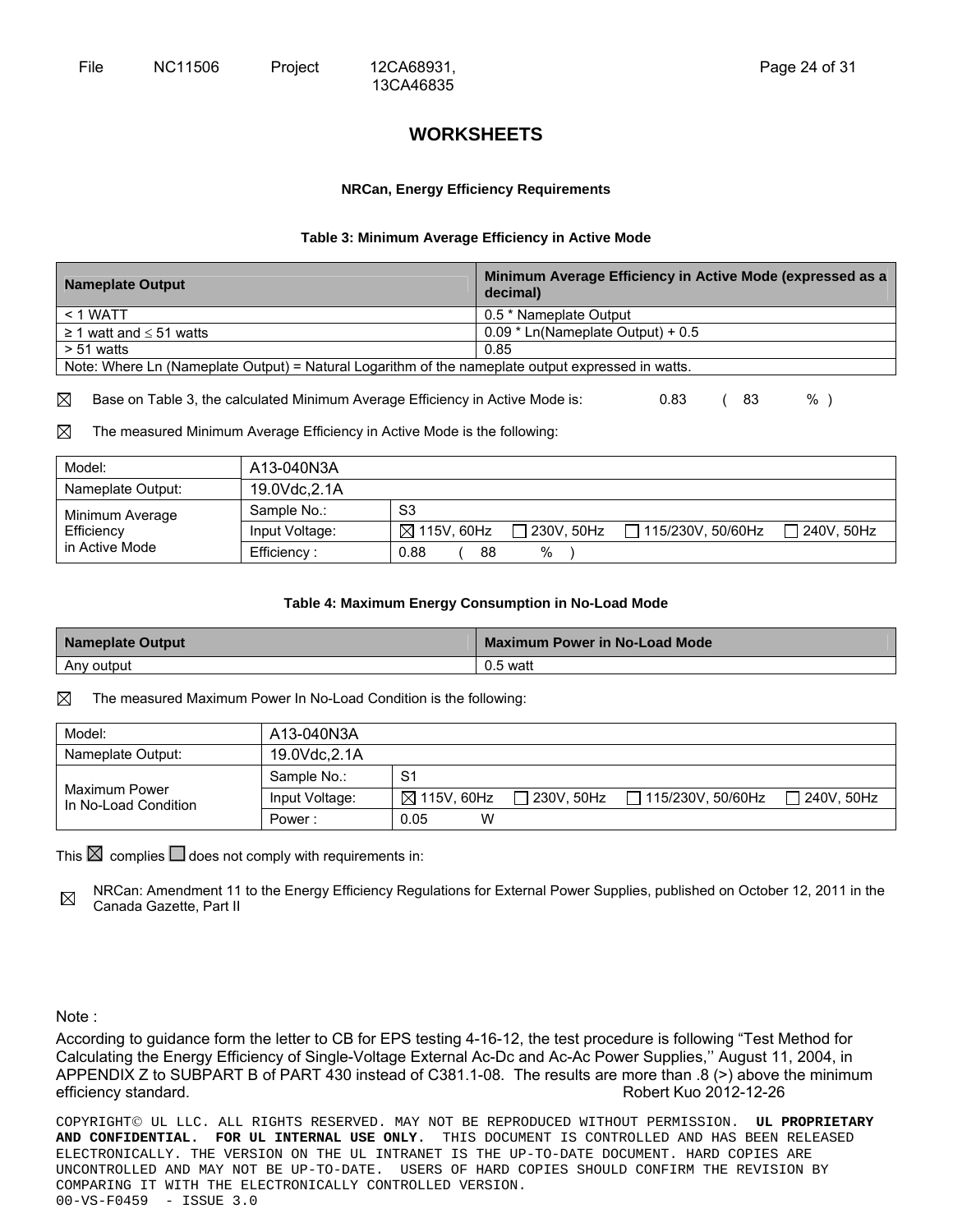# **WORKSHEETS**

13CA46835

#### **US DoE and CEC Energy Efficiency Requirements**

#### **Table 5: Minimum Average Efficiency in Active Mode**

| <b>Nameplate Output</b>                                                                           | Minimum Average Efficiency in Active Mode (expressed as a<br>decimal) |
|---------------------------------------------------------------------------------------------------|-----------------------------------------------------------------------|
| $<$ 1 WATT                                                                                        | 0.5 * Nameplate Output                                                |
| $\geq$ 1 watt and $\leq$ 51 watts                                                                 | $0.09 *$ Ln(Nameplate Output) + 0.5                                   |
| $> 51$ watts                                                                                      | 0.85                                                                  |
| Note: Where Ln (Nameplate Output) = Natural Logarithm of the nameplate output expressed in watts. |                                                                       |
|                                                                                                   |                                                                       |

 $\boxtimes$  Base on Table 5, the calculated Minimum Average Efficiency in Active Mode is:  $\text{0.83}$  (83 %)

 $\boxtimes$  The measured Minimum Average Efficiency in Active Mode is the following:

| Model:            | A13-040N3A     |                        |              |                          |            |
|-------------------|----------------|------------------------|--------------|--------------------------|------------|
| Nameplate Output: | 19.0Vdc.2.1A   |                        |              |                          |            |
| Minimum Average   | Sample No.:    | S <sub>3</sub>         |              |                          |            |
| Efficiency        | Input Voltage: | $\boxtimes$ 115V, 60Hz | □ 230V. 50Hz | $\Box$ 115/230V. 50/60Hz | 240V, 50Hz |
| in Active Mode    | Efficiency ·   | 0.88<br>88             | %            |                          |            |

#### **Table 6: Maximum Energy Consumption in No-Load Mode**

| <b>Nameplate Output</b> | Maximum Power in No-Load Mode |
|-------------------------|-------------------------------|
| Any output              | $0.5$ watt                    |

 $\boxtimes$  The measured Maximum Power In No-Load Condition is the following:

| Model:                                | A13-040N3A     |                        |              |                     |                   |
|---------------------------------------|----------------|------------------------|--------------|---------------------|-------------------|
| Nameplate Output:                     | 19.0Vdc, 2.1A  |                        |              |                     |                   |
|                                       | Sample No.:    | S <sub>1</sub>         |              |                     |                   |
| Maximum Power<br>In No-Load Condition | Input Voltage: | $\boxtimes$ 115V, 60Hz | ∃ 230V. 50Hz | □ 115/230V. 50/60Hz | $\Box$ 240V. 50Hz |
|                                       | Power:         | W<br>0.05              |              |                     |                   |

This  $\boxtimes$  complies  $\Box$  does not comply with requirements in:

 $\boxtimes$  CEC: Appliance Efficiency Regulations (Title 20, Sec. 1601 through 1608) dated December 2010

US DoE: Office of Energy Efficiency and Renewable Energy 10 CFR Parts 429, 430 and 431 [Docket No. EERE-2010-BT-CE-⊠ 0014] RIN 1904-AC23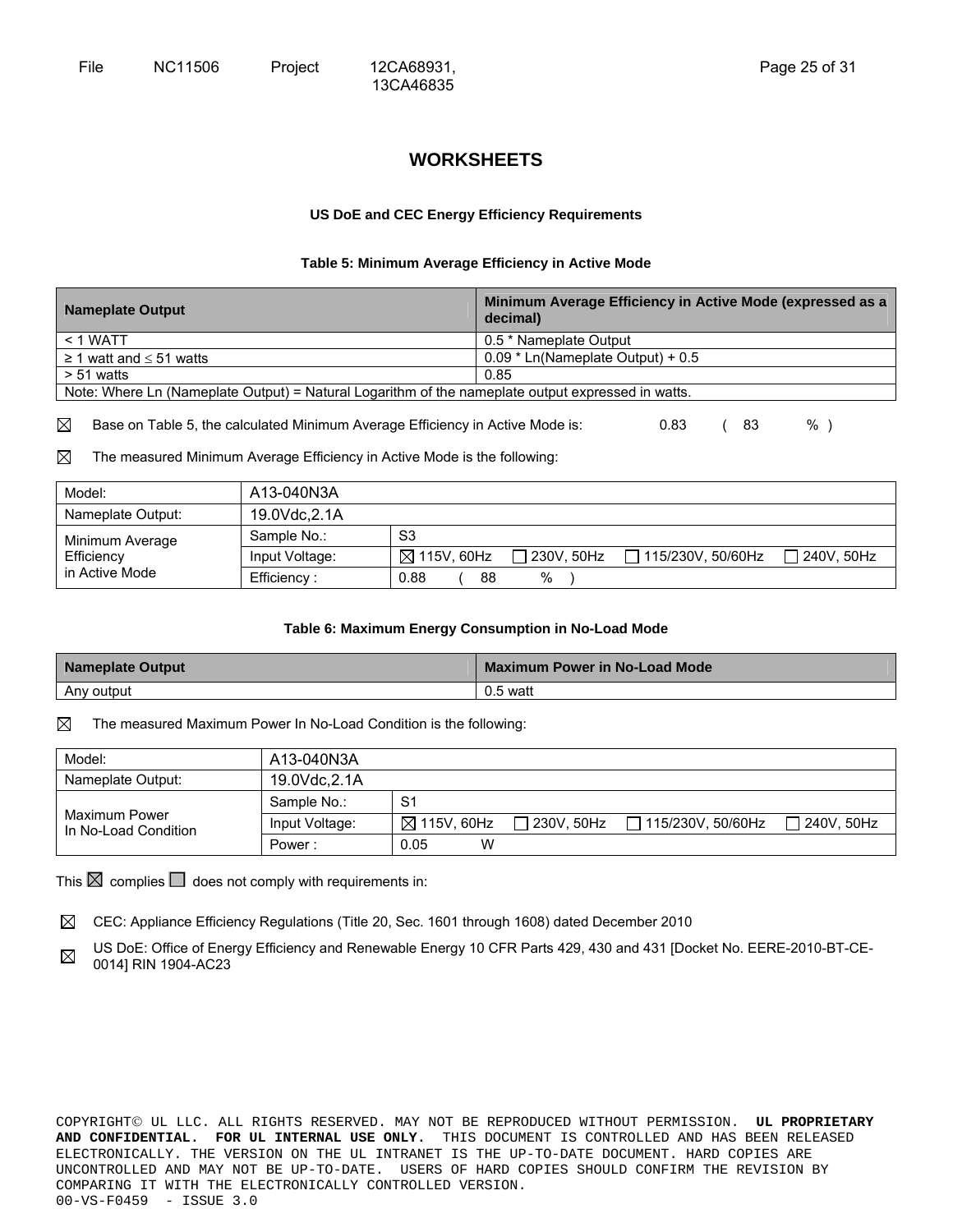#### **Table 7: International Efficiency Marking Protocol for External Power Supplies**

| Mark                                                                                                                                                                         | Performance Requirements                                                                                                                                                                                              |                               |                                                       |                                                                                                                       |              |             |                                                 |                                |  |
|------------------------------------------------------------------------------------------------------------------------------------------------------------------------------|-----------------------------------------------------------------------------------------------------------------------------------------------------------------------------------------------------------------------|-------------------------------|-------------------------------------------------------|-----------------------------------------------------------------------------------------------------------------------|--------------|-------------|-------------------------------------------------|--------------------------------|--|
|                                                                                                                                                                              | Nameplate Power<br>Output $(P_{no})^1$                                                                                                                                                                                | No-Load<br>Power <sup>2</sup> | Nameplate<br>Power Output<br>$(P_{no})$               | Average Active Efficiency <sup>3</sup>                                                                                |              |             |                                                 | <b>Power Factor</b>            |  |
| 1                                                                                                                                                                            | Used if none of the other criteria are met.                                                                                                                                                                           |                               |                                                       |                                                                                                                       |              |             |                                                 |                                |  |
| $\mathbf{I}$                                                                                                                                                                 | 0 to $\leq$ 10 watts<br>> 10 to 250 watts                                                                                                                                                                             | $\leq 0.75$<br>$\leq 1.0$     | 0 to $<$ 1 watt<br>1 to $<$ 49 watts<br>$>49$ watts   | $\geq$ 0.39 x P <sub>no</sub><br>$\geq 0.107 \times \text{Ln}(P_{no}) + 0.39$<br>$\geq 0.82$                          |              |             |                                                 | Not applicable                 |  |
| III                                                                                                                                                                          | 0 to $<$ 10 watts<br>10 to 250 watts                                                                                                                                                                                  | $\leq 0.5$<br>$\leq 0.75$     | 0 to 1 watt<br>$>$ 1 to 49 watts<br>> 49 to 250 watts | $\geq$ 0.49 x P <sub>no</sub><br>$\geq 0.09$ x Ln(P <sub>no</sub> )+0.49<br>$\geq 0.84$                               |              |             |                                                 | Not applicable                 |  |
| IV                                                                                                                                                                           | 0 to 250 watts                                                                                                                                                                                                        | $\leq 0.5$                    | 0 to $<$ 1 watt<br>1 to 51 watts<br>> 51 to 250 watts | $\geq 0.5$ X P <sub>no</sub><br>≥ 0.09 x Ln( $P_{no}$ )+0.5<br>$\geq 0.85$                                            |              |             |                                                 | Not applicable                 |  |
| $\mathbf{V}$                                                                                                                                                                 | 0 to $<$ 50 watts<br>0 to $\leq$ 1 watt<br>Standard: $\geq$ 0.480 $*$ P <sub>no</sub> + 0.140<br>$\leq$ 0.5 for ac-ac;<br>Low Voltage <sup>4</sup> : $\geq$ 0.497 $*$ P <sub>no</sub> + 0.067<br>$\leq$ 0.3 for ac-dc |                               |                                                       |                                                                                                                       |              |             | Power supplies<br>with greater<br>than or equal |                                |  |
|                                                                                                                                                                              | $\geq$ 50 to $\leq$ 250 watts                                                                                                                                                                                         | $\leq 0.5$                    | $> 1$ to $\leq 49$ watts                              | Standard: ≥ [0.0626 * Ln (P <sub>no</sub> )] + 0.622<br>Low Voltage: $\ge$ [0.0750 $*$ Ln (P <sub>no</sub> )] + 0.561 | to 100 watts | input power |                                                 |                                |  |
|                                                                                                                                                                              |                                                                                                                                                                                                                       |                               | > 49 to 250 watts                                     | Standard: $\geq 0.870$<br>Low Voltage: $\geq 0.860$                                                                   |              |             | must have a<br>true power                       |                                |  |
|                                                                                                                                                                              |                                                                                                                                                                                                                       |                               |                                                       |                                                                                                                       |              |             | greater at                                      | factor of 0.9 or               |  |
|                                                                                                                                                                              |                                                                                                                                                                                                                       |                               |                                                       |                                                                                                                       |              |             | load when                                       | 100% of rated                  |  |
|                                                                                                                                                                              |                                                                                                                                                                                                                       |                               |                                                       |                                                                                                                       |              |             |                                                 | tested at 115<br>volts @ 60Hz. |  |
| VI<br>and<br>higher                                                                                                                                                          | Reserved for future use.                                                                                                                                                                                              |                               |                                                       |                                                                                                                       |              |             |                                                 |                                |  |
| ⊠                                                                                                                                                                            |                                                                                                                                                                                                                       |                               |                                                       |                                                                                                                       | 0.85         | 85          | %                                               | $\rightarrow$                  |  |
| Base on Table 7, the calculated Minimum Average Efficiency in Active Mode is:<br>⊠<br>The measured Minimum Average Efficiency in Active Mode is the following:<br>0.87<br>87 |                                                                                                                                                                                                                       |                               |                                                       |                                                                                                                       |              |             |                                                 |                                |  |

The measured maximum input power  $\Box$  exceeded  $\boxtimes$  did not exceed  $\boxtimes$  0.3W  $\Box$  0.5W during Load Condition 5.  $\boxtimes$ 

The true power factor was 0.9 or greater at 100% of rated load when tested at 115V, 60Hz. □ This requirement applies only to Level V power supplies with input power greater than or equal to 100W at 115V, 60Hz.

The EPS  $\boxtimes$  meets  $\Box$  does not meet the requirements for level:  $V = \boxtimes 115V$   $\boxtimes$  230V  $\boxtimes$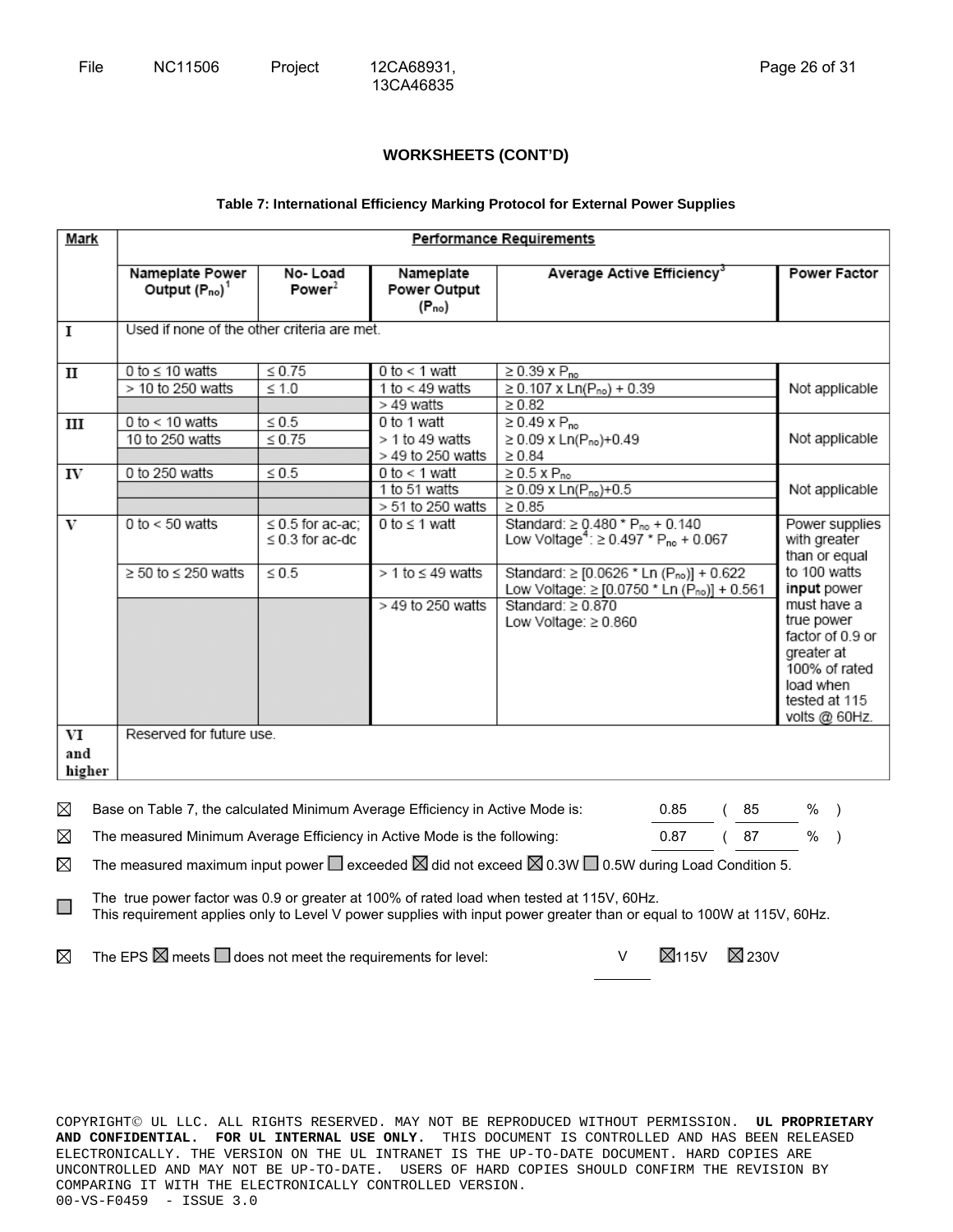13CA46835

#### **Former ENERGY STAR Program Requirements for Single-Voltage External AC-DC and AC-AC Power Supplies (v2.0)**

#### **Table 8: Energy-Efficiency Criteria for AC-AC and AC-DC External Power Supplies in Active Mode: Standard Models**

| Nameplate Output Power $(P_{no})$                                     | Minimum Average Efficiency in Active Mode (expressed as a decimal) |  |
|-----------------------------------------------------------------------|--------------------------------------------------------------------|--|
| 0 TO $\leq$ 1 Watt                                                    | $\geq$ 0.480 $^{\star}$ P <sub>no</sub> + 0.140                    |  |
| $>$ 1 to $\leq$ 49 Watts                                              | $\ge$ [0.0626 $*$ Ln (P <sub>no</sub> )] + 0.622                   |  |
| > 49 Watts                                                            | $\geq 0.870$                                                       |  |
| Note: All efficiency values shall be rounded to the hundredths place. |                                                                    |  |

#### **Table 9: Energy-Efficiency Criteria for AC-AC and AC-DC External Power Supplies in Active Mode: Low Voltage Models**

| Nameplate Output Power $(P_{no})$                                     | Minimum Average Efficiency in Active Mode (expressed as a decimal) |  |
|-----------------------------------------------------------------------|--------------------------------------------------------------------|--|
| 0 TO $\leq$ 1 Watt                                                    | $\geq$ 0.497 $*$ P <sub>no</sub> + 0.067                           |  |
| $>$ 1 to $\leq$ 49 Watts                                              | ≥ [0.0750 * Ln (P <sub>no</sub> )] + 0.561                         |  |
| $>$ 49 Watts                                                          | > 0.860                                                            |  |
| Note: All efficiency values shall be rounded to the hundredths place. |                                                                    |  |

 $\boxtimes$  Base on Tables 8 & 9, the calculated Minimum Average Efficiency in Active Mode is: 0.85 (85 %)

 $\boxtimes$  The measured Minimum Average Efficiency in Active Mode is the following:

| Model:            | A13-040N3A     |                                             |                     |
|-------------------|----------------|---------------------------------------------|---------------------|
| Nameplate Output: | 19.0Vdc, 2.1A  |                                             |                     |
| Minimum Average   | Sample No.:    | S3                                          |                     |
| Efficiency        | Input Voltage: | $\boxtimes$ 230V. 50Hz<br>$\Box$ 115V, 60Hz | □ 115/230V. 50/60Hz |
| in Active Mode    | Efficiency:    | %<br>0.87<br>87                             |                     |

#### **Table 10: Energy Consumption Criteria for No-Load**

| Nameplate Output Power $(P_{no})$ | <b>Maximum Power in No-Load</b> |                  |  |
|-----------------------------------|---------------------------------|------------------|--|
|                                   | Ac-Ac EPS                       | <b>Ac-Dc EPS</b> |  |
| 0 to $<$ 50 watts                 | $\leq$ 0.5 watts                | $\leq$ 0.3 watts |  |
| $\geq$ 50 to $\leq$ 250 watts     | $\leq$ 0.5 watts                | $\leq$ 0.5 watts |  |

#### $\boxtimes$  The measured Maximum Power In No-Load Condition is the following:

| Model:                                | A13-040N3A     |                                                                         |
|---------------------------------------|----------------|-------------------------------------------------------------------------|
| Nameplate Output:                     | 19.0Vdc, 2.1A  |                                                                         |
|                                       | Sample No.:    | S <sub>2</sub>                                                          |
| Maximum Power<br>In No-Load Condition | Input Voltage: | $\boxtimes$ 230V, 50Hz<br>$\Box$ 115V, 60Hz<br>$\Box$ 115/230V, 50/60Hz |
|                                       | Power:         | W<br>0.07                                                               |

This  $\boxtimes$  complies  $\Box$  does not comply with the sunset ENERGY STAR Program Requirements for Single-Voltage External AC-DC and AC-AC Power Supplies (v2.0), International Efficiency Marking Protocol Level V.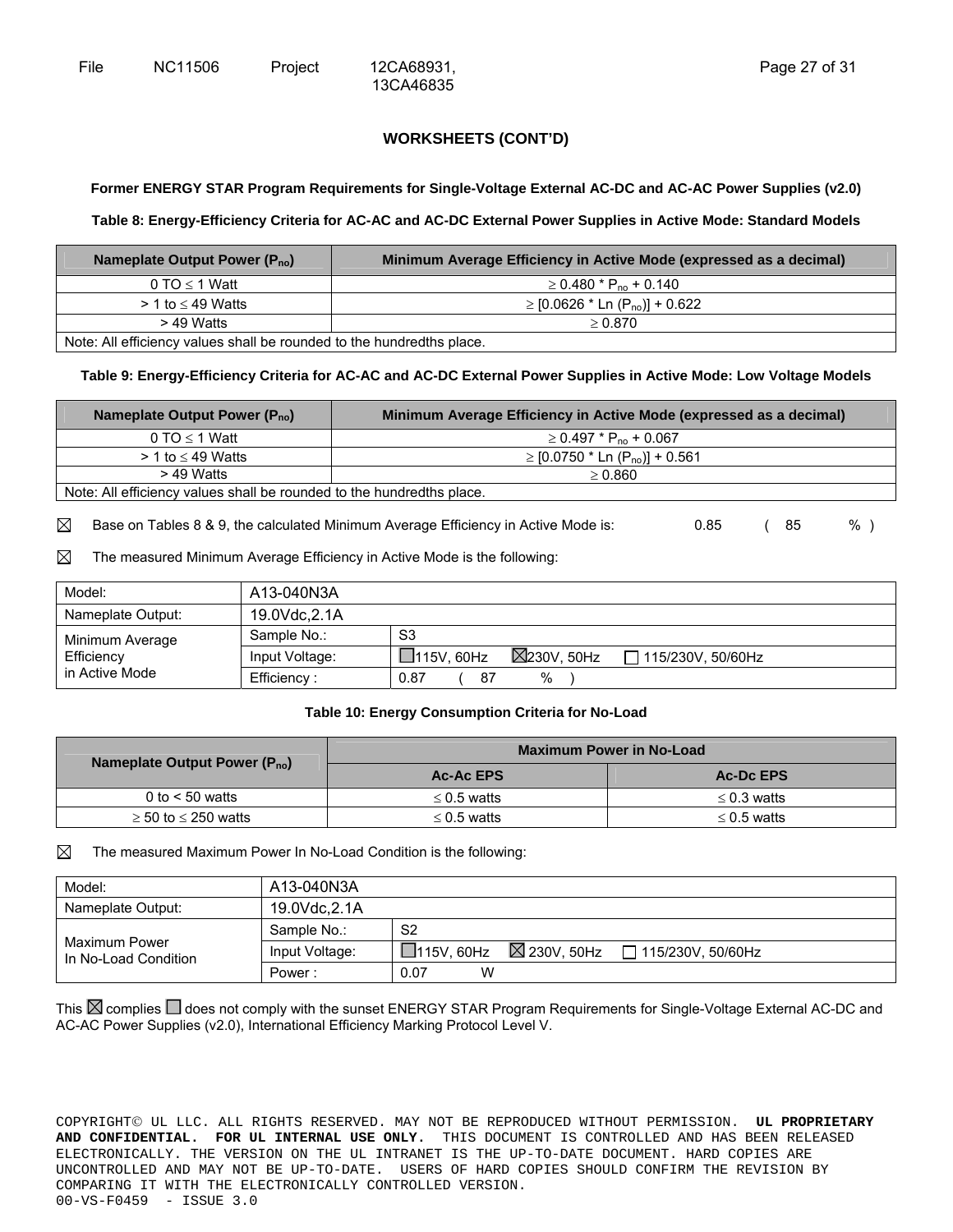13CA46835

## **EU Directive for Energy-related Products 2009/125/EC and Implementing Measure no. EC278/2009 for External Power Supply**

#### **Table 11: Energy-Efficiency Criteria for AC-AC and AC-DC External Power Supplies in Active Mode: Standard Models**

| Nameplate Output Power (P <sub>no</sub> )                              | Minimum Average Efficiency in Active Mode (expressed as a decimal) |  |
|------------------------------------------------------------------------|--------------------------------------------------------------------|--|
| 0 to $\leq$ 1 Watt                                                     | $\geq$ 0.480 $*$ P <sub>0</sub> + 0.140                            |  |
| $> 1$ to $\leq 51$ Watts                                               | $\ge$ [0.063 * Ln (P <sub>0</sub> )] + 0.622                       |  |
| $> 51$ Watts                                                           | > 0.870                                                            |  |
| Note: All efficiency values aboll be revealed to the bundredthe place. |                                                                    |  |

Note: All efficiency values shall be rounded to the hundredths place.

#### **Table 12: Energy-Efficiency Criteria for AC-AC and AC-DC External Power Supplies in Active Mode: Low Voltage Models**

| Nameplate Output Power $(P_{no})$                                     | Minimum Average Efficiency in Active Mode (expressed as a decimal) |  |
|-----------------------------------------------------------------------|--------------------------------------------------------------------|--|
| 0 to $\leq$ 1 Watt                                                    | $\geq$ 0.497 $*$ P <sub>0</sub> + 0.067                            |  |
| $>$ 1 to $\leq$ 51 Watts                                              | $\ge$ [0.0750 $*$ Ln (P <sub>o</sub> )] + 0.561                    |  |
| > 51 Watts                                                            | > 0.860                                                            |  |
| Note: All efficiency values shall be rounded to the hundredths place. |                                                                    |  |

 $\boxtimes$  Base on Tables 11 & 12, the calculated Minimum Average Efficiency in Active Mode is: 0.85 (85 %)

 $\boxtimes$  The measured Minimum Average Efficiency in Active Mode is the following:

| Model:            | A13-040N3A     |                                                                  |  |
|-------------------|----------------|------------------------------------------------------------------|--|
| Nameplate Output: | 19.0Vdc, 2.1A  |                                                                  |  |
| Minimum Average   | Sample No.:    | S3                                                               |  |
| Efficiency        | Input Voltage: | $\boxtimes$ 230V, 50Hz<br>$\Box$ 115V, 60Hz<br>115/230V, 50/60Hz |  |
| in Active Mode    | Efficiency:    | %<br>87<br>0.87                                                  |  |

#### **Table 13: Power Consumption Criteria for No-Load**

| Nameplate Output Power $(P_{no})$ | <b>Maximum Power in No-Load</b> |                  |                        |
|-----------------------------------|---------------------------------|------------------|------------------------|
|                                   | <b>Ac-Ac EPS</b>                | Ac-Dc EPS        | <b>Low Voltage EPS</b> |
| 0 to $<$ 51 watts                 | $\leq$ 0.5 watts                | $\leq$ 0.3 watts | $\leq$ 0.3 watts       |
| $\geq$ 51 watts                   | $\leq$ 0.5 watts                | $\leq$ 0.5 watts | n/a                    |

#### $\boxtimes$  The measured Maximum Power In No-Load Condition is the following:

| Model:                             | A13-040N3A     |                                                                      |  |
|------------------------------------|----------------|----------------------------------------------------------------------|--|
| Nameplate Output:                  | 19.0Vdc, 2.1A  |                                                                      |  |
|                                    | Sample No.:    | S <sub>2</sub>                                                       |  |
| Maximum Power In No-Load Condition | Input Voltage: | $\boxtimes$ 230V, 50Hz $\Box$ 115/230V, 50/60Hz<br>$\Box$ 115V. 60Hz |  |
|                                    | Power:         | W<br>0.07                                                            |  |

This  $\boxtimes$  complies  $\Box$  does not comply with requirements in:

EU Directive for Energy-related Products 2009/125/EC and Implementing Measure no. EC278/2009 for External Power Supply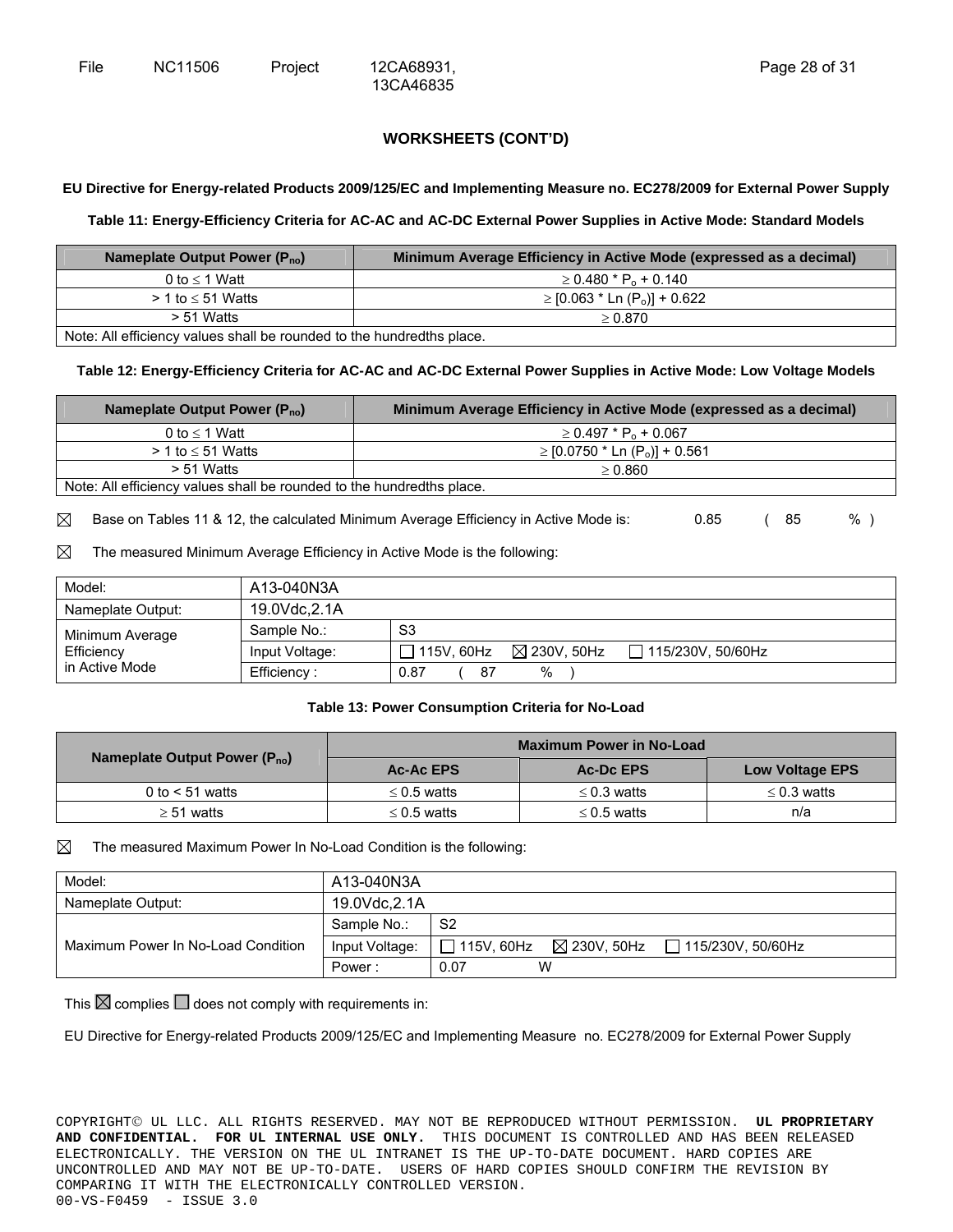13CA46835

#### **Australian and New Zealand Minimum Efficiency Performance Standard (MEPS)**

#### **Table 14: MEPS required minimum efficiency level III**

| <b>Nameplate Power Output (Pno)</b>                                                                                                                                                                         | <b>Average Efficiency</b> |  |  |
|-------------------------------------------------------------------------------------------------------------------------------------------------------------------------------------------------------------|---------------------------|--|--|
| 0 to 1 watt                                                                                                                                                                                                 | $\geq 0.49 \times Pno$    |  |  |
| $> 1$ to 49 watts                                                                                                                                                                                           | $≥ 0.09$ x Ln(Pno)+0.49   |  |  |
| $>$ 49 to 250 watts                                                                                                                                                                                         | $\geq 0.84$               |  |  |
| Where: Pno is the nameplate output power of the Unit Under Test.<br>"Ln" refers to the natural logarithm (base e). The algebraic order of operations requires that the "In" calculation be performed first. |                           |  |  |
| ⊠<br>Base on Table 14, the calculated Minimum Average Efficiency in Active Mode is:                                                                                                                         | %<br>0.82<br>82           |  |  |

 $\boxtimes$  The measured Minimum Average Efficiency in Active Mode is the following:

| Model:            | A13-040N3A     |                                      |                          |
|-------------------|----------------|--------------------------------------|--------------------------|
| Nameplate Output: | 19.0Vdc, 2.1A  |                                      |                          |
| Minimum Average   | Sample No.:    | S3                                   |                          |
| Efficiency        | Input Voltage: | $\boxtimes$ 230V. 50Hz<br>115V, 60Hz | $\Box$ 115/230V, 50/60Hz |
| in Active Mode    | Efficiency:    | %<br>0.87<br>87                      |                          |

#### **Table 15: MEPs required maximum no-load power (Watts)**

| <b>Nameplate Power Output (Pno)</b> | No Load Power Watts AC-DC | No Load Power Watts AC-AC |
|-------------------------------------|---------------------------|---------------------------|
| 0 to $< 10$ watts                   | ≤ 0.5                     | N/A                       |
| 10 to 250 watts                     | ≤ 0.75                    | N/A                       |

 $\boxtimes$  The measured Maximum Power In No-Load Condition is the following:

| Model:                                | A13-040N3A     |                   |                        |                   |            |
|---------------------------------------|----------------|-------------------|------------------------|-------------------|------------|
| Nameplate Output:                     | 19.0Vdc.2.1A   |                   |                        |                   |            |
| Maximum Power<br>In No-Load Condition | Sample No.:    | S <sub>2</sub>    |                        |                   |            |
|                                       | Input Voltage: | $\Box$ 115V. 60Hz | $\boxtimes$ 230V. 50Hz | 115/230V, 50/60Hz | 1240V.50Hz |
|                                       | Power:         | W<br>0.07         |                        |                   |            |

This  $\boxtimes$  complies  $\Box$  does not comply with Minimum Efficiency  $\boxtimes$  Level III in:

Australian and New Zealand: Minimum Energy Performance Standards (MEPS) - Performance and Marking Requirements for ⊠ External Power Supplies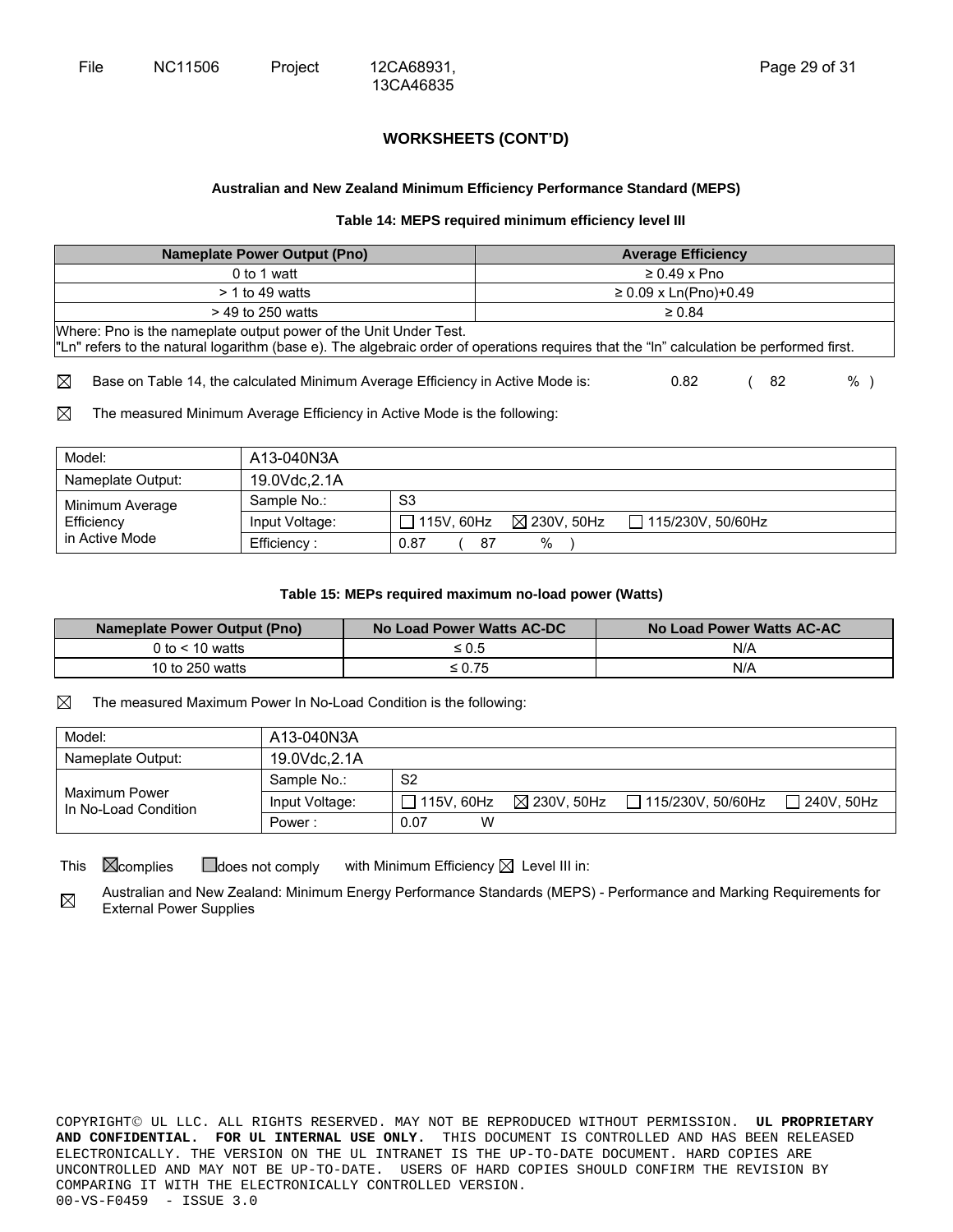13CA46835

#### **Australian and New Zealand Minimum Efficiency Performance Standard (MEPS) (Cont'd)**

#### **Table 16: Efficiency requirements for 'high efficiency', performance mark IV, external power supplies**

| <b>Nameplate Power Output (Pno)</b>                                                                                                                                                                         | <b>Average Efficiency</b> |  |  |  |  |
|-------------------------------------------------------------------------------------------------------------------------------------------------------------------------------------------------------------|---------------------------|--|--|--|--|
| 0 to 1 watt                                                                                                                                                                                                 | $\geq 0.5 \times P$ no    |  |  |  |  |
| $>$ 1 to 51 watts                                                                                                                                                                                           | $≥ 0.09$ x Ln(Pno)+0.5    |  |  |  |  |
| $> 51$ to 250 watts                                                                                                                                                                                         | $\geq 0.85$               |  |  |  |  |
| Where: Pno is the nameplate output power of the Unit Under Test.<br>"Ln" refers to the natural logarithm (base e). The algebraic order of operations requires that the "In" calculation be performed first. |                           |  |  |  |  |
| ⊠<br>Base on Table 16, the calculated Minimum Average Efficiency in Active Mode is:                                                                                                                         | %<br>0.83<br>83           |  |  |  |  |

 $\boxtimes$  The measured Minimum Average Efficiency in Active Mode is the following:

| Model:            | A13-040N3A     |                                      |                          |
|-------------------|----------------|--------------------------------------|--------------------------|
| Nameplate Output: | 19.0Vdc, 2.1A  |                                      |                          |
| Minimum Average   | Sample No.:    | S <sub>3</sub>                       |                          |
| Efficiency        | Input Voltage: | $\boxtimes$ 230V, 50Hz<br>115V, 60Hz | $\Box$ 115/230V, 50/60Hz |
| in Active Mode    | Efficiency:    | %<br>0.87<br>87                      |                          |

#### **Table 17: No load requirements for "high efficiency", performance mark IV, external power supplies**

| <b>Nameplate Power Output (Pno)</b> | No Load Power Watts AC-DC | No Load Power Watts AC-AC |
|-------------------------------------|---------------------------|---------------------------|
| 0 to $\leq$ 250 watts               | $\leq 0.5$                | N/A                       |

 $\boxtimes$  The measured Maximum Power In No-Load Condition is the following:

| Model:                                | A13-040N3A     |                   |                                                       |              |
|---------------------------------------|----------------|-------------------|-------------------------------------------------------|--------------|
| Nameplate Output:                     | 19.0Vdc, 2.1A  |                   |                                                       |              |
| Maximum Power<br>In No-Load Condition | Sample No.:    | S <sub>2</sub>    |                                                       |              |
|                                       | Input Voltage: | $\Box$ 115V. 60Hz | $\boxtimes$ 230V, 50Hz $\quad \Box$ 115/230V, 50/60Hz | l 240V. 50Hz |
|                                       | Power:         | W<br>0.07         |                                                       |              |

This  $\boxtimes$  complies  $\Box$  does not comply with High Efficiency  $\boxtimes$  Level IV in:

Australian and New Zealand: Minimum Energy Performance Standards (MEPS) - Performance and Marking Requirements for  $\boxtimes$ External Power Supplies